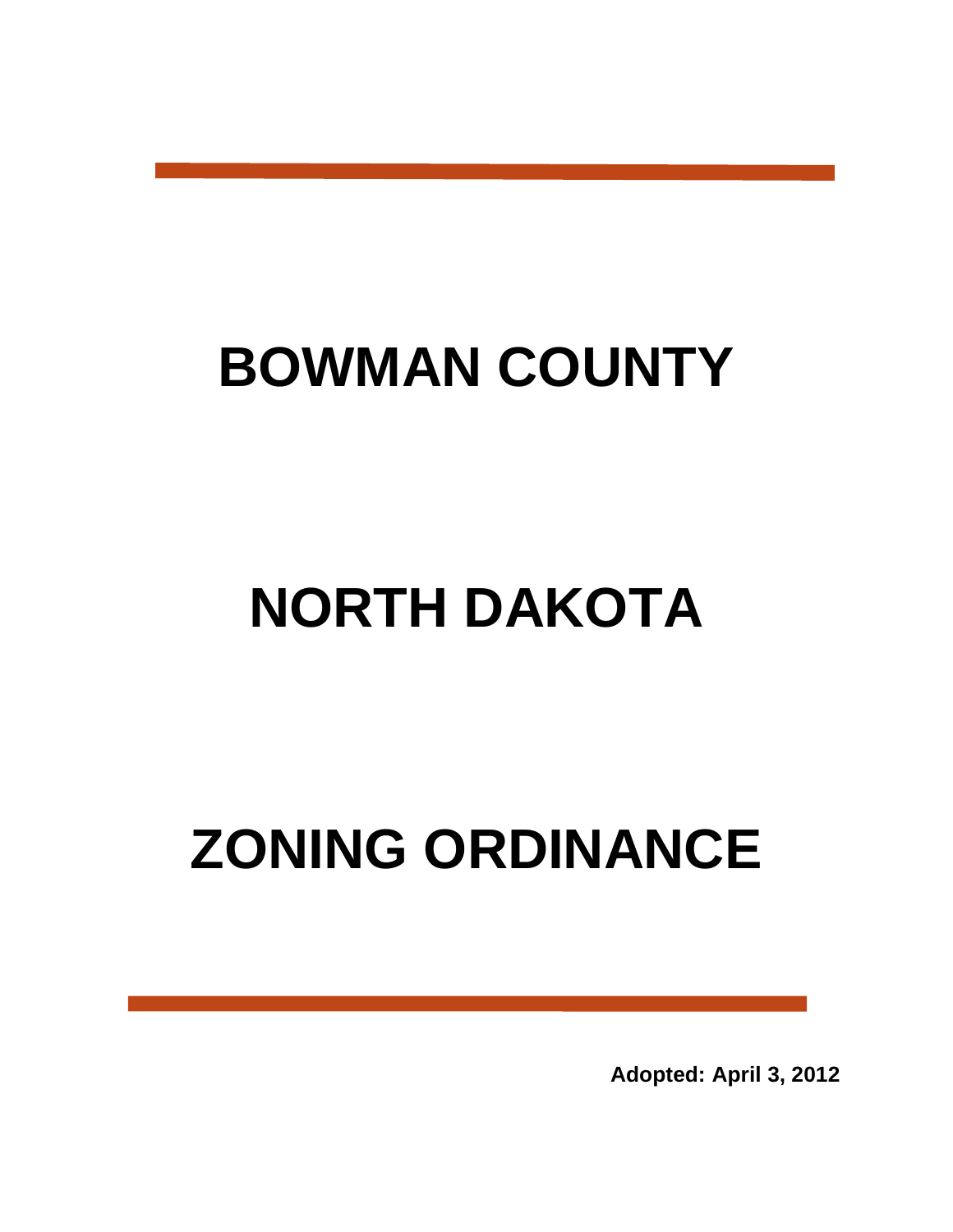## **TABLE OF CONTENTS**

| 1.1  |                                                                 |  |
|------|-----------------------------------------------------------------|--|
| 1.2  |                                                                 |  |
| 1.3  |                                                                 |  |
| 1.4  |                                                                 |  |
| 1.5  |                                                                 |  |
| 1.6  |                                                                 |  |
| 1.7  |                                                                 |  |
|      |                                                                 |  |
| 2.1  |                                                                 |  |
| 2.2  |                                                                 |  |
|      |                                                                 |  |
| 2.3  |                                                                 |  |
|      |                                                                 |  |
| 3.1  |                                                                 |  |
| 3.2  | Compliance with Ordinances, Statutes, Regulations and Plans  15 |  |
| 3.3  |                                                                 |  |
| 3.4  |                                                                 |  |
| 3.5  |                                                                 |  |
| 3.6  |                                                                 |  |
| 3.7  |                                                                 |  |
| 3.8  |                                                                 |  |
| 3.9  |                                                                 |  |
| 3.10 |                                                                 |  |
| 3.11 |                                                                 |  |
|      |                                                                 |  |
| 4.1  |                                                                 |  |
| 4.2  |                                                                 |  |
| 4.3  |                                                                 |  |
| 4.4  |                                                                 |  |
| 4.5  |                                                                 |  |
| 4.6  |                                                                 |  |
|      |                                                                 |  |
|      |                                                                 |  |
| 5.1  |                                                                 |  |
| 5.2  |                                                                 |  |
| 5.3  |                                                                 |  |
| 5.4  |                                                                 |  |
| 5.5  |                                                                 |  |
| 5.6  |                                                                 |  |
| 5.7  |                                                                 |  |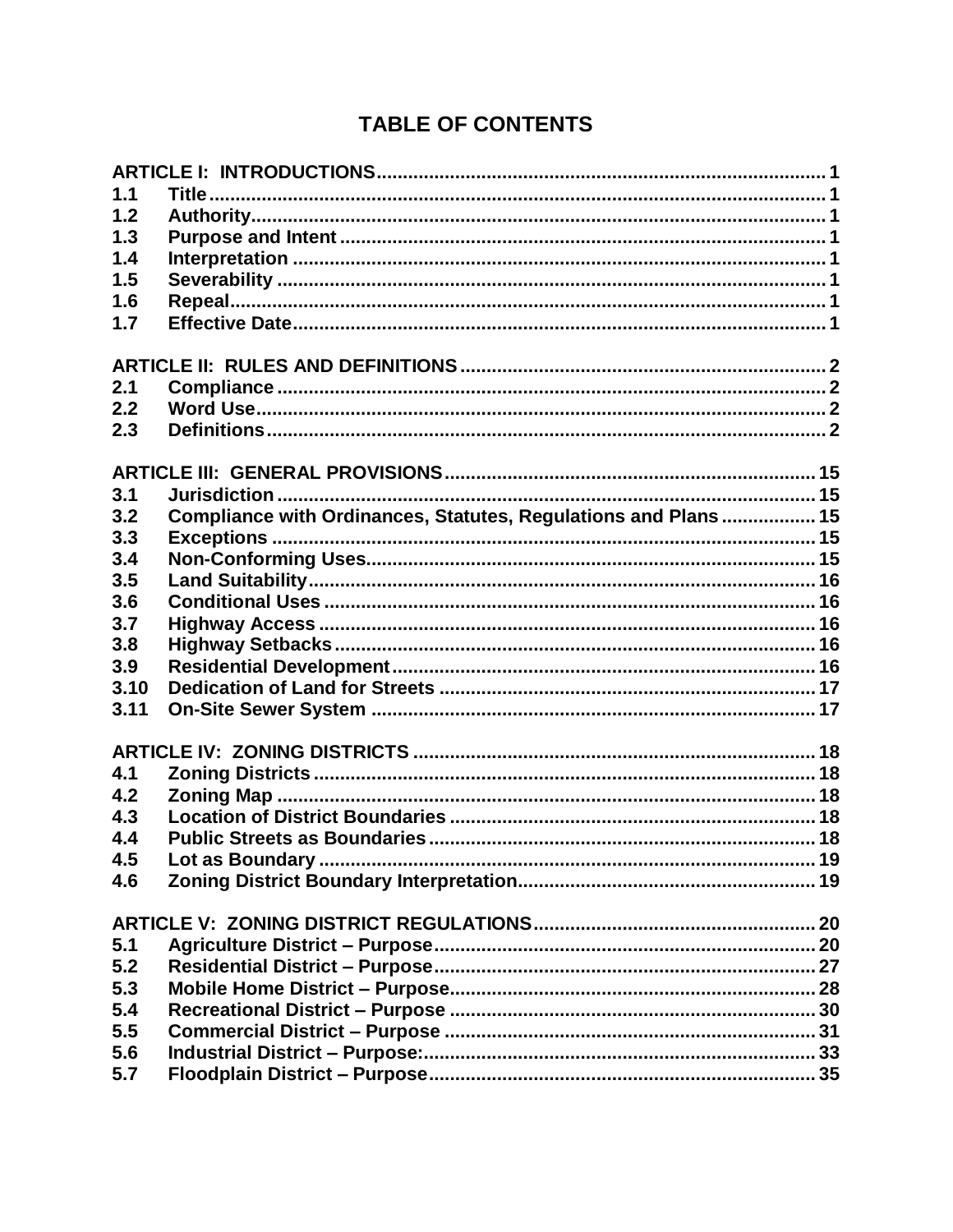| 6.1  |                                                          |  |
|------|----------------------------------------------------------|--|
| 6.2  |                                                          |  |
| 6.3  |                                                          |  |
| 6.4  |                                                          |  |
| 6.5  |                                                          |  |
| 6.6  |                                                          |  |
| 6.7  |                                                          |  |
| 6.8  |                                                          |  |
| 6.9  |                                                          |  |
| 6.10 |                                                          |  |
| 6.11 |                                                          |  |
| 6.12 |                                                          |  |
| 6.13 | Temporary Crew Housing (Workforce Temporary Housing)  57 |  |
| 6.14 |                                                          |  |
|      |                                                          |  |
|      |                                                          |  |
| 7.1  |                                                          |  |
| 7.2  |                                                          |  |
| 7.3  |                                                          |  |
| 7.4  |                                                          |  |
| 7.5  |                                                          |  |
| 7.6  |                                                          |  |
| 7.7  |                                                          |  |
| 7.8  |                                                          |  |
| 7.9  |                                                          |  |
| 7.10 |                                                          |  |
| 7.11 |                                                          |  |
| 7.12 |                                                          |  |
| 7.13 |                                                          |  |
| 7.14 |                                                          |  |
| 7.15 |                                                          |  |
| 7.16 |                                                          |  |
| 7.17 |                                                          |  |
| 7.18 |                                                          |  |
| 7.19 |                                                          |  |
| 7.20 |                                                          |  |
| 7.21 |                                                          |  |
| 7.22 |                                                          |  |
| 7.23 |                                                          |  |
| 7.24 |                                                          |  |
| 7.25 |                                                          |  |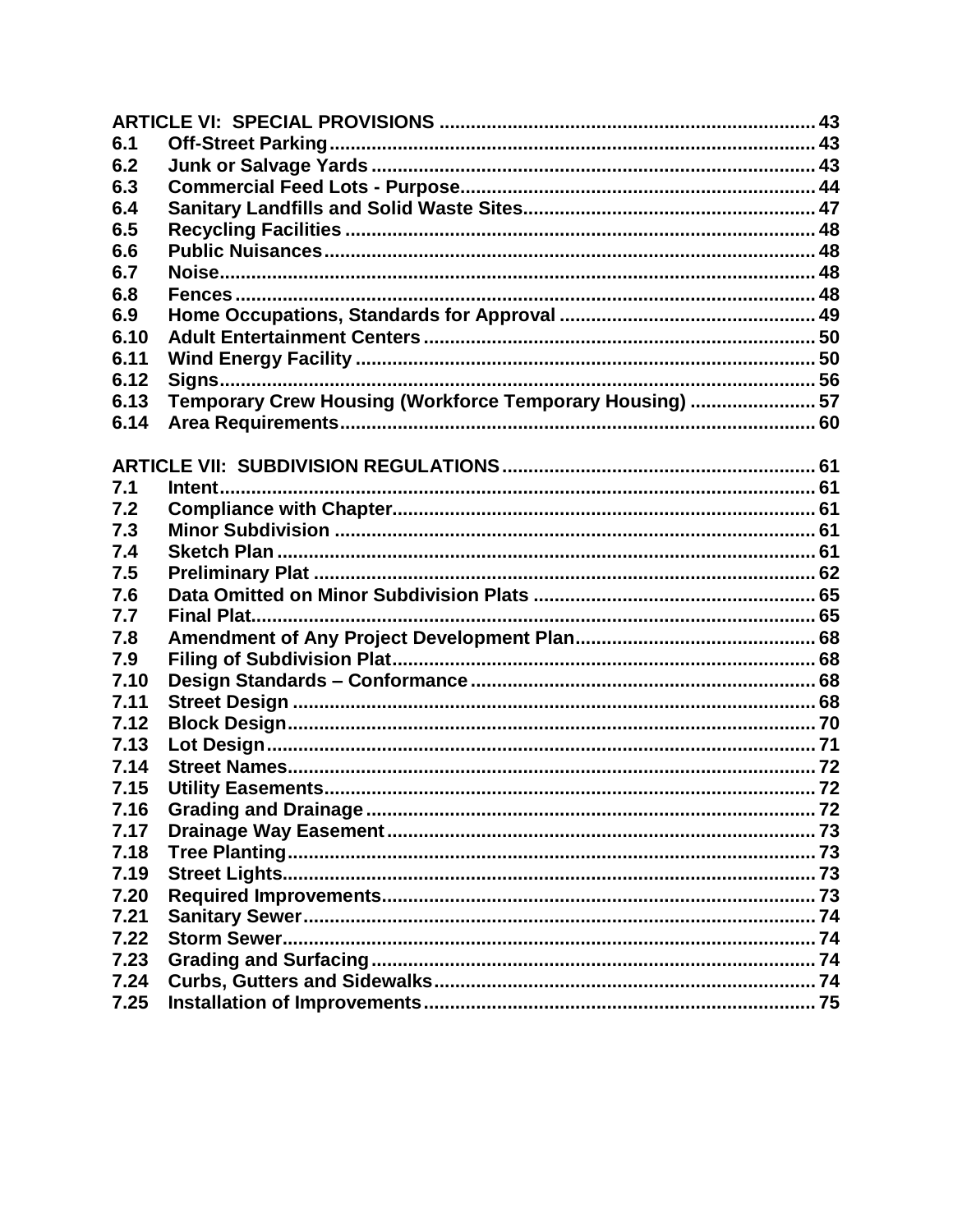| 8.1 |  |
|-----|--|
| 8.2 |  |
| 8.3 |  |
| 8.4 |  |
| 8.5 |  |
| 8.6 |  |
| 8.7 |  |
| 8.8 |  |
| 8.9 |  |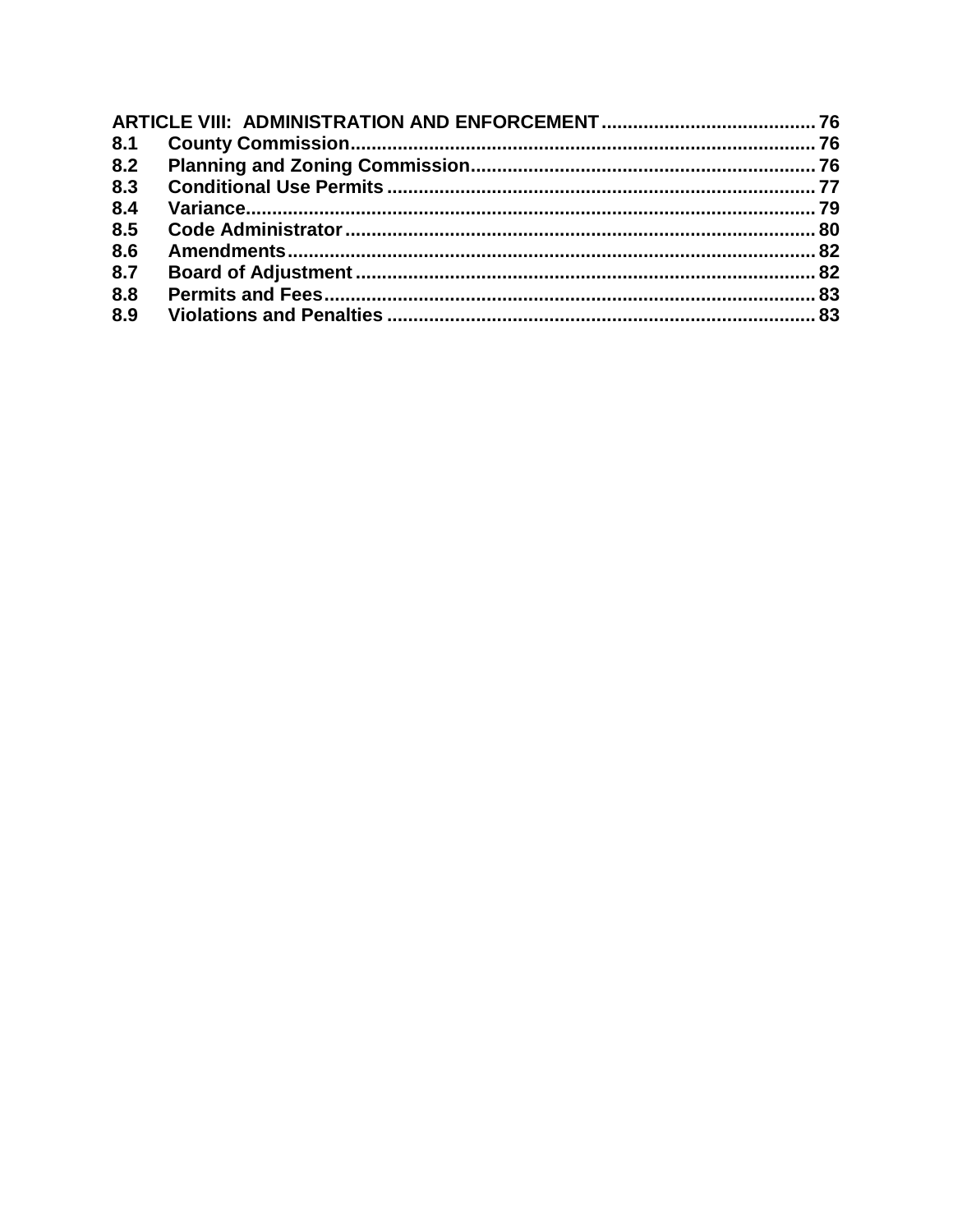## **ARTICLE I**

## **INTRODUCTION**

## <span id="page-4-0"></span>**1.1 Title**

This code shall be known as the "Bowman County Zoning Ordinance".

## <span id="page-4-1"></span>**1.2 Authority**

This code is adopted under the authority granted by Chapters 11-33 and 11-33.2 of the North Dakota Century Code.

## <span id="page-4-2"></span>**1.3 Purpose and Intent**

The purpose of these regulations is to promote public health, safety, and the general welfare of the citizens of Bowman County; to promote the orderly development of the county and to prevent conflict among land uses and structures; to regulate the use and division of land within the county and unincorporated territorial jurisdiction; to facilitate adequate provisions for water, sewer, transportation and other customary services to its county unincorporated communities; to protect existing properties against nuisances that interfere with the use and enjoyment of property, endanger personal health and safety, or is offensive to the senses; and to conserve and develop resources.

## <span id="page-4-3"></span>**1.4 Interpretation**

These regulations shall be held to be the minimum requirements. Whenever these requirements are at variance with other requirements, rules, regulations, deed restrictions, or covenants, the most restrictive shall govern, unless otherwise specifically stated.

## <span id="page-4-4"></span>**1.5 Severability**

If any part of these regulations is found to be invalid by a court of competent jurisdiction, the remainder of these regulations shall not be affected.

## <span id="page-4-5"></span>**1.6 Repeal**

The existing county ordinance together with any amendments thereto is hereby repealed.

## <span id="page-4-6"></span>**1.7 Effective Date**

This ordinance shall be effective thirty days following the adoption by the County Commission of Bowman County.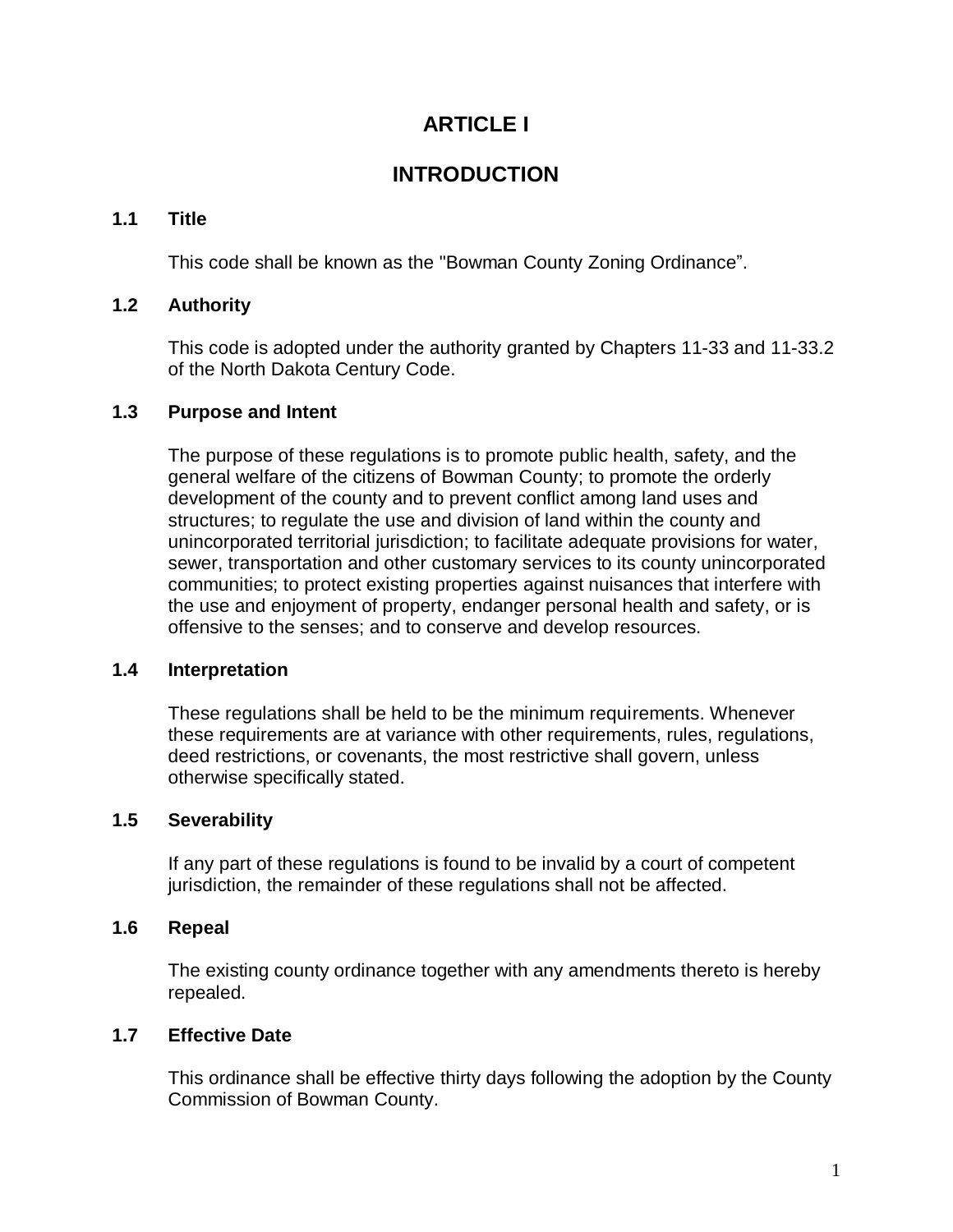## **ARTICLE II**

## **RULES AND DEFINITIONS**

### <span id="page-5-1"></span><span id="page-5-0"></span>**2.1 Compliance**

No structure, land and building shall hereafter be used and no structure or part thereof shall hereafter be located, erected, moved, reconstructed, extended, enlarged, converted or structurally altered without a zoning permit, and the same shall be in compliance with this code.

#### <span id="page-5-2"></span>**2.2 Word Use**

In the construction of this code, the following words, rules, and definitions shall be observed and applied except when the context clearly indicates otherwise.

- 1) Words used in the present tense shall include the future.
- 2) Words used in a singular number shall include the plural number and the plural the singular.
- 3) Shall is a mandatory word and not discretionary.
- 4) May is a permissive word.
- 5) The word "lot" shall also mean "parcel", "piece", and "plat".
- 6) The word "building" includes all structures and "structure" includes buildings.

#### <span id="page-5-3"></span>**2.3 Definitions**

- 1) **Access** The place or way by which pedestrians and vehicles have safe and suitable entrance and exit to a property.
- 2) **Accessory Building and Uses** A subordinate building or portion of the main building the use of which is clearly incidental to and serves exclusively to the principal building or principal use and shall be located on the same zoning lot.
- 3) **Adult Bookstore** An enclosed building having as a substantial or significant portion of its stock in trade books, magazines, or other periodicals that are distinguished or characterized by their emphasis on matter depicting or describing sexual activities or anatomic areas, such as genitals, breasts or buttocks.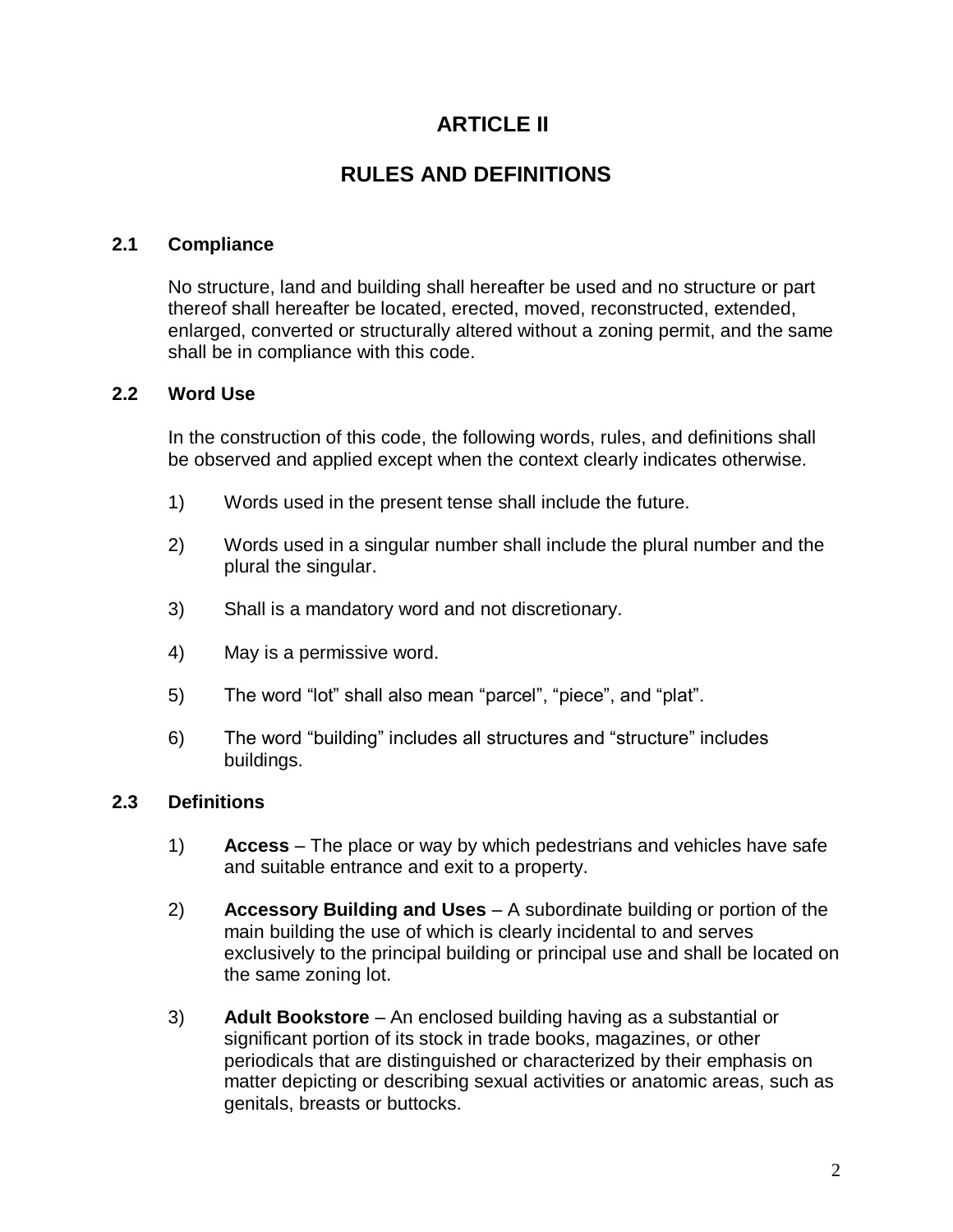- 4) **Adult Cinema** An enclosed building used on a regular basis for presenting pictorial materials or other visual images by way of direct or indirect projection, which materials are distinguished or characterized by an emphasis on the depiction of sexual activities or specified anatomical areas, such as genitals, breasts, or buttocks for observation by patrons in return for the payment of consideration, irrespective of the number of persons who may be able to view the presentation at one time.
- 5) **Adult Entertainment Facility** An enclosed building wherein an admission is charged for entrance, or food or non-alcoholic beverages are sold or intended for consumption, and wherein may be observed live presentation of entertainment distinguished or characterized by an emphasis on matters depicting, describing, or relating to specified sexual activities or specified anatomical areas, such as genitals, breasts, or buttocks.
- 6) **Adult Entertainment Cente**r An adult bookstore, adult cinema, adult entertainment facility, or any combination thereof.
- 7) **Affected Area** An area having a radius of one-half mile from a proposed change.
- 8) **Agriculture** The process of producing food and fiber customary to the family farming operation excluding commercial feed lots and the processing and manufacturing of farm-based products.
- 9) **Agricultural Districts -** All land and areas used for cultivating the soil, producing crops or the raising of livestock as designated by the Board of County Commissioners.
- 10) **Alley** A public way which affords only secondary access to abutting property.
- 11) **Allowed Uses** Those uses, buildings or structures which comply with the provision of specific zoning districts because of the similarities in nature and relationship to each other. Allowed uses are distinct from conditional uses in that conditional uses are authorized only if certain requirements of this code are met after a public hearing and approval by the County Commission.
- 12) **Alteration** As applied to a building or structure, is a change or re-arrangement in the structural parts or in the existing facilities, or an enlargement, whether by extending on a side or by increasing in height, or the moving from one location or position to another.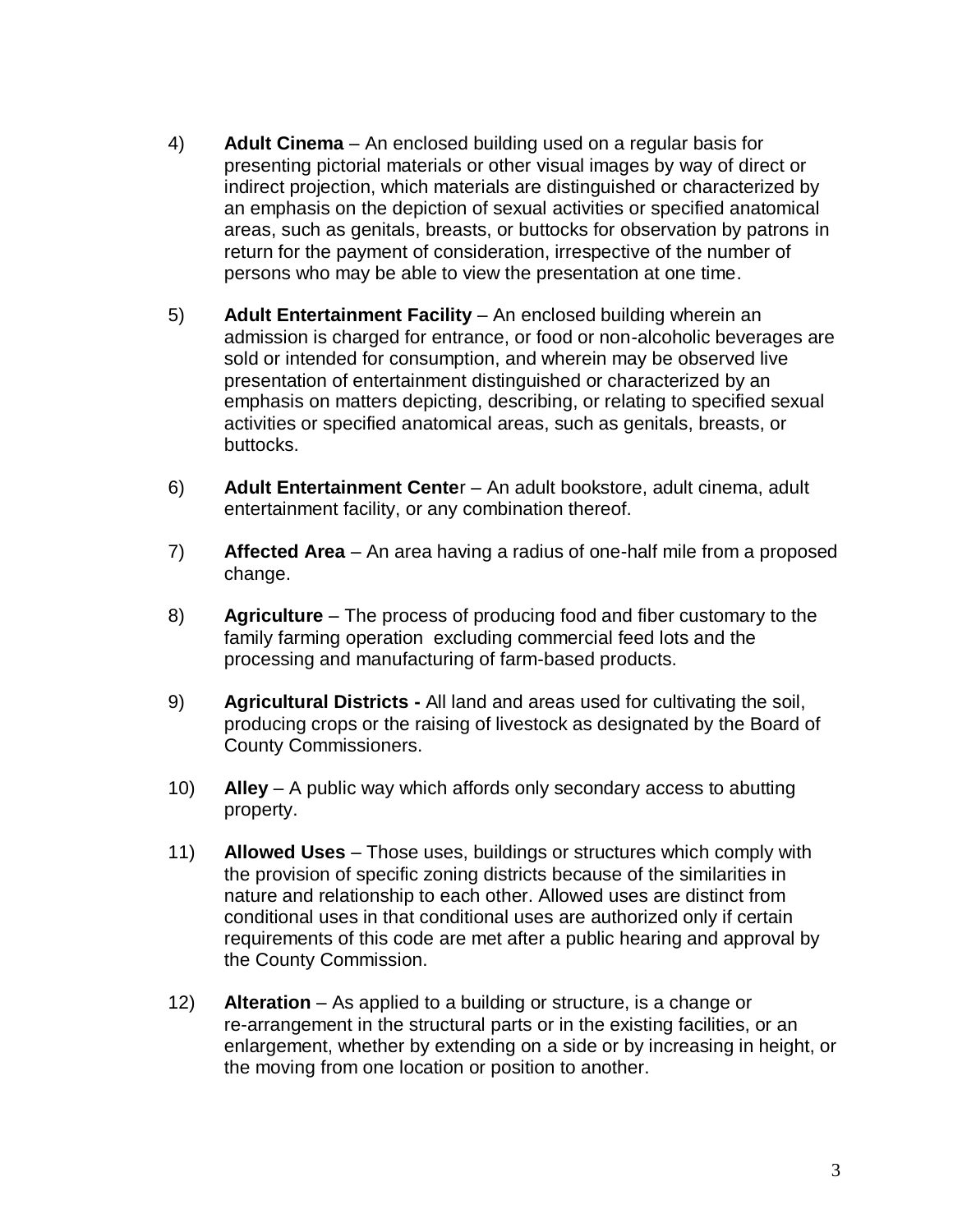- 13) **Amendmen**t Any change, revision or modification of the text of these regulations and the zoning district map.
- 14) **Animal Hospital or Kennel** A building or premises set up for treatment and boarding of domestic animals including veterinary facilities.
- 15) **Animal Unit Equivalent** A unitless number developed from the nutrient and volume characteristics of manure from a specific livestock type. The term animal unit is used to normalize the number of animals (e.g. head) for each specific livestock type which produce comparable bulk quantities of manure.
- 16) **Area of Special Flood Hazard** The land in the floodplain within a community subject to a one percent or greater chance of flooding in any given year.
- 17) **Automobile Repair Shop** An area of land, including structures thereon, that is used for the repair and servicing of automobiles or trucks under one ton gross weight.
- 18) **Base Flood** The flood having a one percent chance of being equalled or exceeded in any given year.
- 19) **Basement** A story, partly underground with more than one-half of its height below grade.
- 20) **Bed and Breakfast Inn** *–* An establishment that provides overnight lodging to the public for compensation; caters to the traveling public; is located in the proprietor's residence; and serves only a limited breakfast to registered guests.
- 21) **Building** Any structure designed or intended for shelter or protection of persons, animals or property.
- 22) **Building Area** That portion of the zoning lot that can be occupied by the principal use, excluding the front, rear and the side yards.
- 23) **Building Height** The vertical distance from the grade to the highest point of the sidewall.
- 24) **Building Line** A line establishing the minimum distance where structures may be placed from the lot lines or street right-of-way. For the purposes of this code the building line is the same as the setback line.
- 25) **Club** A private club or lodge which is a nonprofit association of persons for the purpose of gatherings and entertaining members including consumption of food and beverages.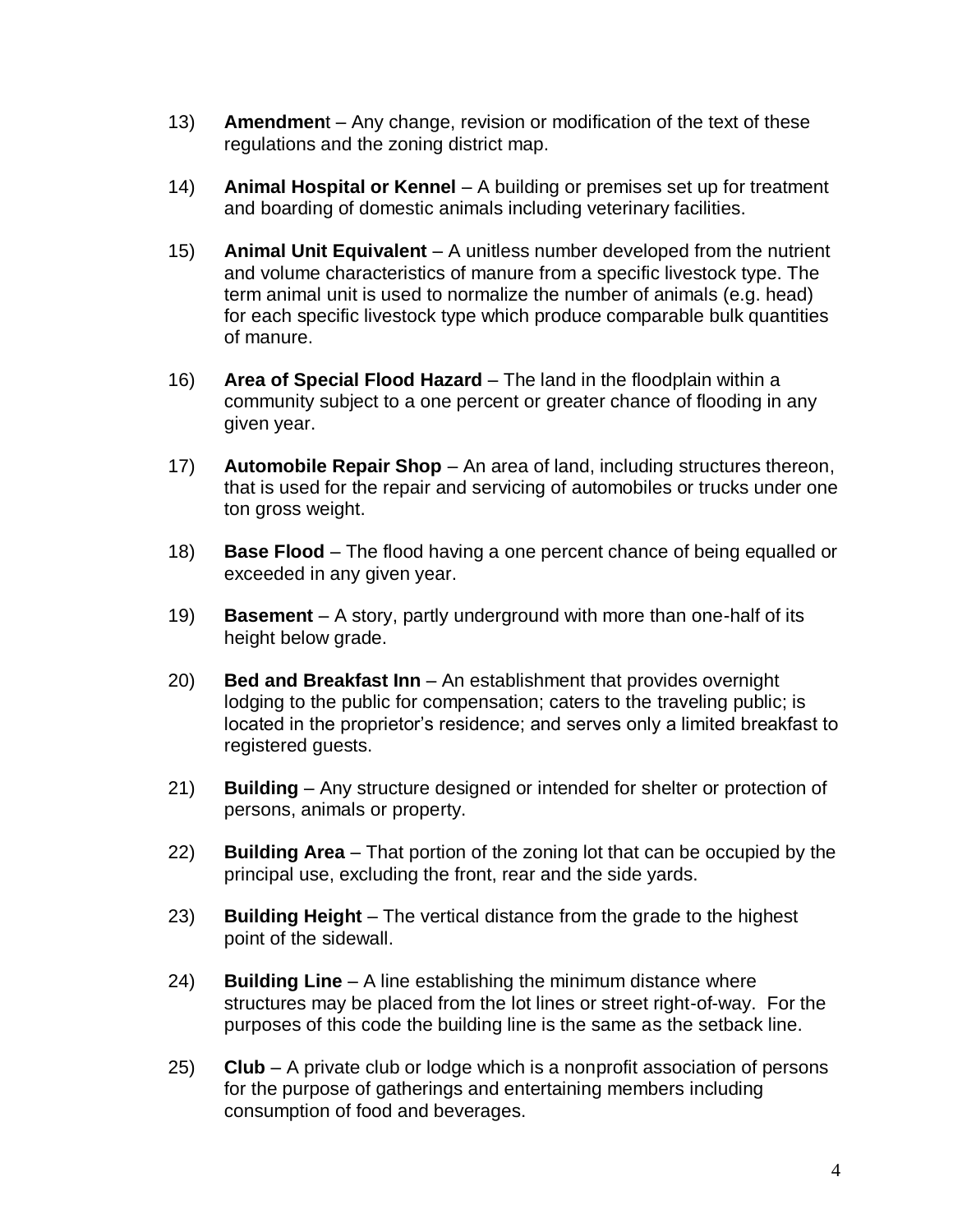- 26) **Commercial Building** Any structure which is used primarily for business activities and not used for residential, medical, religious, or instructional purposes and which is constructed in compliance with this code.
- 27) **Commercial Feed Lot** Any building, structure, enclosure, or premises used, designed or intended for the commercial feeding of 300 or more animal units which is operated as a separate pursuit and not as incidental to farming on a given piece of land regardless of its size.
- 28) **Comprehensive Plan** A guide for the management of the physical resources and development of the county.
- 29) **Conditional Use** Use of a special nature not automatically permitted in a zoning district and which requires review and approval by the County Planning and Zoning Commission after a public hearing. It is a use which would not be appropriate in a particular zoning district, but which if controlled as to the number, location, or relation to the surrounding uses and the area, would be consistent with the purpose and the intent of these zoning regulations. A conditional use is permitted in a district specifically permitting it, subject to the approval of the County Planning and Zoning Commission and only when the Commission finds that such use meets all of the requirements applicable to it as specified in the county codes including these regulations.
- 30) **County** The Board of County Commissioners, Bowman County, North Dakota.
- 31) **Conforming Building or Structure** A building or structure which complies with all requirements of this code and other regulations adopted by the county.
- 32) **Development** Any man-made change to improved or unimproved real estate, including but not limited to the construction of buildings, structures, or accessory structures, the construction of additions or alterations to buildings or structures, ditching, dredging, paving, excavation or drilling operations.
- 33) **Development Plan** A document including maps and data for physical development of an area as provided by this code.
- 34) **District Zoning** A section or sections of Bowman County for which regulations governing the use of building and premises, the building heights, the size of yards, lot area, lot width, and the use thereof are uniform.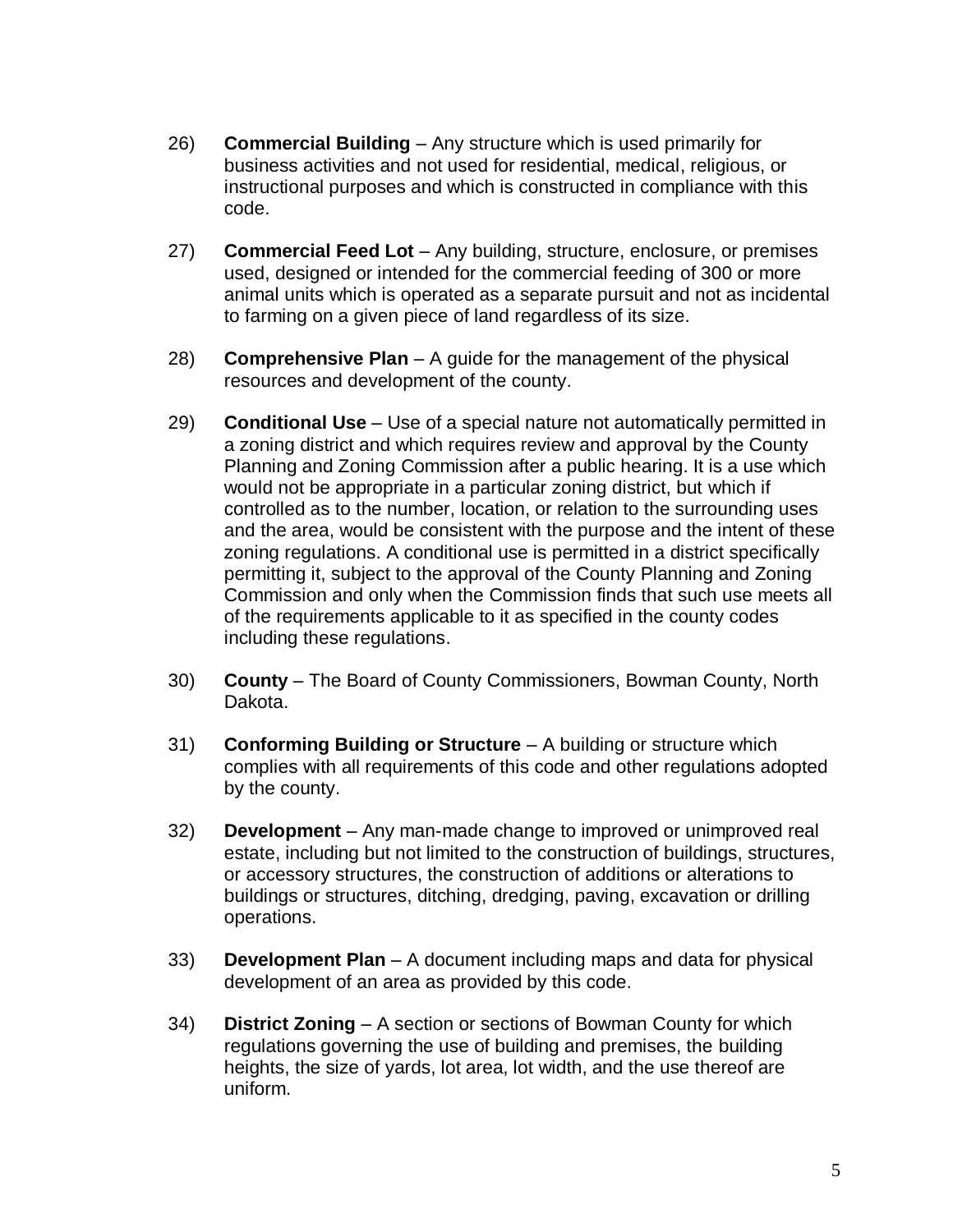- 35) **Dwelling** Any building or portion thereof, used exclusively for human and habitation including single family and multiple family units but not including hotels or motels, or vehicles designed for camping, such as vacation vehicles.
- 36) **Dwelling, Multiple Family** A single building, or portion thereof, containing two (2) or more dwelling units.
- 37) **Dwelling, Single Family** A building containing one (1) dwelling unit only.
- 38) **Dwelling Unit** One or more rooms in a dwelling designed for occupancy by one family for living purposes and having its own permanently installed cooking and sanitary facilities.
- 39) **Easement** A right to the use of land for specific purposes, such right being held by someone other than the owner who holds title to the land.
- 40) **Establishment** A place of business for processing, production, assembly, sales, service of goods and materials.
- 41) **Extraterritorial Jurisdictio**n The extension by ordinance of a city's zoning regulations to any quarter quarter section of unincorporated area within one mile of the corporate limits of the cities of Bowman County. A city has joint zoning and subdivision regulation jurisdiction from one-half mile to one mile with the adjoining political subdivision subject to the provisions of NDCC 40-47-01.1.
- 42) **Family** A group of one or more persons occupying premises and living as a single housekeeping unit as distinguished from a group occupying a boarding house, lodging house, or hotel as herein defined.
- 43) **Farm** A zoned area of Bowman County containing at least forty (40) acres, which is used for the production of agricultural crops or livestock, or the raising, feeding or producing livestock, poultry, milk, or fruit. The term does not include the production of timber or forest products, nor does the term include a contract whereby a processor or distributor of farm products or supplies provides grain, harvesting, or other farm services. Feed lots which are operated as a separate pursuit shall be deemed commercial feed lots and shall not be construed as farming or incidental to a farming operation.
- 44) **Flood or Flooding** A general and temporary condition of partial or complete inundation of normally dry land areas from:
	- a) The overflow of inland or tidal waters and/or
	- b) The unusual and rapid accumulation or runoff or waters from any source.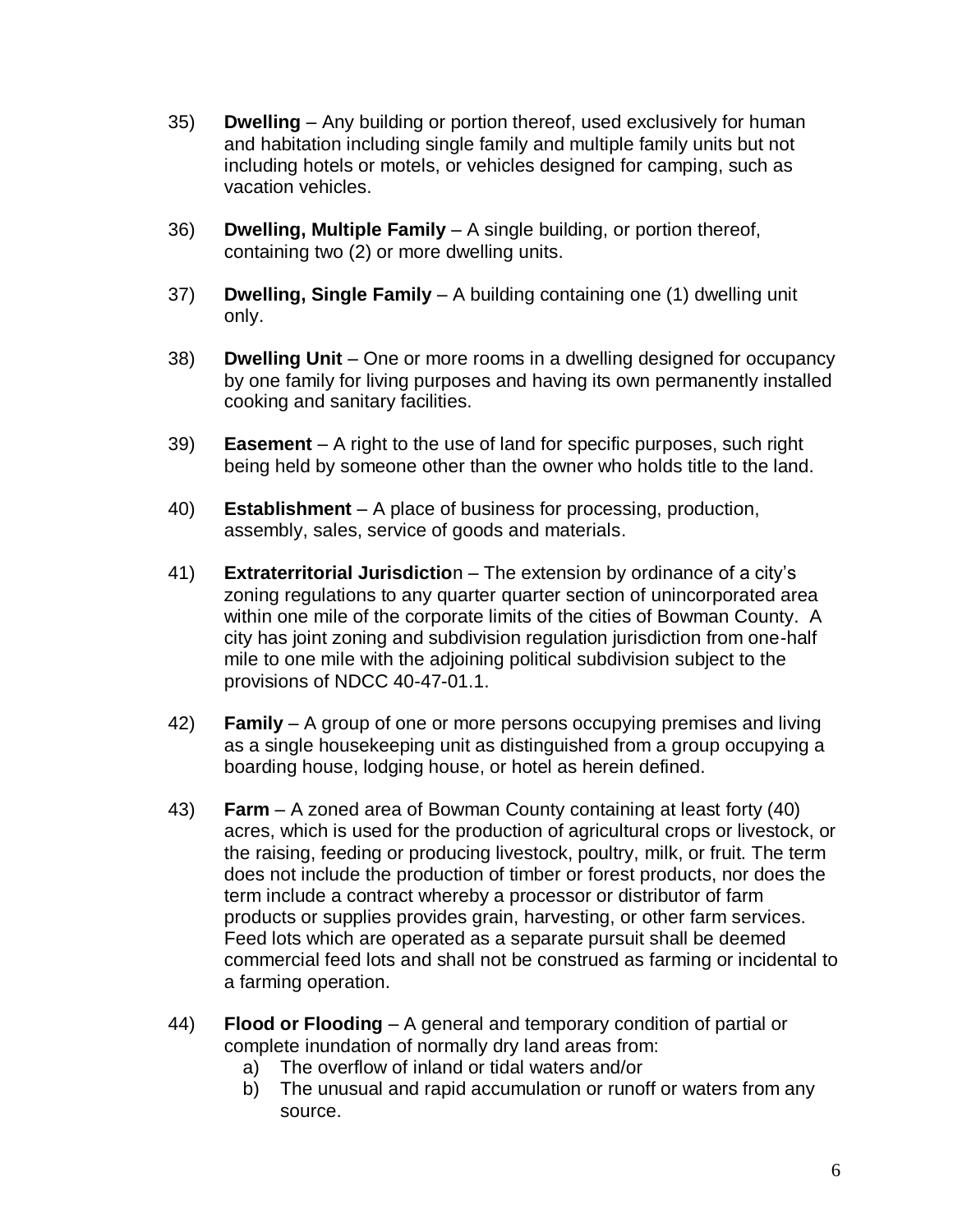- 45) **Flood Insurance Rate Map (FIRM)** The official map on which the Federal Insurance Administration has delineated both the areas of special flood hazards and the risk premium zones applicable to the community.
- 46) **Flood Insurance Study** The official report provided by the Federal Insurance Administration that includes flood profiles, the Flood Insurance Rate Map, and the water surface elevation of the base flood.
- 47) **Frontage or Service Road** Minor streets which are parallel and adjacent to arterial streets and highways, which provide access to abutting properties and protection from through traffic.
- 48) **Garage** A building used as an accessory to a main building permitted in a residential district and providing for the storage of motor vehicles and in which no business, occupation or service for profit is conducted.
- 49) **Gathering Line** Pipelines which carry oil or gas between the well lease site and the first processing station. Said pipelines are not involved in public commerce and are not under the jurisdiction of the Public Service Commission (PSC).
- 50) **Grade** The land elevation at the horizontal intersection of the ground and the building.
- 51) **Gravel Pit** Any mining and extraction of earth minerals for commercial or private sale.
- 52) **Home Occupation** Any occupation which: (a) is carried on in a dwelling unit by members of the family; (b) is clearly secondary to the use of the residential dwelling units; and (c) does not create a nuisance, excessive noise, traffic, or conflict with adjoining uses.
- 53) **Hotel or Motel** A building with lodging accommodations, either with or without meals, which are provided for compensation.
- 54) **Improvements** Street grading, surfacing, installation of sidewalks, curb, gutter, water, sanitary and storm sewer systems, culverts, bridges, and trees as may be required by the County.
- 55) **Industrial Districts** The areas designated by the County Commission to the District Zoning Map which provides for the grouping of manufacturing, assembly and heavy commercial activities.
- 56) **Industrial Waste** All waste resulting from an industrial, manufacturing service or commercial activity that is managed as a separate waste stream and as defined by N.D.C.C. 23-29-03.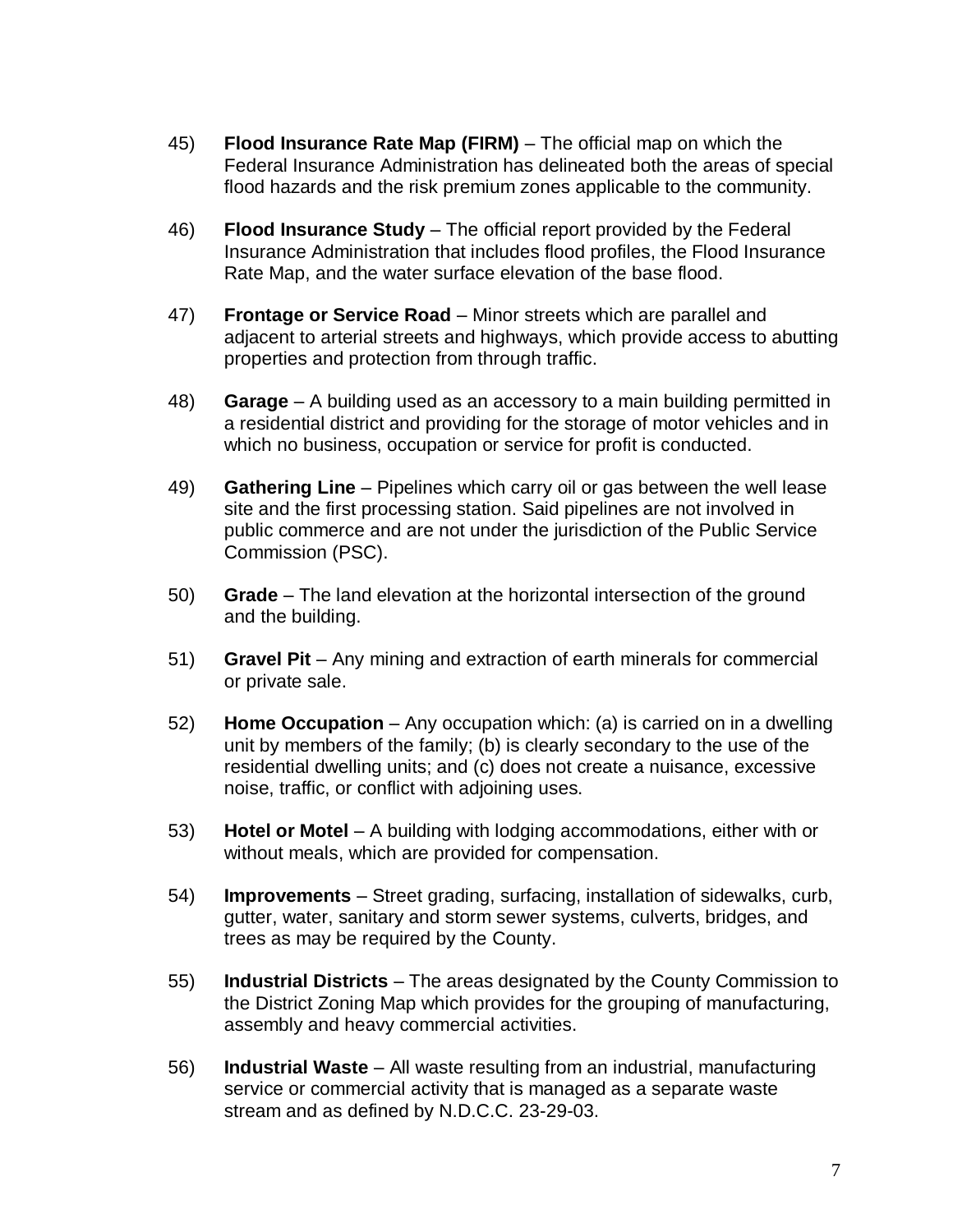- 57) **Inert Waste** Non-putrescent solid waste which will not generally contaminate water or form a contaminated leachate. Inert waste does not serve as food for vectors. Inert waste includes, but is not limited to, construction and demolition material, such as metal, wood, brick, masonry, and concrete, asphalt concrete, tires and tree branches.
- 58) **Junk or Salvage Yard** Land or buildings where waste, discarded or salvaged materials are bought, sold, stored, exchanged, cleaned, packed, disassembled or handled including but not limited to scrap metal, rags, paper, hides, rubber products, glass products, lumber products and products resulting from the wrecking of automobiles or other vehicles.
- 59) **Kennel** Any premises where dogs, cats, and other household pets are boarded, bred, and maintained for compensation.
- 60) **Landfill** Specially selected, designed, and operated sites for disposal of solid waste in accordance with N.D.C.C. 23-29-03 and the provisions of this ordinance.
- 61) **Livestock** Domestic animals customarily raised or kept on farms for profit or other purposes including fur-bearing animals.
- 62) **Lot** A parcel of land occupied or intended for occupancy by one main building together with its accessory buildings, and having its principal frontage upon a street or road.
- 63) **Lot Area** The total horizontal area within the lot lines exclusive of streets, roads, and highways
- 64) **Lot, Corner** A lot abutting on two or more streets other than an alley at their intersection
- 65) **Lot, Depth** The mean horizontal distance between the front and rear lot lines.
- 66) **Lot, Line** The property line bounding a lot.
- 67) **Lot of Record** A lot which is part of a subdivision, the map of which has been recorded in the office of the County Recorder of Bowman County, or a parcel of land, the deed to which was recorded in the office of the County Recorder prior to the adoption of these regulations.
- 68) **Lot Width** Any average horizontal distance between the side lot lines, ordinarily measured parallel to the front lot line.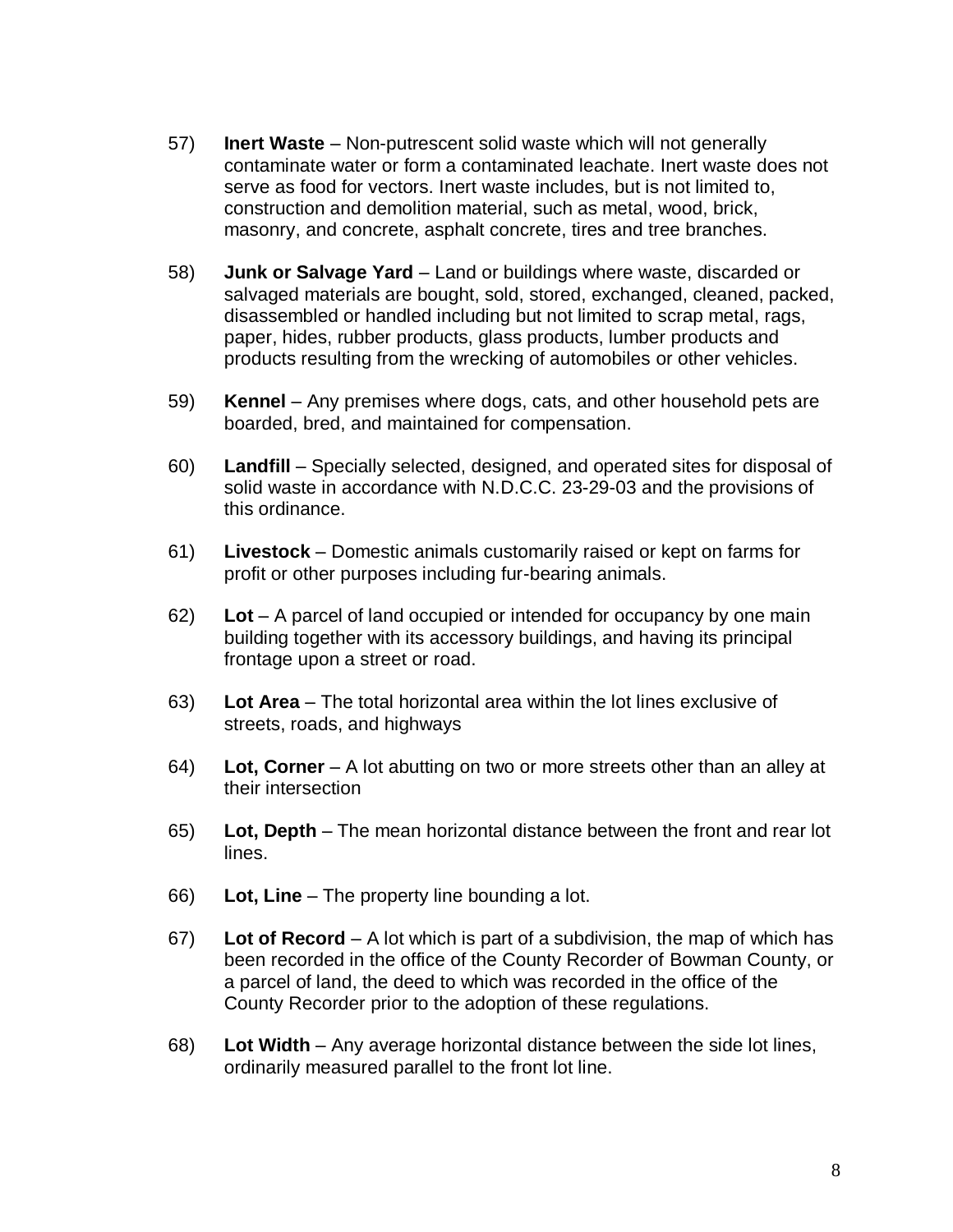- 69) **MET Tower** Temporary and permanent meteorological towers used for the measurement of wind speed.
- 70) **Manufactured Home (formerly Mobile Home)** A structure, transportable in one (1) or more sections, which is eight (8) body feet or more in width and is thirty-two (32) body feet or more in length, and which is built on a permanent chassis and designed to be used as a dwelling without a permanent foundation when connected to the required utilities, and includes the plumbing, heating, air-conditioning and electrical systems contained therein.
- 71) **Modular Home** A factory built dwelling unit, which is not constructed or equipped with a permanent hitch or other device allowing it to be moved other than to a permanent site and which does not have permanently attached to its body or frame any wheel or axel and bears a label certifying that it was built in compliance with the latest standards adopted by the U.S. Department of Housing and Urban Development.
- 72) **Mobile Home Park** A tract of land designed and developed to accommodate mobile homes(manufactured homes), each occupying a portion of the site of a purchased, leased or rental basis and each provided with the necessary utilities and other amenities so that the total development serves as a suitable environment for long term residential occupancy.
- 73) **NDCC** North Dakota Century Code
- 74) **Nonconforming Building** Any building or structure which does not conform to any or all of this code but existed at the time of the adoption of this code.
- 75) **Non-conforming Uses** A use, building or structure existing at the time of the passage of these regulations or amendments thereto which does not conform to these provisions.
- 76 **Non-farmer –** A person who does not devote a major portion of their time to the activities of producing products of the soil, poultry, livestock, or dairy farming or of their annual net income from any of these farming activities. did not receive in the most recent tax year at least fifty percent (50%)
- 77) **Outlot** A plot of land devoted to and recorded as a single principal use which has proper road and utility access.
- 78) **Parking Space** An off-street area designated for parking of automobiles accessible from a public street or alley and which shall be no less than nine (9) feet by twenty (20) feet.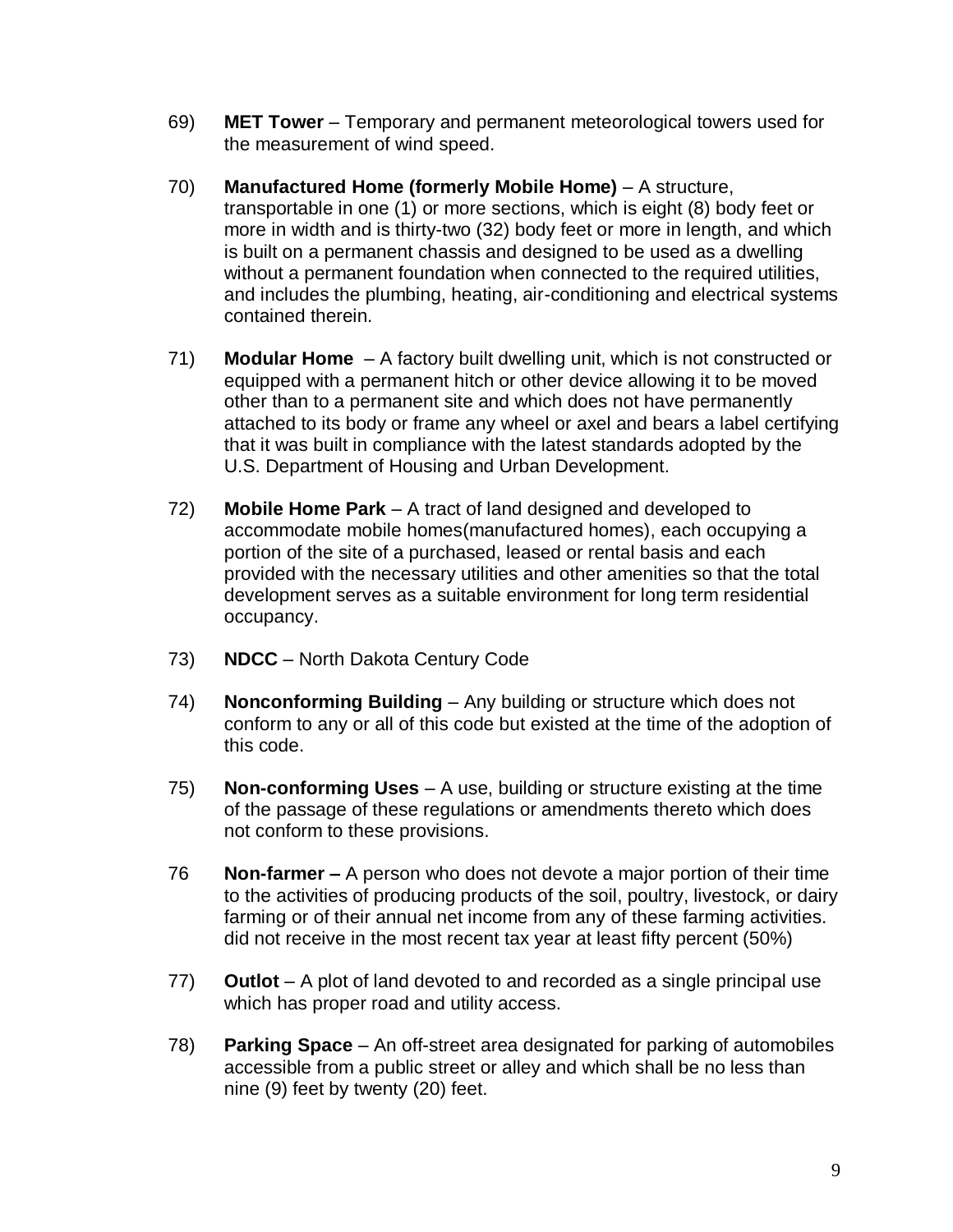- 79) **Permanent Foundation** A wood, concrete or masonry foundation which extends below ground level and is set on footings.
- 80) **Permitted Use** Any use which complies with the requirements of a zoning district.
- 81) **Permittee (Wind Energy Facility)**  An individual, group of individuals, corporations, partnerships, joint venture, owners, or any other business entity, or combination thereof, that leases or owns the wind rights, wind turbines and the associated improvements, and all subsequent assignees and/or transferees of these rights, and that submits a Wind Energy Facility Siting Permit application, develops the wind energy facility, and subsequently operates such facility.
- 82) **Person** Any natural person, firm, partnership, association, social or fraternal organization, corporation, trust, estate or government.
- 83) **Prohibited Use** Any use or structure which is not allowed in a particular district. Any use not identified explicitly in this code shall be considered prohibited and shall not be allowed until incorporated through the amendment procedure.
- 84**) Public Utility** Any business which furnishes the general public either telephone, telegraph, electricity, natural gas, or water service, and any other business so affecting the public interest as to be subject to the supervision or regulation by any agency of the state.
- 85) **Public Way** Any dedicated and recorded right-of-way including alleys, bikeways, sidewalks, streets, roads or highways.
- 86) **Recreational Vehicle** A vacation trailer or other vehicular or portable unit which is either self-propelled or towed and which is intended for human occupancy and is designed for vacation or recreational purposes but not permanent residential use.
- 87) **Recreational Vehicle Park** A lot which is operated on a fee or other basis as a place for the parking of occupied recreational vehicles.
- 88) **Regional Flood** A flood determined by the state and Federal Emergency Management Agency which is representative of large floods known to have occurred in Bowman County, North Dakota.
- 89) **Residential District** The areas dedicated by the County Commission on the District Zoning Map for development of residential dwelling units.
- 90) **Right-of Way** A strip of land designated or dedicated for public way, including streets, sidewalks, railroads, electric transmission lines,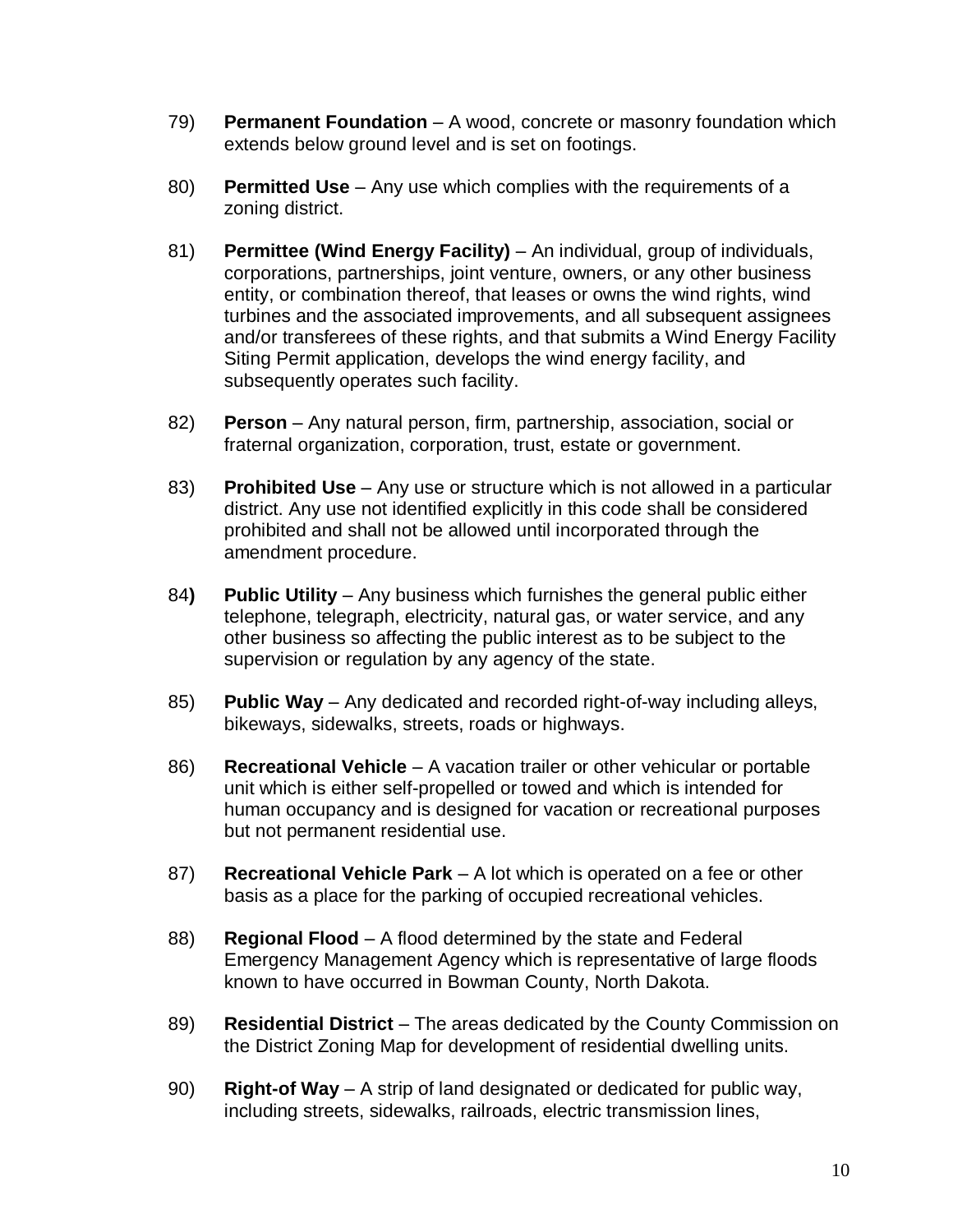telephone and telecommunications lines, oil or gas pipelines, sanitary sewer, storm sewer or water pipelines.

- 91) **Rooming Housing –** Any dwelling in which more than three (3) persons, either individually or as families, are housed or lodged for compensation, with or without meals.
- 92) **Rotor Diameter** The diameter of the circle formed by the swept area of the wind turbine's blades.
- 93) **Service Station** Any building or premises where automotive fuels, automotive related services, lubricants, parts, and supplies are made available to the motorist.
- 94) **Setback** The line within a property defining the required minimum distance between the front lot line and the building line.
- 95) **Sign** Any emblem, name, identification, description or illustration which is used for outdoor advertising having a permanent location on the ground or attached to or painted on a building including bulletin boards, poster boards and billboards, but excluding real estate for sale signs, political campaign signs, public information and traffic signs.
- 96) **Site Plan** A detailed plan for making improvements to parcel(s) of land for the purpose of building and development as provided in this code.
- 97) **Solid Waste** Any garbage, refuse, sludge from a waste treatment plant, water treatment plant, or air pollution control facility and other discarded waste material, including solid, liquid, semi-solid, or contained gaseous material resulting from industrial, commercial, mining and agricultural operations, and from community activities. The term does not include solid or dissolved materials in domestic sewage, or solid or dissolved materials in irrigation return flows or industrial discharges that are point sources subject to Permit Section 402 of the Federal Water Pollution Control Act, as amended, or source, special nuclear or the by-product material as defined by the Atomic Energy Act of 1954, as amended.
- 98) **Street** A public right-of-way for vehicular and pedestrian traffic.
- 99) **Street, Local** A public way intended for low volume traffic which provides access to major streets.
- 100) **Street, Major** A public way, arterial or collector streets, used primarily for carrying a large volume of traffic.
- 101) **Structure** Anything constructed or erected, which requires permanent location on the ground excluding fences.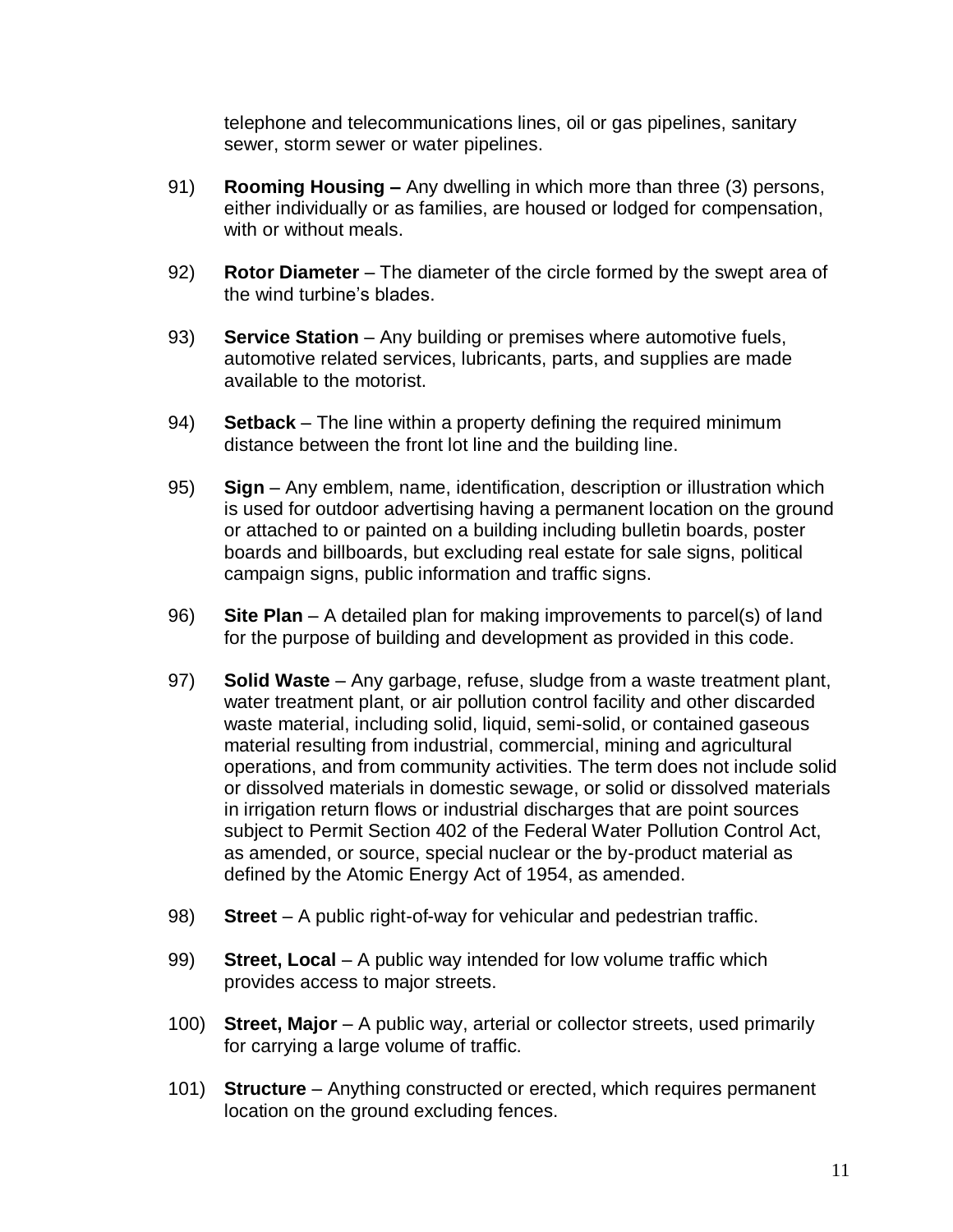- 102) **Structural Alterations** Any change in the supporting elements of a building or structure including bearing elements, partitions, columns, beams, girders, roofs, exterior walls and embankment.
- 103) **Subdivision** The division of a lot, parcel of land, or tract, creating one or more lots, tracts, or parcels for the purpose, whether immediate or future, of sale or of building development, and any plat or plan which includes the creation of any part of one or more streets, public easements, or other rights-of-way, whether public or private, for access to or from any such lot, tract or parcel, and the creation of new or enlarged parks, playgrounds, plaza, or open spaces.
- 104) **Substantial Improvements** Any repair, reconstruction, or improvement of a structure, the cost of which equals or exceeds 50 percent of the market value of the structure either: (1) before the improvement or repair is started, or (2) if the structure has been damaged and is being restored, before the damage occurred. For the purpose of this definition, "substantial improvement" is considered to occur when the first alteration of any wall, ceiling, floor, or other structural part of the building commences, whether or not that alteration affects the external dimensions of the structure.
- 105) **Temporarily Permitted Use** A conditionally permitted use which has a definite time period as one of its conditions.
- 106) **Temporary** Means one year or less.
- 107) **Temporary Workforce Housing** Employee housing occupied by employees of a business on a temporary conditional basis.
- 108) **Total Heigh**t When referring to a wind turbine, the distance measured from the ground level to the blade extended at its highest point.
- 109) **Transmission Facility**  Any of the following:
	- a) An electrical transmission line and associated facilities with a design of 40 kilovolts or more.
	- b) A gas or liquid transmission line and associated facilities designed for or capable of transporting coal, gas, or liquid hydrocarbon products for public commerce.
	- c) A liquid transmission line and associated facilities designed for or capable of transporting water from or to an energy conversion facility, said conversion facility being the same as that defined by NDCC, Section 49-22-03 (5).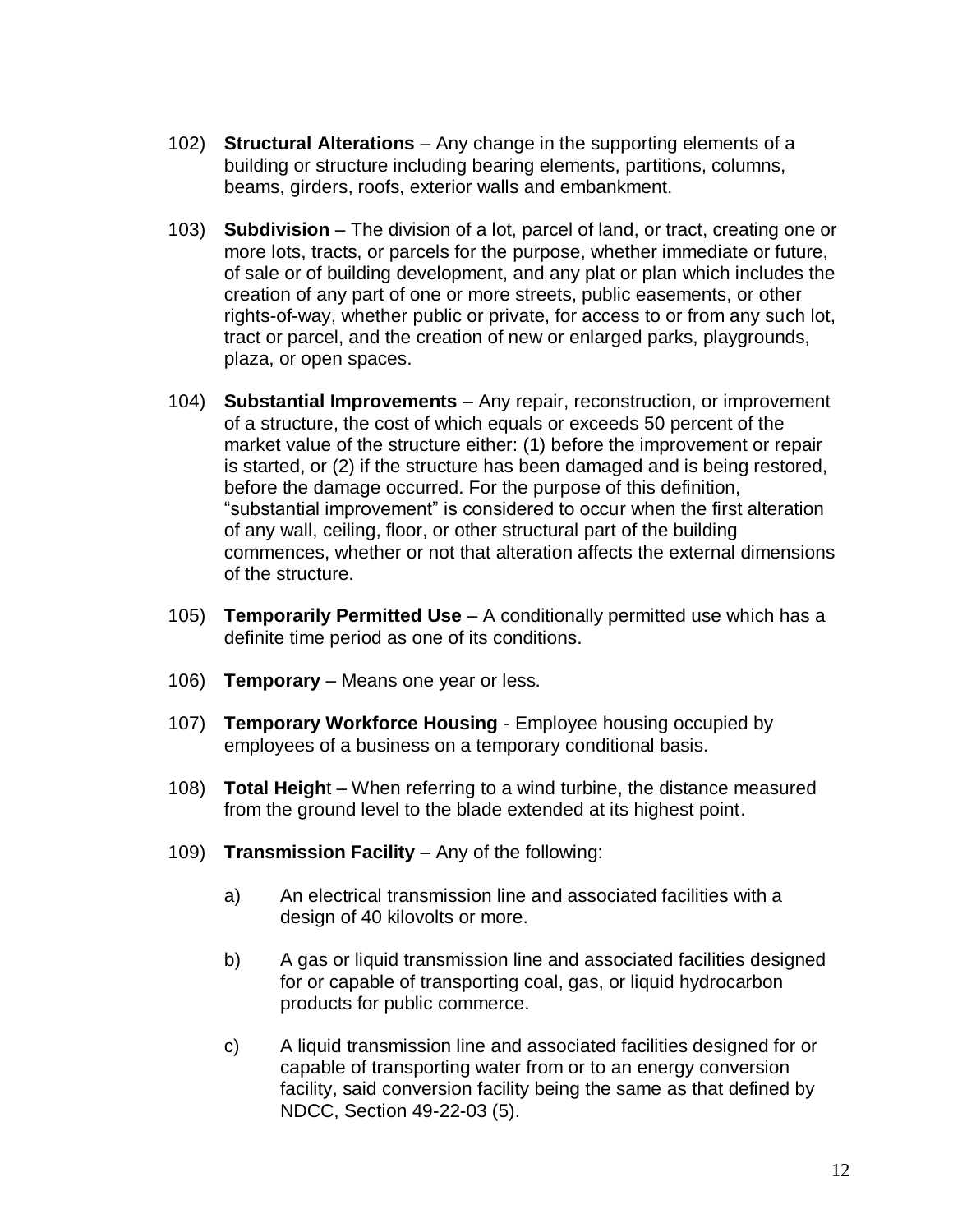- 110) **Variance** A relaxation of the terms of these regulations where such variance will not be contrary to the public interest and where, owing to conditions peculiar to the property and not the result of the actions of the applicant, the literal enforcement of these regulations would result In unnecessary and undue hardship.
- 111) **Yard** The required open space on the zoning lot which is unoccupied or unobstructed by any portion of a structure from the ground upward.
- 112) **Yard, Rear** A yard that extends across the full width of the lot, as the least distance between the rear lot line and the rear building line.
- 113) **Yard, Side** A yard between the front and rear yards, as the least distance between the side of the principal building and the side lot line.
- 114) **Utility** The basic facilities for public use such as water, sanitary and storm sewers, electricity, gas and telephone lines.
- 115) **Wind Energy Conversion System** Any device that is designed to convert wind power to another form of energy such as electricity, mechanical or heat (also referred to by such common names as wind charger, wind turbine, and wind mill).
- 116) **Wind Energy Facility** A facility directly generating electricity or indirectly generating electricity or energy through production of hydrogen, compressed air or other energy carrier from conversion of wind to energy and consisting of one or more wind turbines under common ownership or operating control, and includes substations, temporary and permanent MET Towers, cables/wires and other buildings accessory to such facility, whose main purpose is to supply electricity directly, or through wind energy conversion to another form of energy, to off-site customer(s).
- 117) **Wind Energy Facility Perimeter** The boundary of the wind energy facility as defined by the external property lines of landowners who have a contractual relationship with the permittee and who will receive wind energy compensation payments or other forms of revenue derived from wind turbine sited within such wind energy facility.
- 118) **Wind Energy Facility Siting Permit** A construction and operating permit granted in accordance with the provisions of this code.
- 119) **Wind Turbine** A wind energy conversion system which converts wind energy into electricity, hydrogen, compressed air, or some other energy carrier and includes the turbine, blade, tower, base and pad transformer, if any; provided that such a system shall only be a wind turbine for the purposes of NDCC Chapter 6.11, if it has a nameplate capacity of 50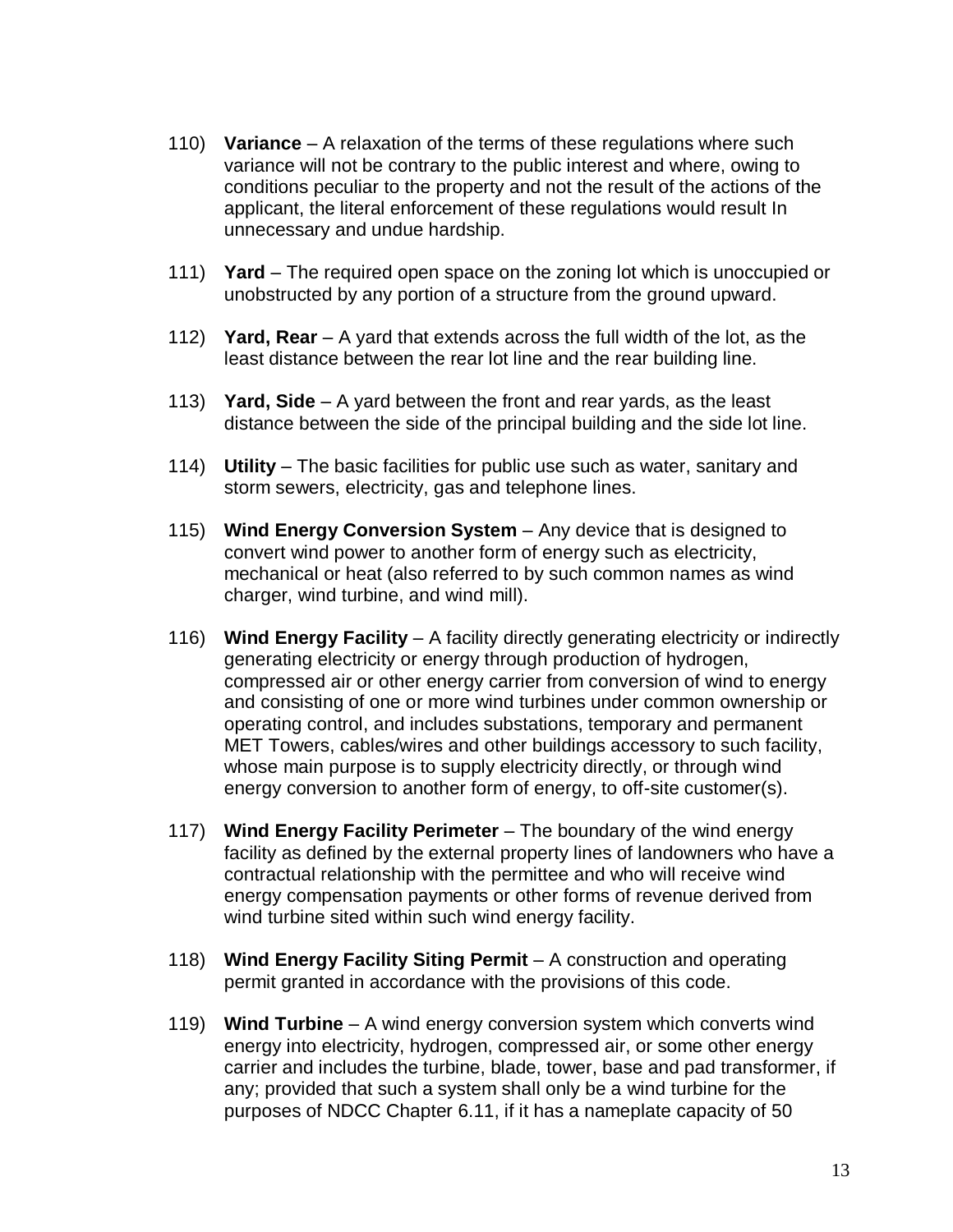kilowatts or greater. Wind turbines of less than 50 kilowatts will be regulated as a utility.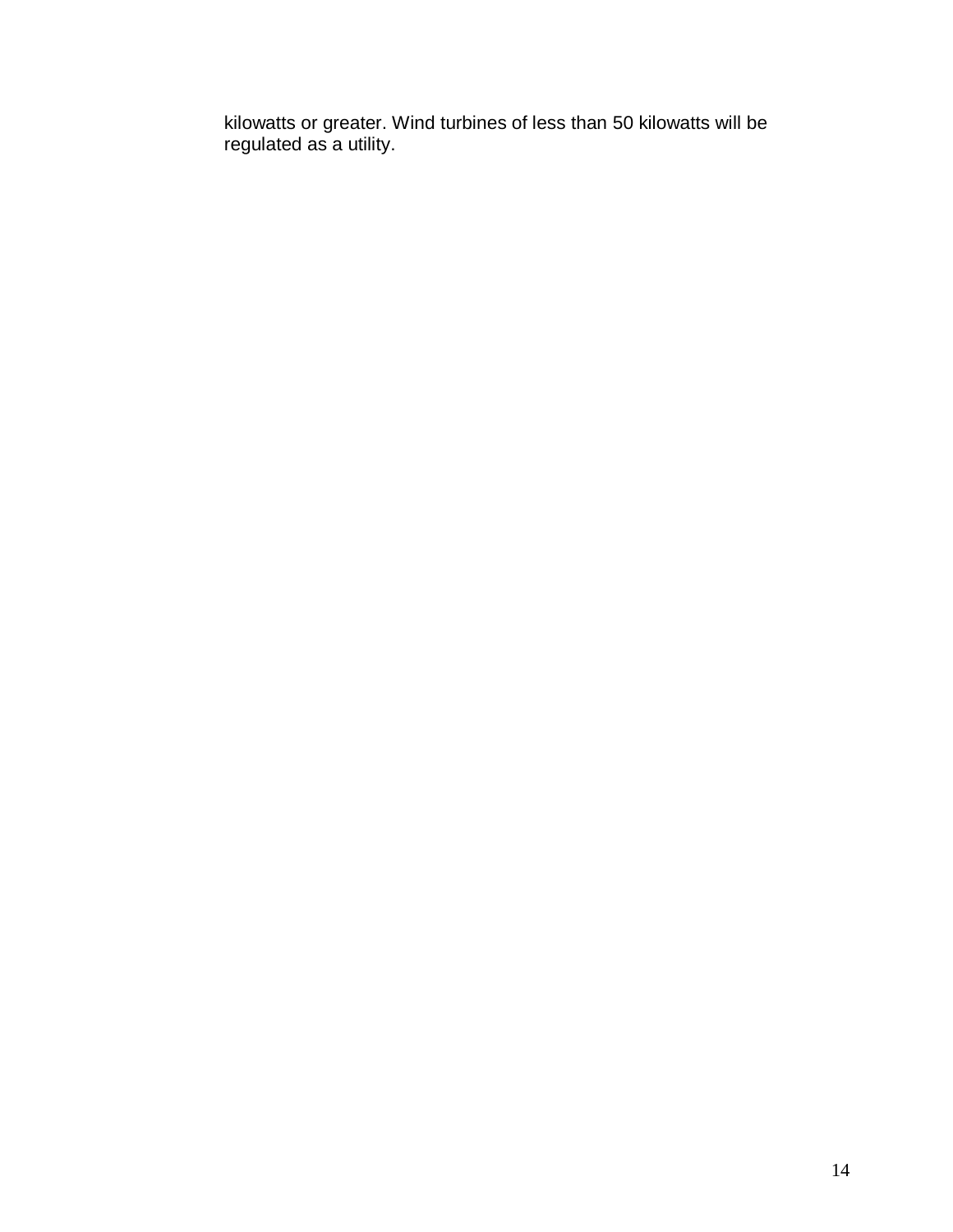## **ARTICLE III**

## **GENERAL PROVISIONS**

#### <span id="page-18-1"></span><span id="page-18-0"></span>**3.1 Jurisdiction**

These regulations shall apply to all unincorporated areas of Bowman County, except those townships which have not by resolution relinquished the power to enact zoning regulations to the county, and those areas where the incorporated cities have not elected to exercise extraterritorial zoning as authorized by NDCC Section 40-47-01.1.

#### <span id="page-18-2"></span>**3.2 Compliance with Ordinances, Statutes, Regulations and Plans**

No building, structure or land shall hereafter be occupied unless in conformity to this ordinance and:

- 1) The provisions of the North Dakota Century Code.
- 2) The rules of the North Dakota State Commissions, Boards and Agencies.
- 3) Comprehensive Plan of Bowman County.

## <span id="page-18-3"></span>**3.3 Exceptions**

These regulations shall not apply to the land and buildings of agricultural uses, as herein defined, except for setbacks from roads and floodplain regulations.

## <span id="page-18-4"></span>**3.4 Non-Conforming Uses**

The lawful use of a building or premises at the date of the adoption of this code may be continued. Where a non-conforming use is discontinued for a period of more than twenty-four (24) consecutive calendar months any subsequent use or occupancy of such premises shall conform to this code. Whenever a building is destroyed or damaged by fire or other casualty to the extent of more than fifty (50) percent of its market value, it shall not be restored unless such building shall conform to the provisions of the district in which it is located. Non-conforming uses shall not be expanded to occupy a larger area of land than existed at the date of the adoption of this code unless there is an undue hardship and is approved by the County.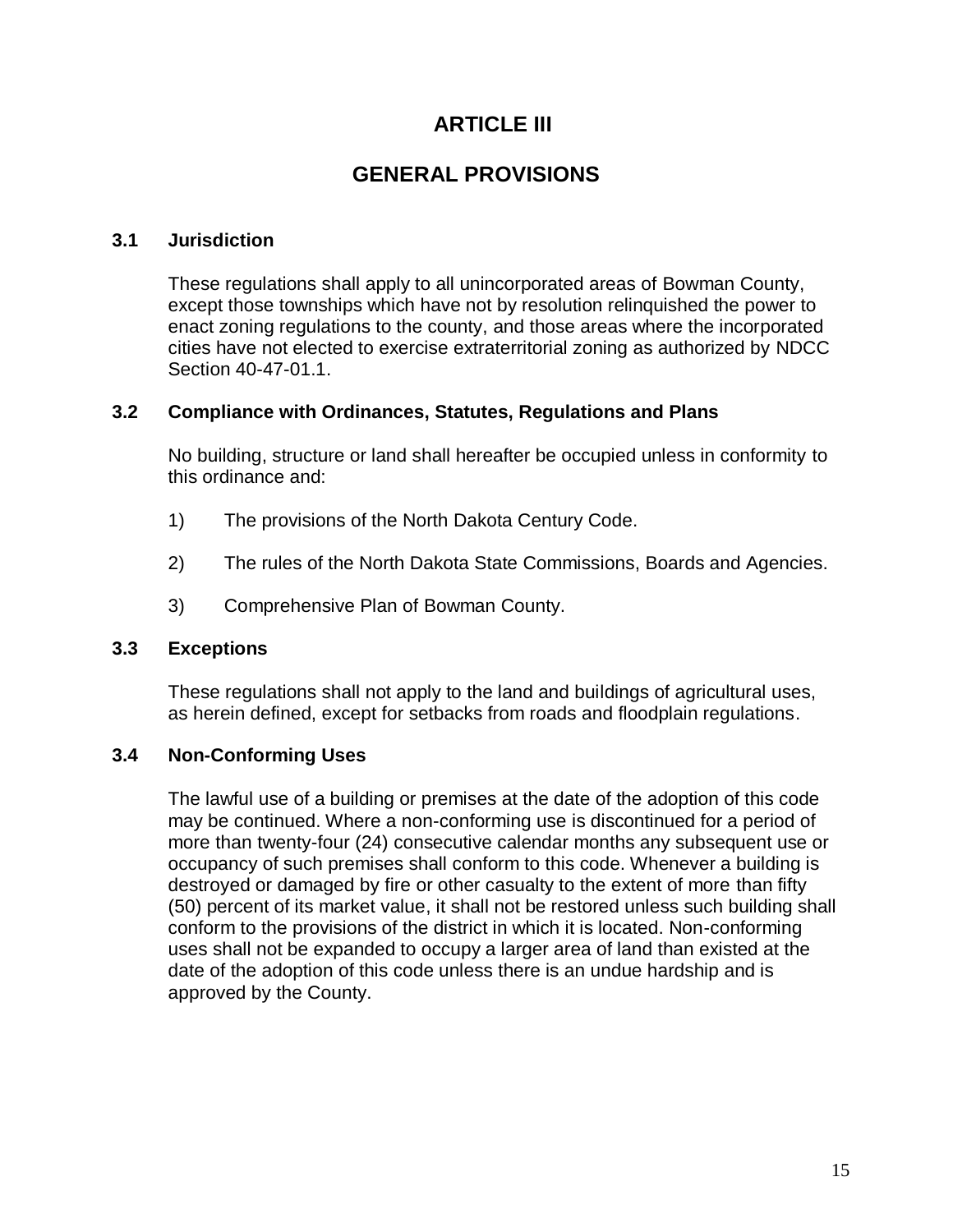## <span id="page-19-0"></span>**3.5 Land Suitability**

No land shall be used for seasonal or permanent non-farm uses because of inadequate drainage, soil limitation, flooding or incompatible land use, or any other condition likely to be harmful to the health and safety of the area residents and the public.

#### <span id="page-19-1"></span>**3.6 Conditional Uses**

Where a use is classified as a conditional use under this code and exists at the date of the adoption of this code, it shall be considered an allowed use. Where a use is not allowed as a conditional use or permitted use, under this code, and exists at the date of the adoption of this code, it shall be considered non-conforming and shall be subject to the provisions of Section 3.4.

#### <span id="page-19-2"></span>**3.7 Highway Access**

- 1) The points of access shall be limited to four (4) per mile per side of any highway or county road.
- 2) Additional access points may be provided via frontage roads where the land owner shall dedicate a suitable right-of-way by deed or easement.

#### <span id="page-19-3"></span>**3.8 Highway Setbacks**

- 1) The minimum set back for buildings and structures from all section lines and the center line of county roads shall be one hundred fifty (150) feet.
- 2) Within the platted limits of Rhame, Scranton, Buffalo Springs, and Gascoyne, the roads and/or street setback shall be a minimum of seven (7) feet from the property line.
- 3) The minimum set back for trees plantings from all section lines and the center line of county roads shall be one hundred twenty five (125) feet.
- 4) The minimum setback for buildings and structures from the center of state highways shall be two hundred fifty (250) feet.

#### <span id="page-19-4"></span>**3.9 Residential Development**

No lot shall contain more than one principal single family residential building, and no dwelling unit shall be built on a lot which does not abut a dedicated public road. Accessory buildings shall be smaller than the principal building and shall be limited to thirty five (35) feet in height and be located at least twenty five (25) feet from all lot lines.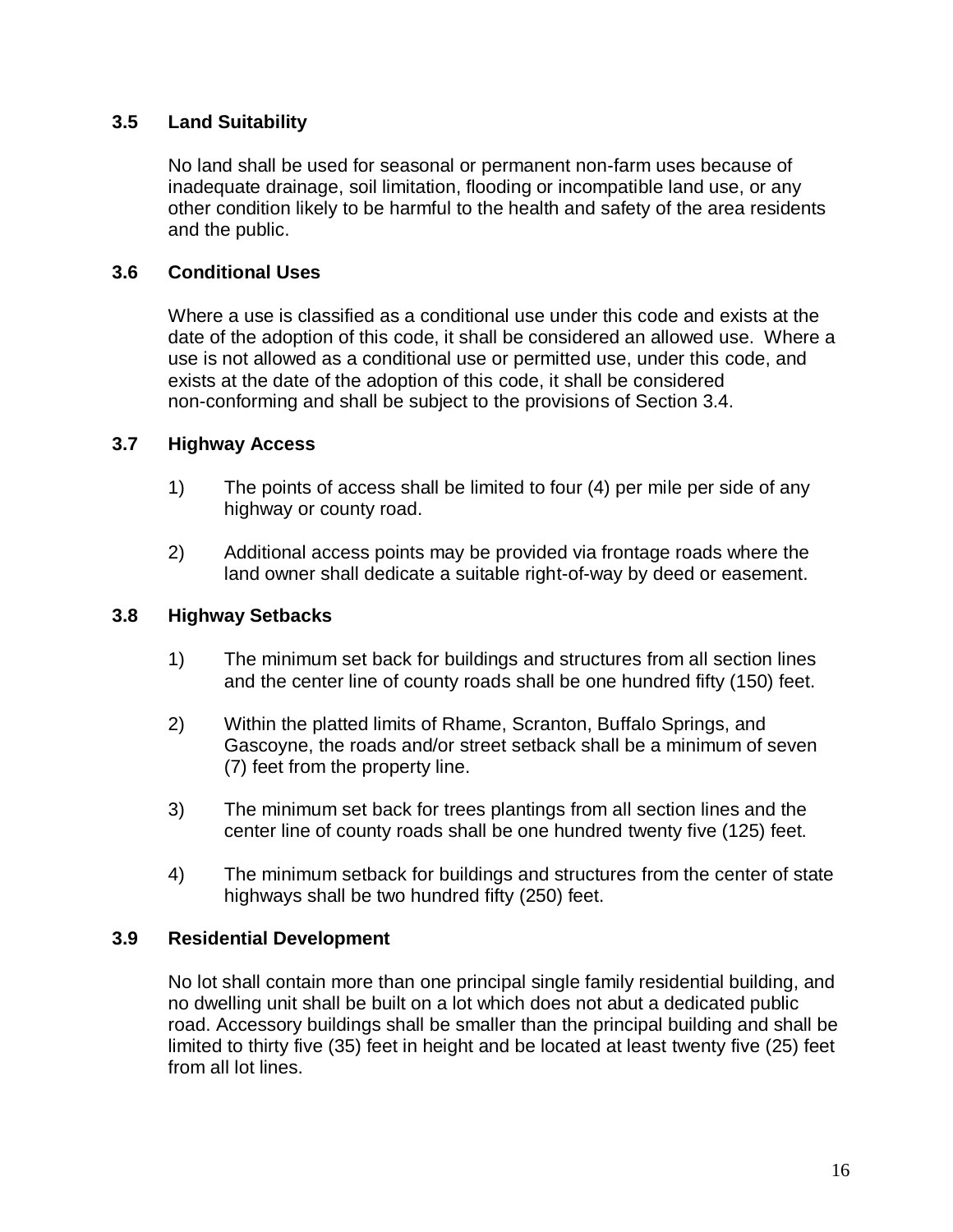#### <span id="page-20-0"></span>**3.10 Dedication of Land for Streets**

Whenever a parcel of land to be platted as a subdivision contains a street or public way, such street or alley shall be dedicated to the public at the location and details shown on the final plat. All non-section line roadways shall be the responsibility of the subdivision.

#### <span id="page-20-1"></span>**3.11 On-Site Sewer System**

To protect the public health, to control water pollution, and to reduce nuisance and odor, all new subdivision development within the county shall be connected to an approved on-site sewage system. The construction and use of privies, outhouses, and cesspools in subdivision developments in the county is prohibited.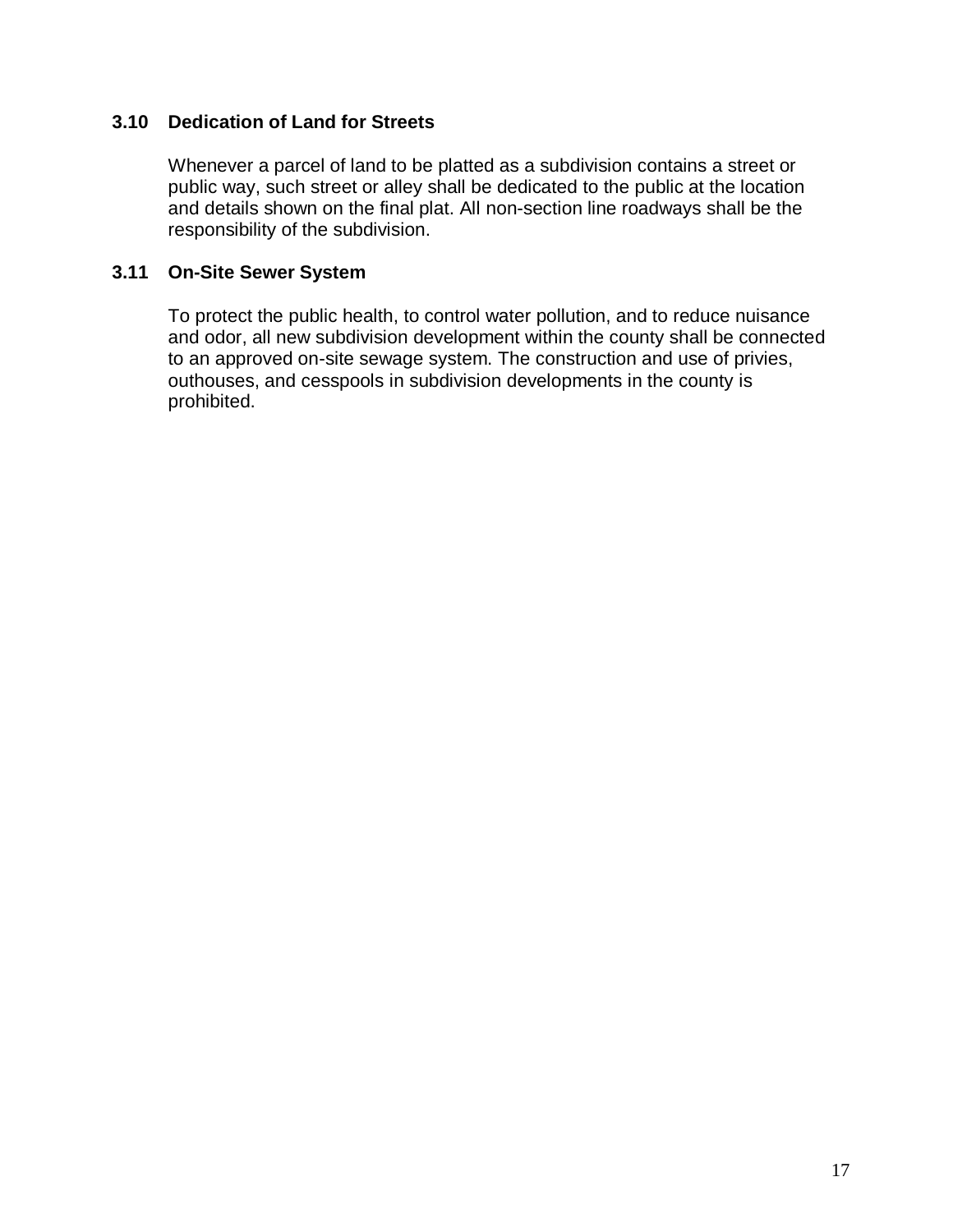## **ARTICLE IV**

## **ZONING DISTRICTS**

#### <span id="page-21-1"></span><span id="page-21-0"></span>**4.1 Zoning Districts**

The following zoning districts are hereby established to carry out the purposes of this code and found in the following sections:

- 5.1 Agricultural District
- 5.2 Residential District
- 5.3 Mobile Home District
- 5.4 Recreational District
- 5.5 Commercial District
- 5.6 Industrial District
- 5.7 Flood Plain District

#### <span id="page-21-2"></span>**4.2 Zoning Map**

The location and boundaries of the zoning districts are hereby established as shown on the map entitled "Zoning District Map" on file in the office of the County Auditor. The Zoning Administrator shall regularly update the map to show any changes in the zoning district boundary line resulting from amendments.

#### <span id="page-21-3"></span>**4.3 Location of District Boundaries**

The following rules shall apply to the boundaries of the zoning districts as shown on the Zoning District Map.

- 1) Where zoning district boundary lines follow streets, highways, roads, railroad right-of-way, alleys, and extensions thereof, such boundary lines shall be the center lines, streets, highways, roads, railroad rights-of-way or alleys unless clearly shown to the contrary.
- 2) Where any uncertainty exists as to the exact location of zoning district boundary lines, the County Commissioners shall determine the location of such boundary lines.

#### <span id="page-21-4"></span>**4.4 Public Streets as Boundaries**

Where zoning district boundary lines are indicated as following roads or streets and public ways or extensions thereof, such boundary lines shall be construed to be the center line of said roads or streets or public ways or extension thereof unless clearly shown to the contrary.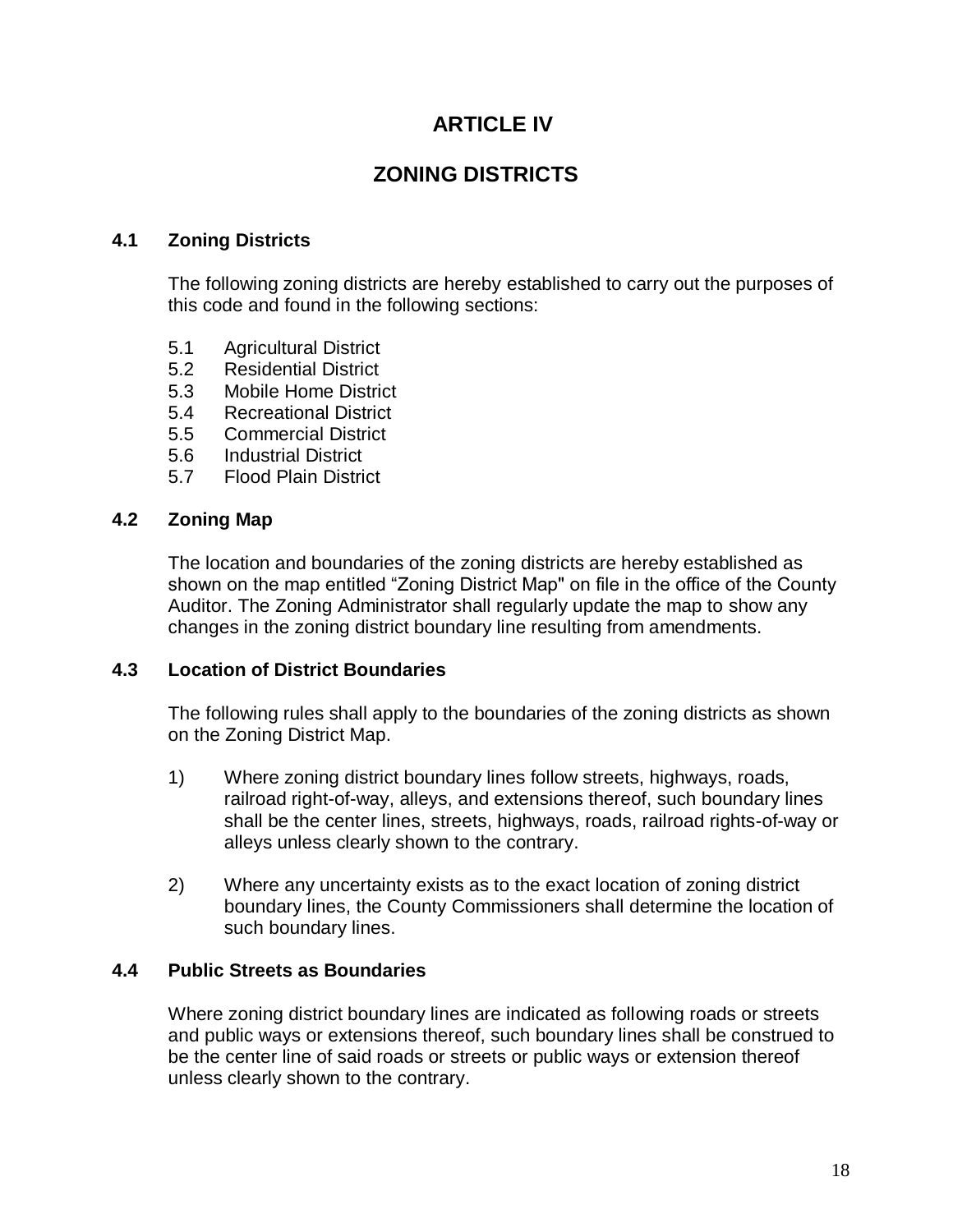## <span id="page-22-0"></span>**4.5 Lot as Boundary**

Where a zoning district boundary line coincides approximately but not exactly with the lot line, the zoning boundary shall be construed to be the lot line at that location. All section lines, quarter section lines, and quarter-quarter section lines may be construed as the property lines.

#### <span id="page-22-1"></span>**4.6 Zoning District Boundary Interpretation**

Where any uncertainty exists as to the exact location of the zoning district boundary lines, the County Commission shall determine the location of such boundary line.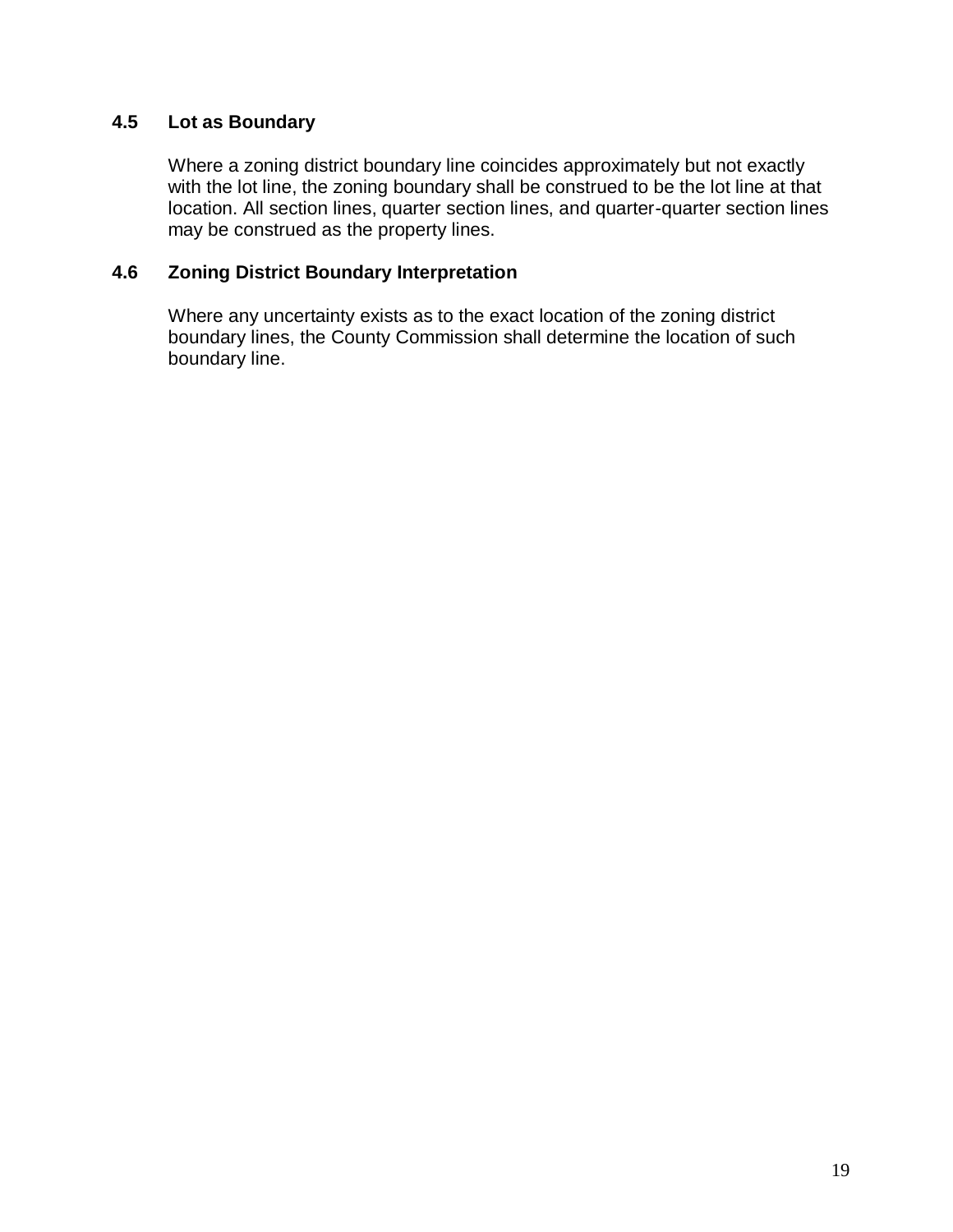## **ARTICLE V**

## **ZONING DISTRICT REGULATIONS**

## <span id="page-23-1"></span><span id="page-23-0"></span>**5.1 Agriculture District – Purpose**

The purpose of this district is to encourage preservation and protection of agricultural lands and to discourage uses incompatible with agricultural operations or detrimental to agricultural lands.

## **5.1.1 Permitted uses**

- 1) All types of farming and ranching operations, including dairying, livestock, poultry raising, apiaries, fur farming, and truck gardening.
- 2) Truck gardening, nurseries, greenhouse and roadside stands offering for sale only those farm products which have been grown on the premises.
- 3) Accessory buildings and structures necessary to the operation of farms or ranches.
- 4) Animal hospitals and clinics not nearer than five hundred (500) feet from any residence except the residence of the owner-operator.
- 5) Cemeteries
- 6) Churches and related facilities.
- 7) Public parks and recreational facilities, wildlife and game management areas and refuges.
- 8) Public, private, and parochial schools.
- 9) Oil and Gas Exploration

No person, partnership, association, corporation shall engage in the exploration for oil or gas within the county without first providing to the Code Administrator evidence of compliance with the provisions of NDCC Chapters 38-08 and 38-08.1

10) Oil and Gas Drilling and Production

Oil and gas drilling and production is a permitted use in the Agricultural District provided the person engaged in such oil and gas drilling and production has met the following requirements: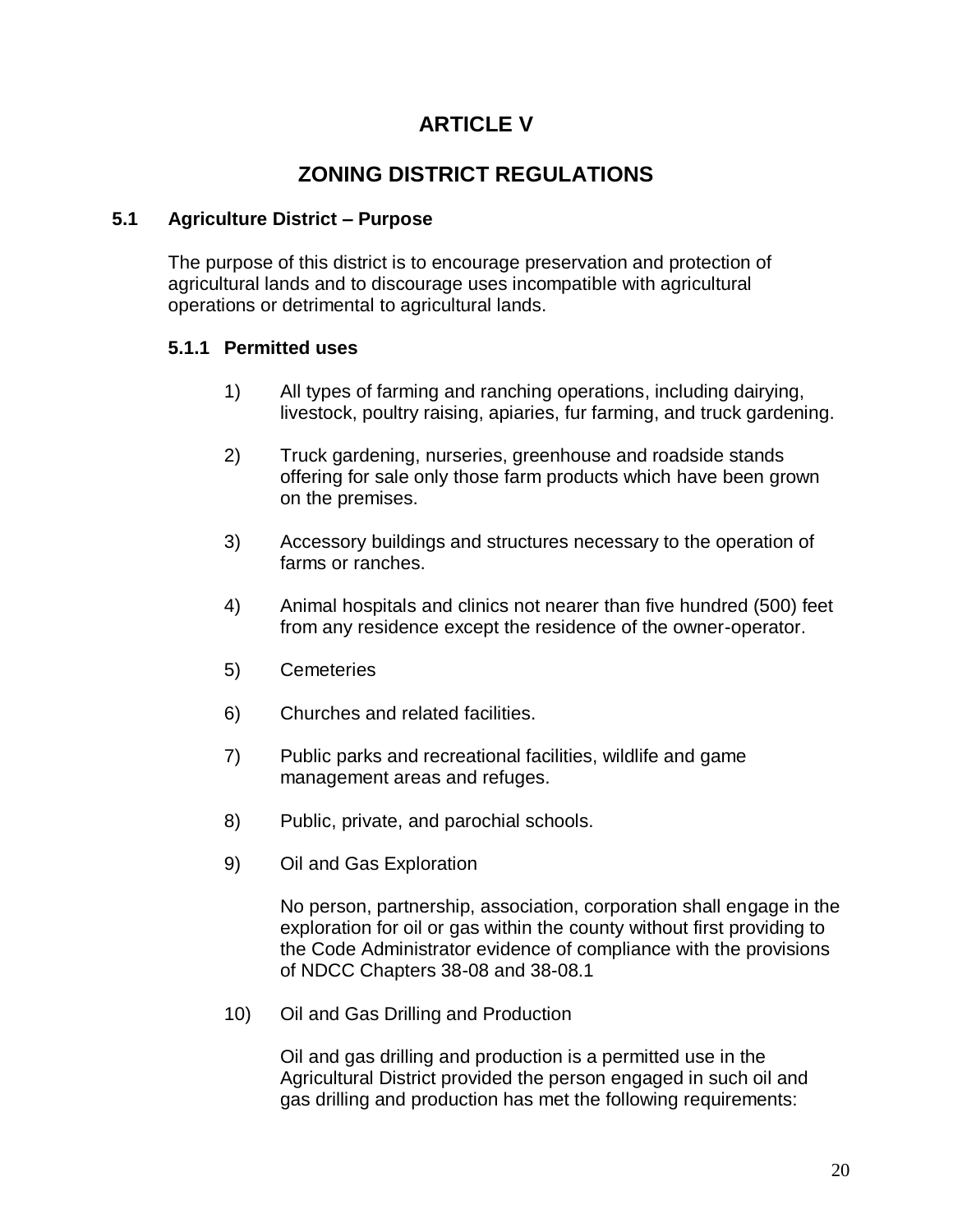- a) Provide the Code Administrator with evidence of approval by the North Dakota Industrial Commission of all permits required by NDCC chapters 38-08 and 38-08.1, including but not limited to, drilling permits of any kind, underground injection permits, tank cleaning permits, waste storage permits, and treating plant permits.
- b) Provide the Code Administrator with evidence of approval by the North Dakota Industrial Commission of a surety bond or cash bond, or alternative form of security, where such security is required by the North Dakota Industrial Commission.
- c) Obtain a County Road Approach Permit from the Code **Administrator** 
	- i. The Code Administrator shall charge each applicant for a County Road Approach Permit a fee, the amount of which is to be determined by the Commission, to cover processing and administrative expenses, plus any mileage and expenses of the Code Administrator at the rate allowed county officials by state law, should it be deemed necessary to conduct on-site inspections. Said fee for expenses must be paid prior to the approval and issuance of the County Road Permit.
	- ii. The Code Administrator, in reviewing any application for a County Road Approach Permit, shall consider all relevant criteria, including the proposed use and the condition of the county roads and bridges at the time of the application, public safety concerns, maintenance costs to the county, weather conditions, etc.
- 11) All uses permitted in the Recreational District.
- 12) Parking of RV's and campers (less than three).

## **5.1.2 Conditionally Permitted Uses**

- 1) Commercial feedlots subject to the provisions of Section 6.3.
- 2) Commercially operated air landing strip and landing field.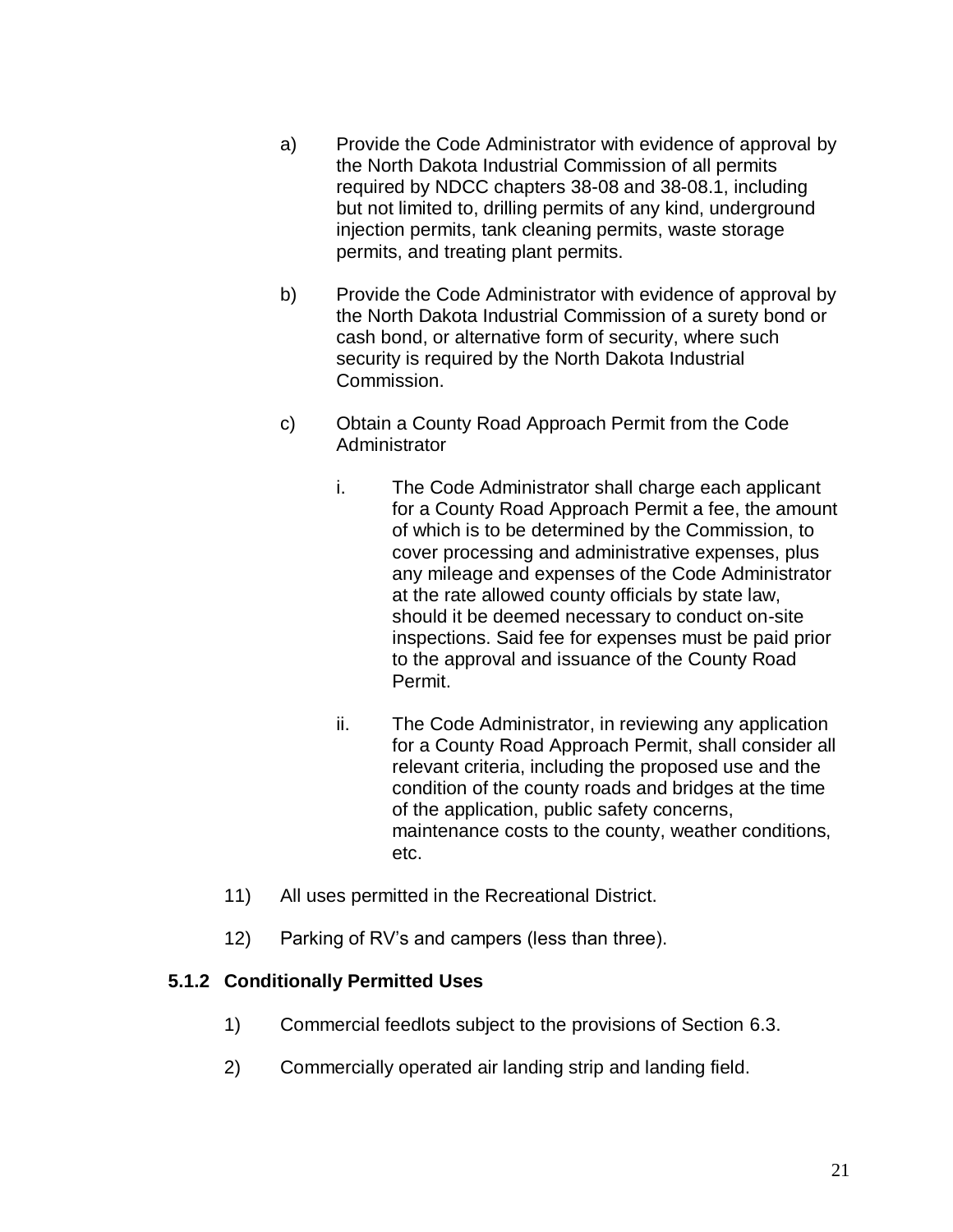- 3) Manufacturing and processing of agricultural resources and products indigenous to Bowman County but not including rendering plants, fertilizer plants and the like.
- 4) Sanitary landfills subject to the provisions of Section 6.4.
- 5) High voltage transmission lines and accessory buildings used for the primary purpose of transmission of electrical energy from one area to another. These provisions shall not apply to those transmission lines which directly serve the county.
- 6) Transmitting towers and relay towers.
- 7) Coal Exploration.

The provisions of this section shall not apply to any digging, drilling, or excavation for agricultural purposes, the operation of coal mines and the digging, drilling or excavation by Bowman County and its incorporated cities. The applicant for a coal exploration permit shall meet the following requirements:

- a) A copy of the approved North Dakota State Industrial Commission Permit Application form for Coal Exploration.
- b) A copy of the complete North Dakota State Industrial Commission Coal Exploration Compliance Bond Form.
- c) Upon completion, the operator shall file with the County Recorder the actual location of the testing.
- d) The duration of permit for coal exploration shall not exceed 90 days.
- 8) Coal Mining

These provisions shall not apply to excavation of coal for private non-commercial uses. The applicant shall meet the following requirements:

- a) Copies of all non-confidential information that was submitted to the Public Service Commission concerning site operations, locations, and ownership patterns.
- b) A copy of all information submitted to the North Dakota Public Service Commission concerning site reclamation.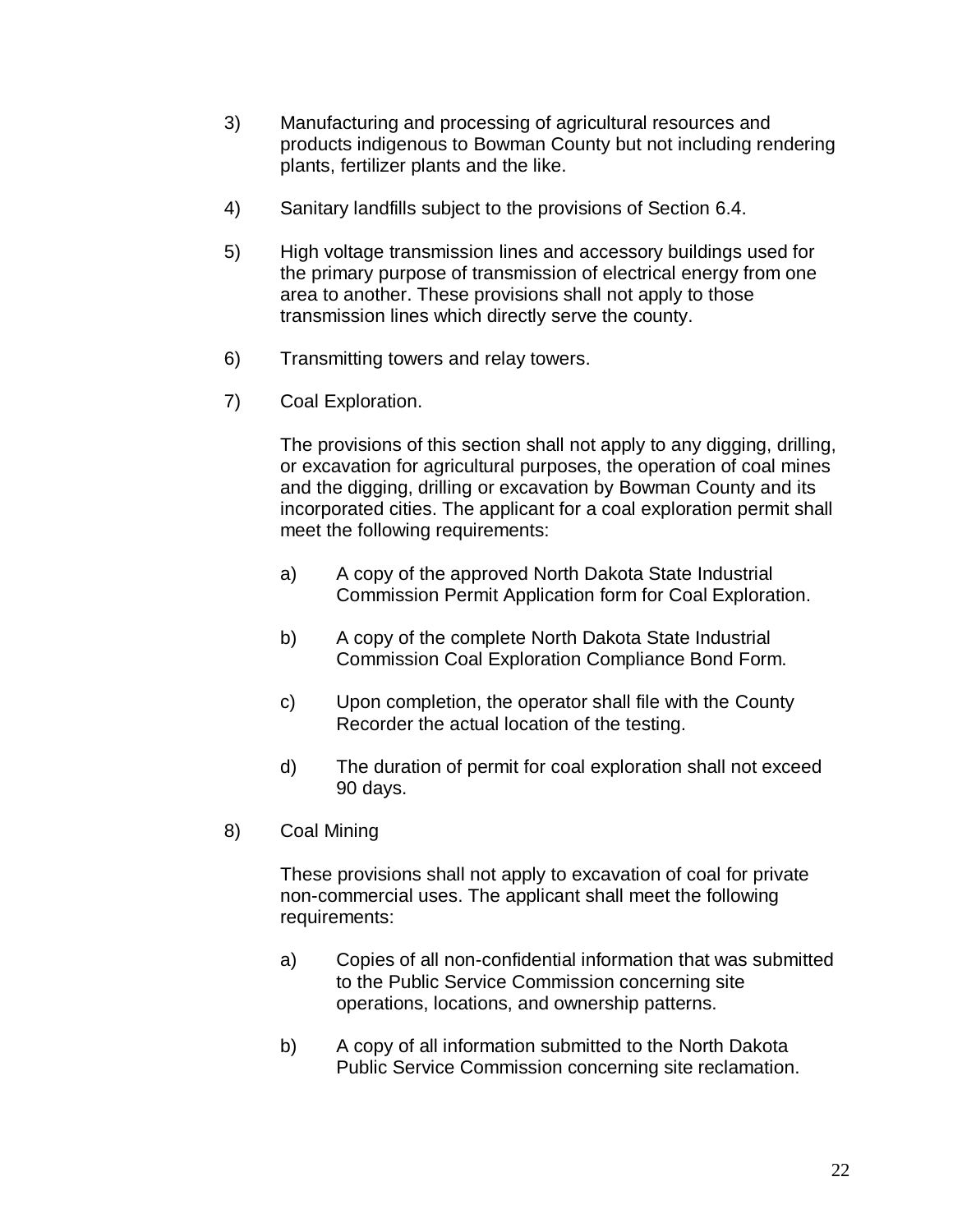- c) Evidence of approval by the Public Service Commission for operation of the mine or excavation, if required by state law.
- d) Conformance to all state and federal laws relating to the preservation, removal or relocation of historical or archaeological artifacts and to reclamation of strip-mined lands.
- e) To post performance bond for reclamation of the site with the County Auditor, if not already posted with the state.
- 9) Other Subsurface Mineral Exploration

These provisions shall not apply to any digging, drilling, or excavation for agricultural purposes, the operation of coal mines and the digging, drilling or excavation by Bowman County. The applicant for a mineral exploration permit shall meet the following requirements:

- a) Provide the Code Administrator with evidence of approval of the North Dakota State Industrial Commission of all permits required by NDCC Chapter 43-02-02 for Subsurface Mineral Exploration.
- b) A copy of the approved application of the North Dakota State Industrial Commission Mineral Exploration Compliance Bond.
- c) The duration of the permit shall be no more than 90 days.
- d) Upon completion of the operations, the operator shall file with the County Recorder the actual location of testing.
- 10) Other Subsurface Mineral Mining

These provisions shall not apply to private, non-commercial mining of subsurface minerals. The applicant shall meet the following requirements:

- a) Provide the Code Administrator with evidence of the approval of the North Dakota Industrial Commission of all permits required by NDCC Chapter 43-02-02 for subsurface mineral production.
- b) Provide the Code Administrator with copies of all nonconfidential information that was submitted to the State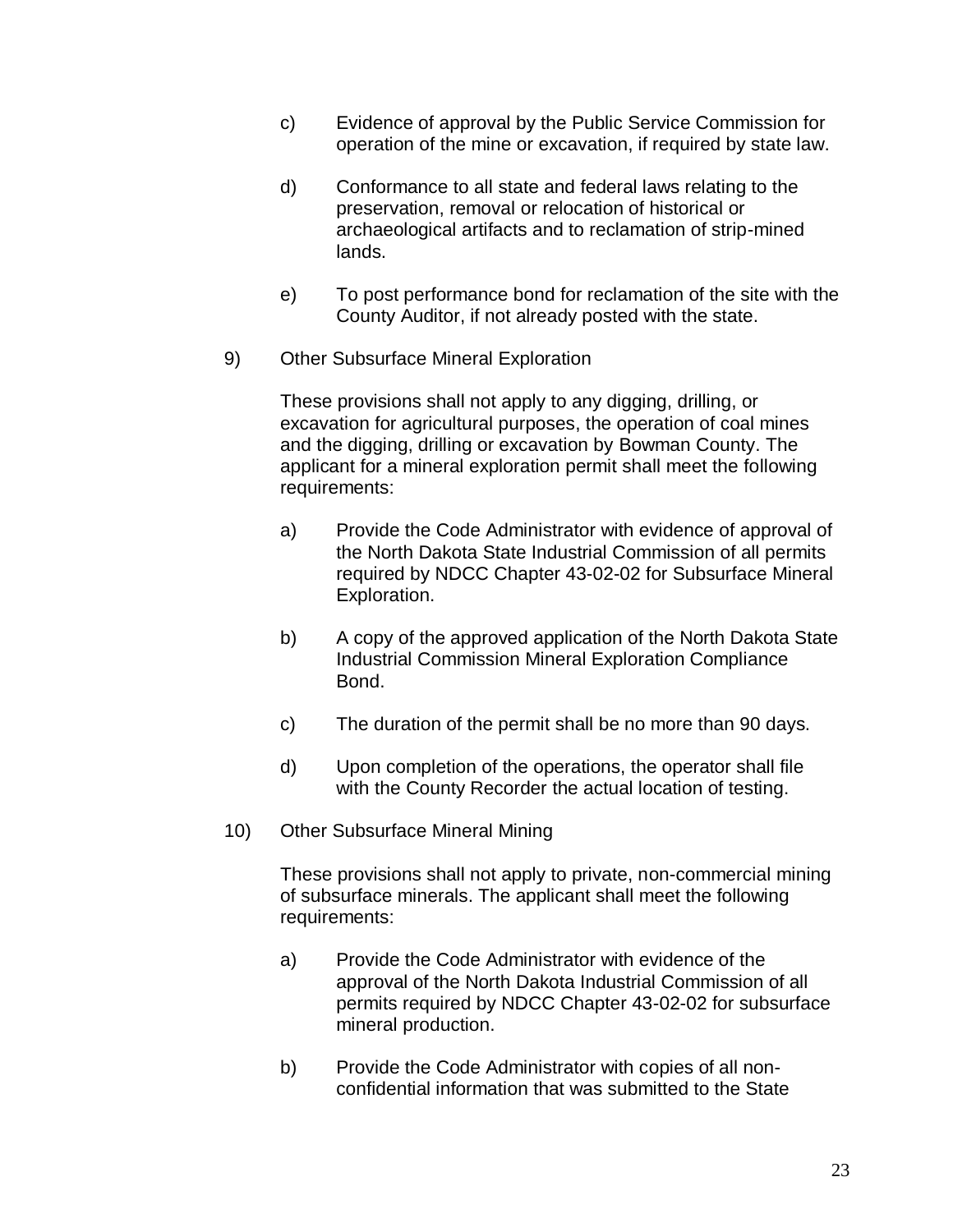Geologist concerning site operations, location, and ownership patterns.

- c) Provide the Code Administrator a copy of all Information submitted to the North Dakota State Geologist concerning site reclamation.
- d) Written evidence of approval by the State Geologist for operations of the mine or excavation, if required by state law.
- e) Conformance of all state and federal laws relating to the preservation, removal, or relocation of historical or archaeological artifacts and to reclamation of strip-mined lands.
- f) Posting a performance bond for reclamation of the site with the County Auditor if not already posted with the state.
- 11) Excavation and Mining of Sand, Gravel, Rock, Stone, Scoria, and **Clay**

The provisions of this section shall not apply to any excavation for agricultural purposes or excavation by Bowman County and its incorporated municipalities or for uses requiring less than 10,000 cubic yards of excavation. The applicant for a permit shall submit the following:

Permit Requirements:

Any person who operates a sand, gravel, rock, stone, scoria, or clay operation shall make application to the Planning and Zoning Commission for a permit to operate such facility. The Planning and Zoning Commission shall make recommendations to the County Commission to approve, disapprove, or approve with conditions such a permit request. Action by the County Commission is required before commencing any mining or excavation of the sand, gravel, rock, stone, scoria, or clay sites.

The applicant for a permit shall submit the following:

- a) Written evidence of reclamation agreement with the surface owner.
- b) Evidence of written agreement between the applicant and property owner that excavation or processing shall not take place within three hundred (300) feet of an adjacent property line or within five hundred (500) feet of an existing residence.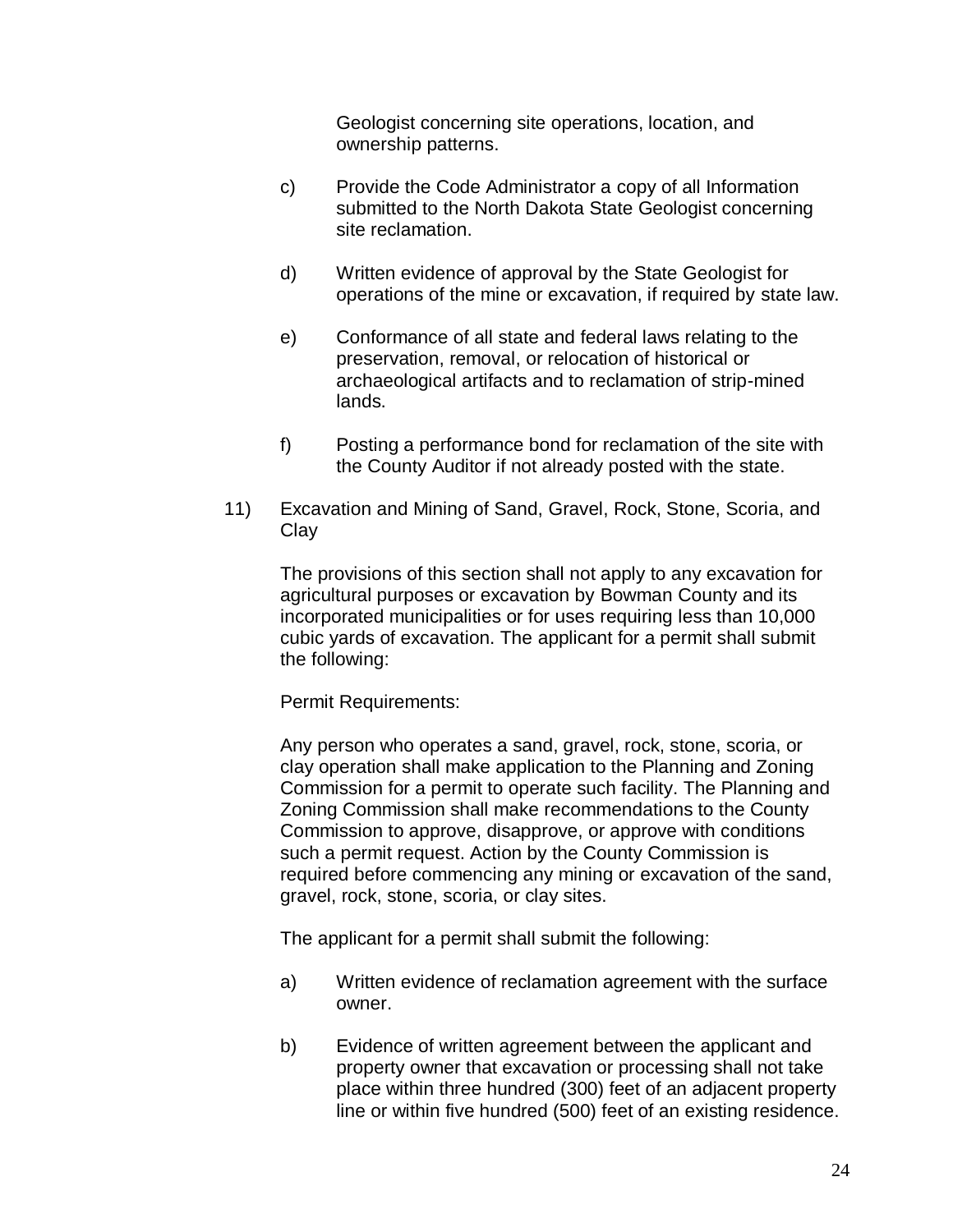- c) The applicant shall conform to all requirements regarding preservation, removal or relocation of historical or archaeological artifacts.
- d) Evidence of meeting all site approval requirements. All excavation sites require approval by the County Commission.
- e) Data Submission Requirements:
	- i. A site plan for operation and reclamation of the mined land including maps showing the location of the land to be mined, location of roads and points of access to the site, adjacent residences within one mile of site, maps showing the existing and proposed contours with a minimum 1-to-3 slope after the land is mined and a time table for operation of the site. All top soil shall be replaced and planted to natural protected vegetation.
	- ii. Reclamation of the site shall be completed within one year of the resource being exhausted, abandoned or closure of the operation of the site.
	- iii. Proof of compatibility with the existing landform including the vegetation, surface, and ground water resources.
	- iv. Bonding required as determined by the County Commission.
- f) Proximity to Existing Uses

The operation of sand, gravel, rock, stone, scoria, or clay sites shall not be nearer than five hundred (500) feet from any residential uses.

- 12) Mobile Homes (Manufactured Homes)
	- a) Mobile homes on permanent type of foundations on two (2) acres or more.
	- b) Temporary mobile homes belonging to less than full time or non-farm employees provided the mobile home is located within the proximity of an occupied farmstead and is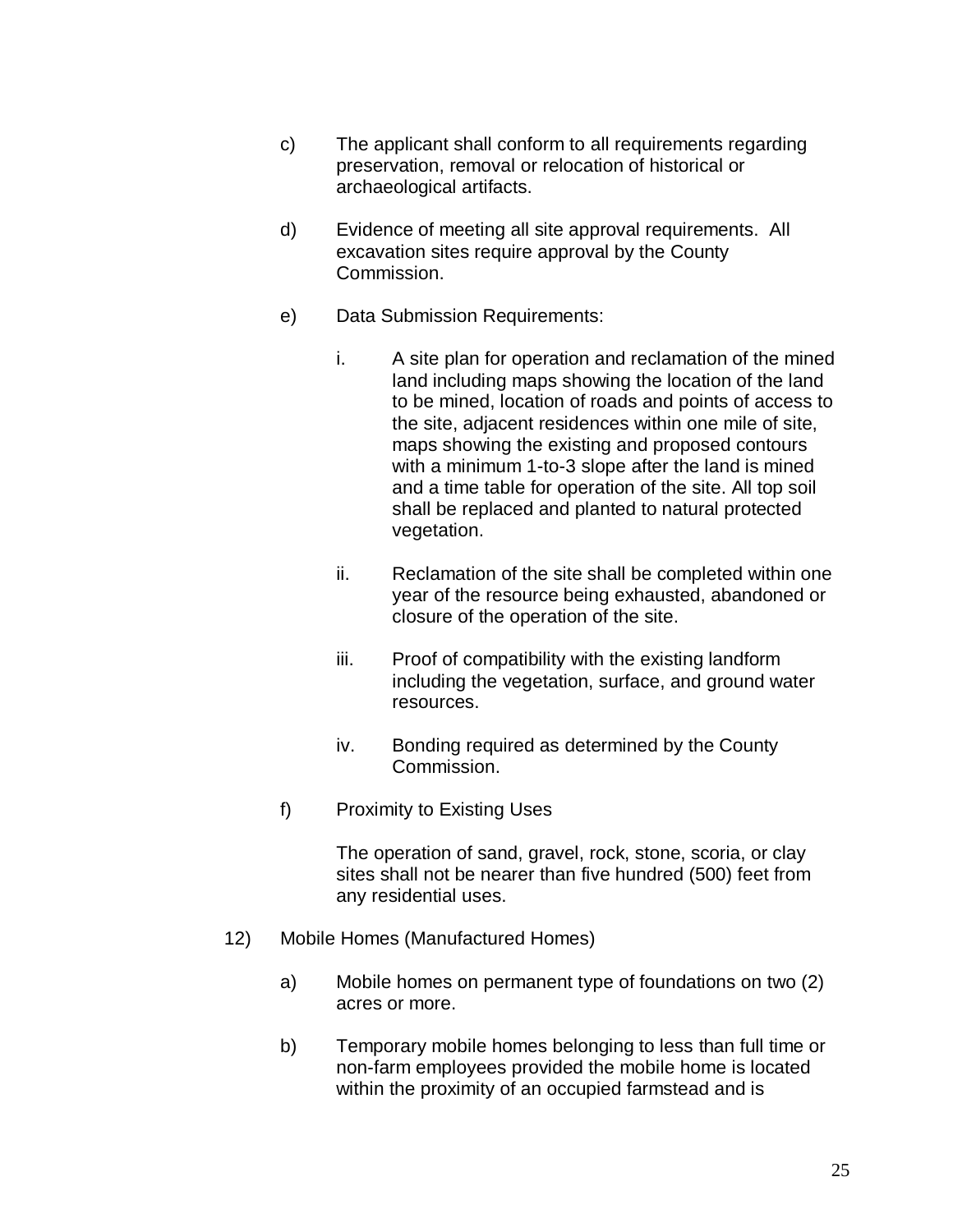attached to the farmstead's existing sewer and water systems.

- 13) Single Family Non-Farm Residence on 2 (two) acres or more.
- 14) Wind Turbine Generators subject to Section 6.11.
- 15) Hotels, motels, bed and breakfast inns, and hunting lodges.
- 16) Restaurants including all types of eating and drinking establishments.
- 17) Public and parochial schools.
- 18) Governmental administrative, maintenance and research facilities.
- 19) Electric transmission facilities and water, gas, oil, and coal slurry transmission pipelines.
- 20) Storage treatment and landfill disposal of special wastes.
- 21) Oil, Gas, and other related gathering line systems:
	- a) The applicant must submit the following data to the Zoning Administrator prior to the placement of any lines:
		- i. A map of the line route which clearly indicates that the pipeline right-of-way does not pass within two hundred (200) feet of a building or surface water body and is not within one hundred (100) feet of a highway right-of way or section line unless perpendicular to said right-or way or line;
		- ii. An identification of pipeline origin, destination, size, minimum burial depth, road crossing methods, and product;
		- iii. An identification of areas where the pipeline right-ofway transverses a slope which exceeds 15 degrees and a plan for the construction of waterbars to reduce erosion in such areas;
		- iv. An indication of the steps that will be used to reclaim and revegetate the right-of way;
		- v. The name and address of the contractor doing the actual work;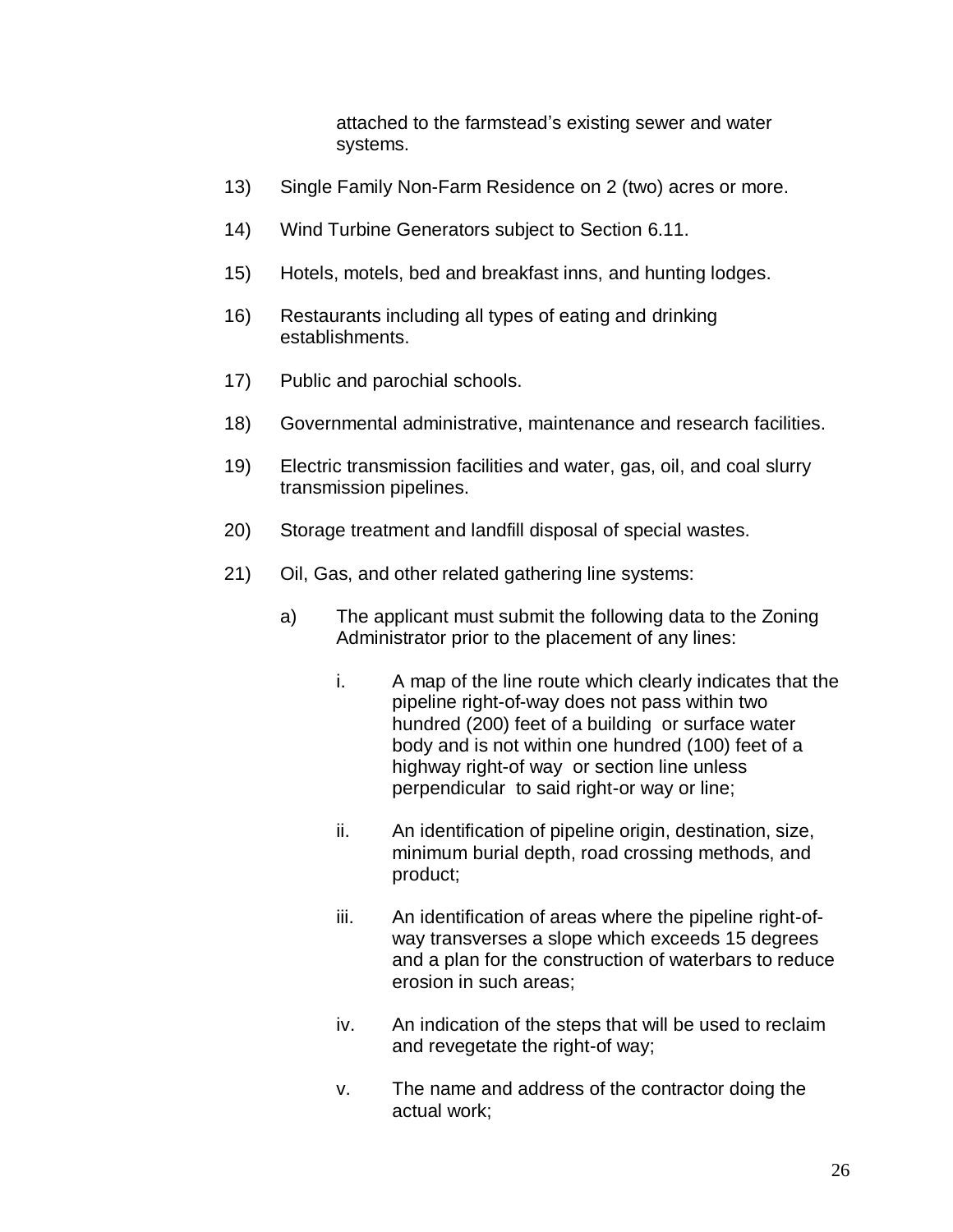- vi. The name of the affected landowners and written proof of their consent of placement of proposed lines;
- vii. The approximate date of commencement of operations;
- viii. A permit fee, the amount of which shall be determined by the County Commission, will be charged for each proposed project;
- ix. A certification of completion is to be submitted to the Zoning Administrator within 10 days of the completion date;
- x. As-builds may also be required.
- b) Depth and Boring requirements:

A minimum depth of six (6) (feet) measured from the bottom of the ditch when crossing roads is required. A distance of 4 (four) feet is required from the shoulder of the roadway to the beginning of the boring. All county roads must be bored and cased.

## <span id="page-30-0"></span>**5.2 Residential District – Purpose**

The residential district is established to promote a suitable residential environment uninterrupted by conflicting uses and incompatible activities in unincorporated communities.

## **5.2.1 Permitted Uses:**

- 1) Single family dwelling units.
- 2) Churches, schools and related facilities.
- 3) Public parks, playgrounds and other public recreational facilities.
- 4) Public libraries, museums, and community centers.
- 5) Fire and police stations.
- 6) Home occupations.
- 7) Daycare facilities.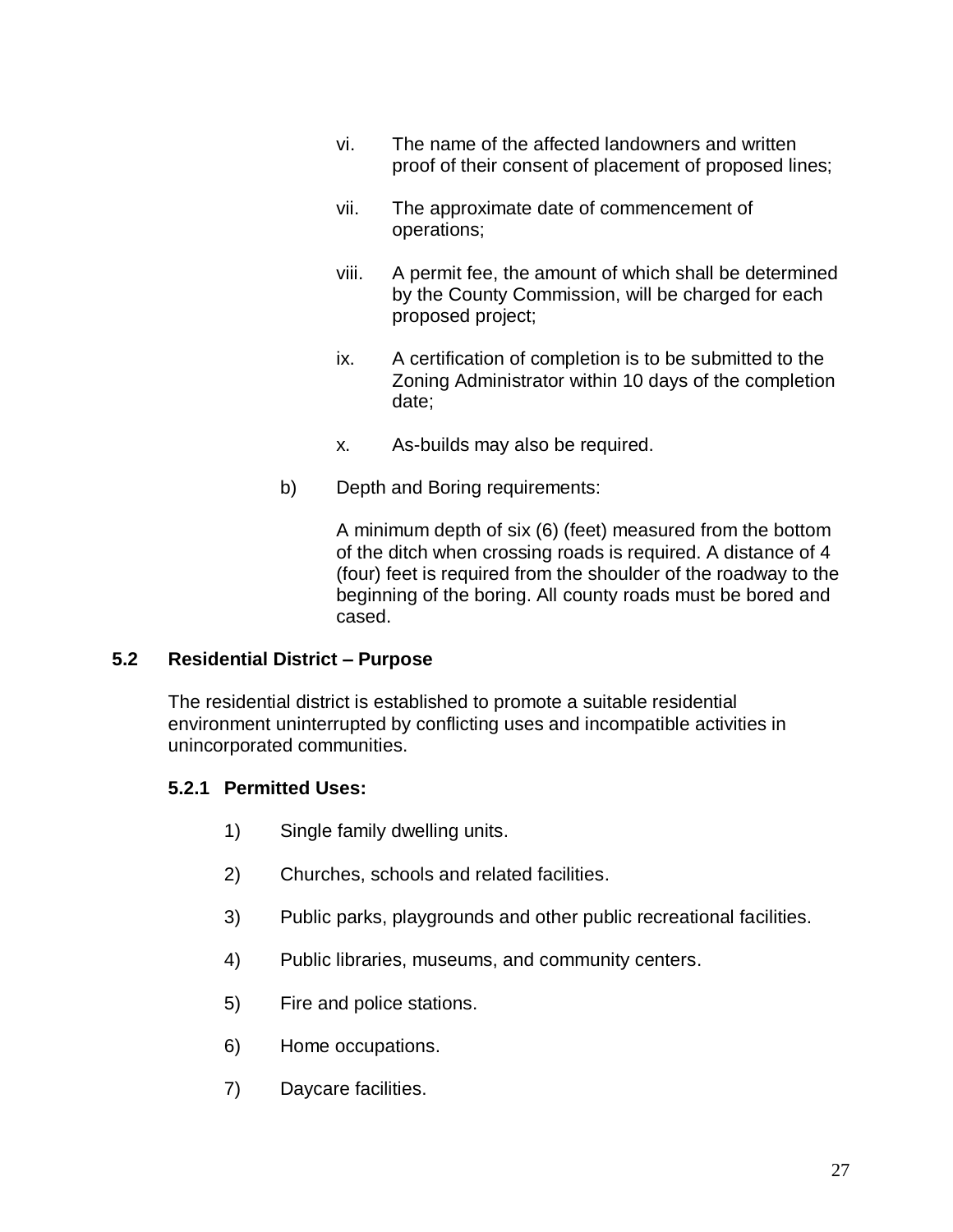8) Agriculture.

## **5.2.2 Conditionally Permitted Uses:**

- 1) Multi-family dwelling units provided that public water and sewer are available or the dwelling units are within the existing platted areas where public water and sewer are likely to be installed.
- 2) Pre-manufactured and mobile homes provided that they are placed on a permanent foundation, permanent or properly anchored basement made of concrete. Loose blocks shall not constitute a permanent foundation. Wheels and hitches must be removed.
- 3) Public facilities including public water and sewage treatment lagoons.
- 4) Bed and Breakfast establishments.
- 5) Nursing homes and basic care facilities.

## **5.2.3 Yards**

- 1) Front yard minimum depth of 70 feet (103 feet from roadway centerline).
- 2) Side yard minimum width of 5 feet.

## **5.2.4 Off-street Parking:**

1) For residential uses two parking spaces for each dwelling unit.

## <span id="page-31-0"></span>**5.3 Mobile Home District – Purpose**

The Mobile Home District is established to provide orderly and economic development of mobile home parks and temporary residential facilities; to reduce conflicts between these and other uses; and to maximize the quiet and comfort of mobile home park developments.

## **5.3.1 Permitted Uses:**

1) Mobile homes (now known as manufactured homes).

The applicant shall meet the following requirements for obtaining a permit for construction and operation of a mobile home park.

a) A site plan showing location of streets, utilities, off-street parking, driveways. walkways, blocks, lots, playground and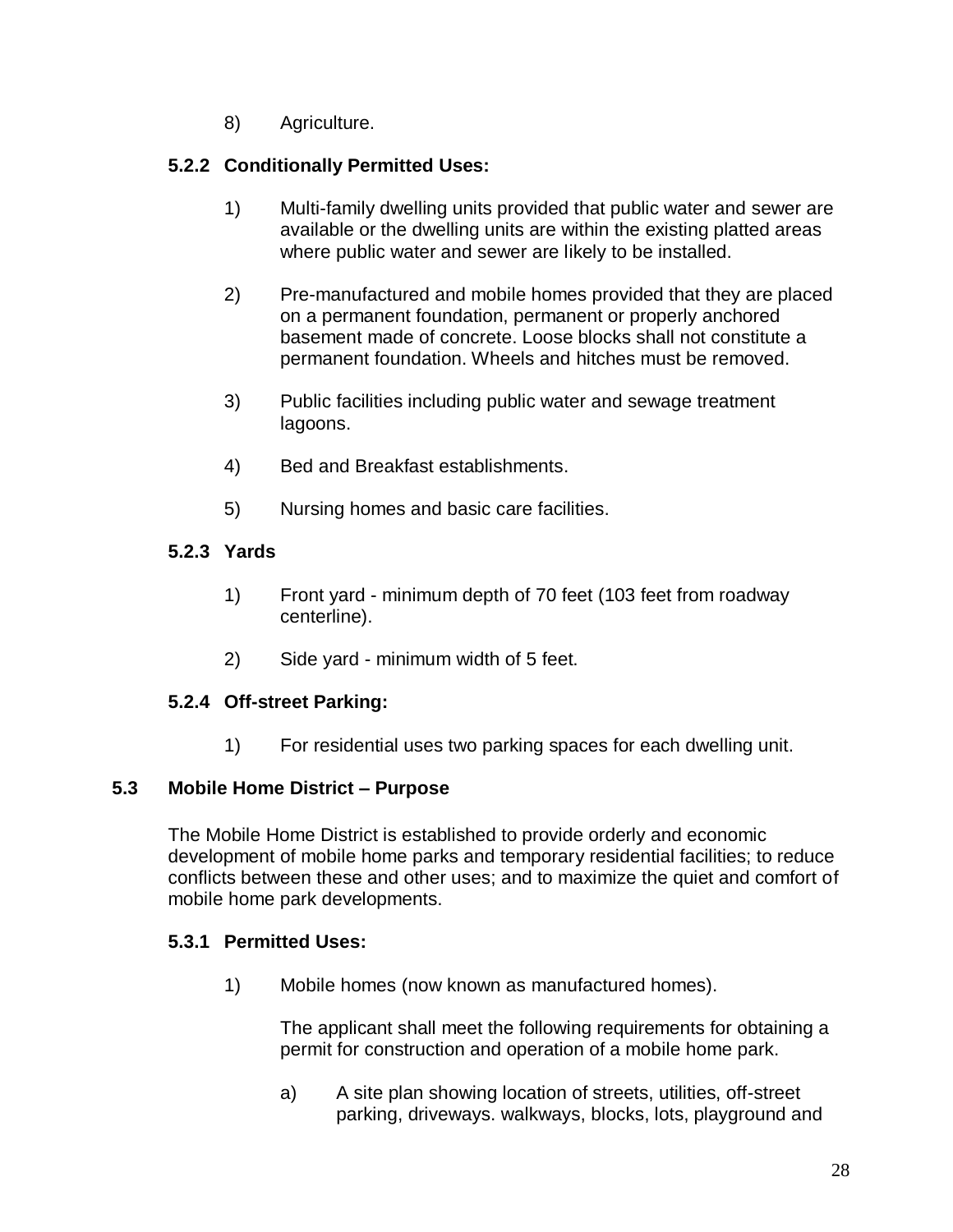park area, accessory buildings to be used for all park residents.

- b) The park shall contain a minimum of five (5) acres of land.
- c) The maximum number of mobile homes in a park shall be five (5) units per gross acre.
- d) Approval of the County Commission for access to county roads.
- e) Each mobile home shall be placed on a lot at least 50 feet wide with a minimum area of 6,000 square feet.
- f) A minimum of ten (10) percent of the park area shall be allocated for open space and recreational facilities.
- g) Each unit shall be placed on a stand which provides a firm foundation for anchoring purposes to avoid accidental movement and overturning.
- h) All lots in the park shall be accessible at all time to emergency vehicles.
- i) Each unit shall have a minimum setback of ten (10) feet within the park and fifty (50) feet from public roads outside of the park.
- j) Each unit shall have a minimum side yard of ten (10) feet.
- k) Where the park is served by private streets those streets shall conform to the design standards recommended by the County Commission.
- l) Evidence of compliance with the rules and regulations of North Dakota State Health Department and North Dakota Laboratories Department.
- m) All units in the park shall be served by underground utilities unless waived by the County Commission.
- n) There shall be two off-street parking spaces per unit.
- 2) Multiple family residence including rooming houses and dormitories.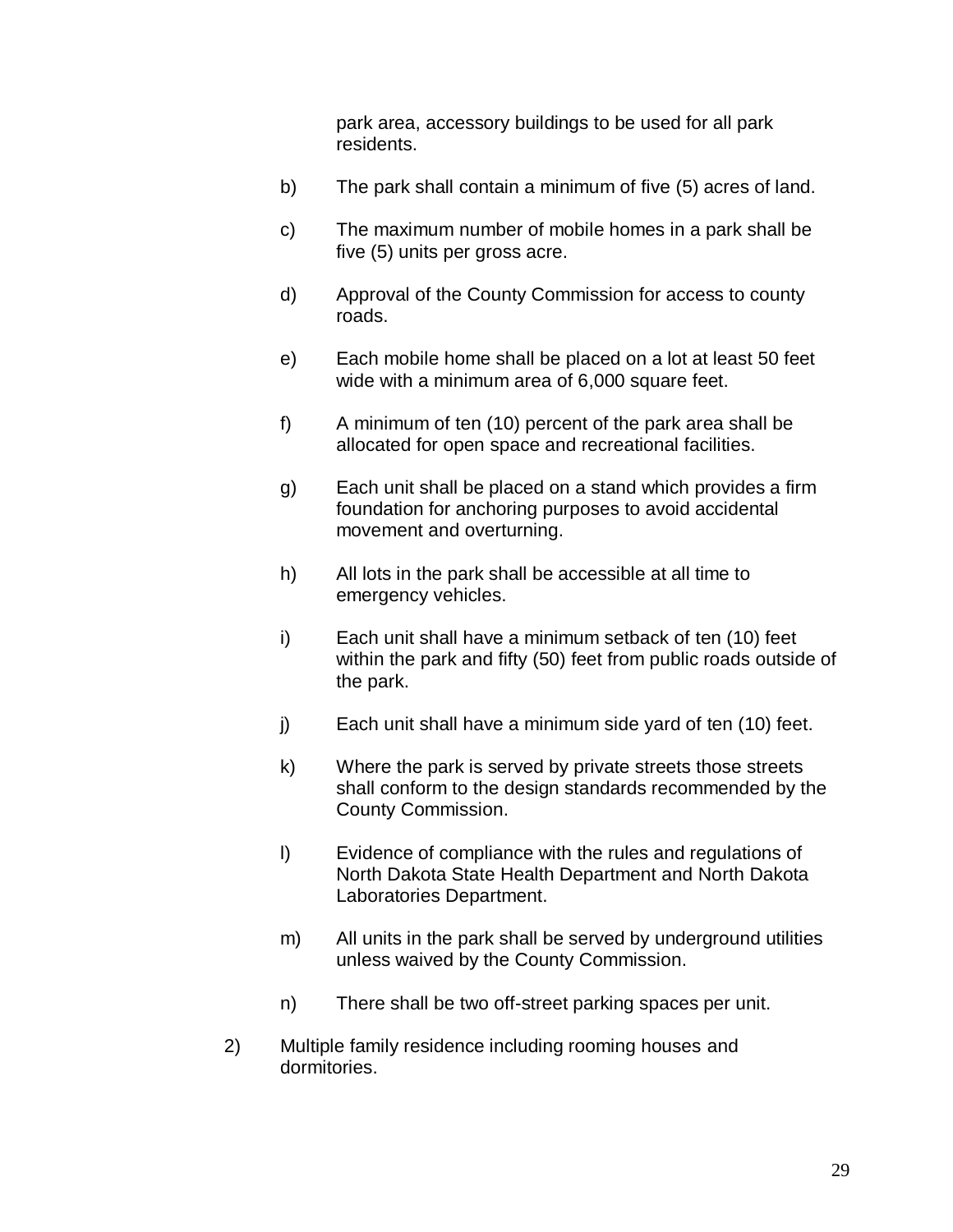- 3) Camper parks (RV Parks) which are in compliance with regulations of the North Dakota State Laboratories Department.
- 4) Planned Unit Developments.

## <span id="page-33-0"></span>**5.4 Recreational District – Purpose**

The Recreational District is established to preserve areas for developed recreational activity and residency around rivers, lakes, and other water courses and mountain areas where development is controlled in order to maintain the quality of the environment.

## **5.4.1 Permitted Uses:**

- 1) Agriculture.
- 2) Public parks including golf courses and outdoor recreation facilities.
- 3) Churches, schools and related facilities.
- 4) Hunting, fishing and trapping.
- 5) Raising of game animals, waterfowl and fish.
- 6) Harvesting of any natural crops.
- 7) Water slides, ski slopes and resorts.
- 8) Communication and power transmission lines and other public utility lines.
- 9) Accessory buildings or structures to any permitted uses.
- 10) Golf driving range, miniature golf course, go-cart track, or race track provided:
	- a) the same not be constructed within 500 feet of a residential district.
	- b) flood lights used to illuminate the premises are so directed and shielded as not to be an annoyance to any developed residential property, highways and streets.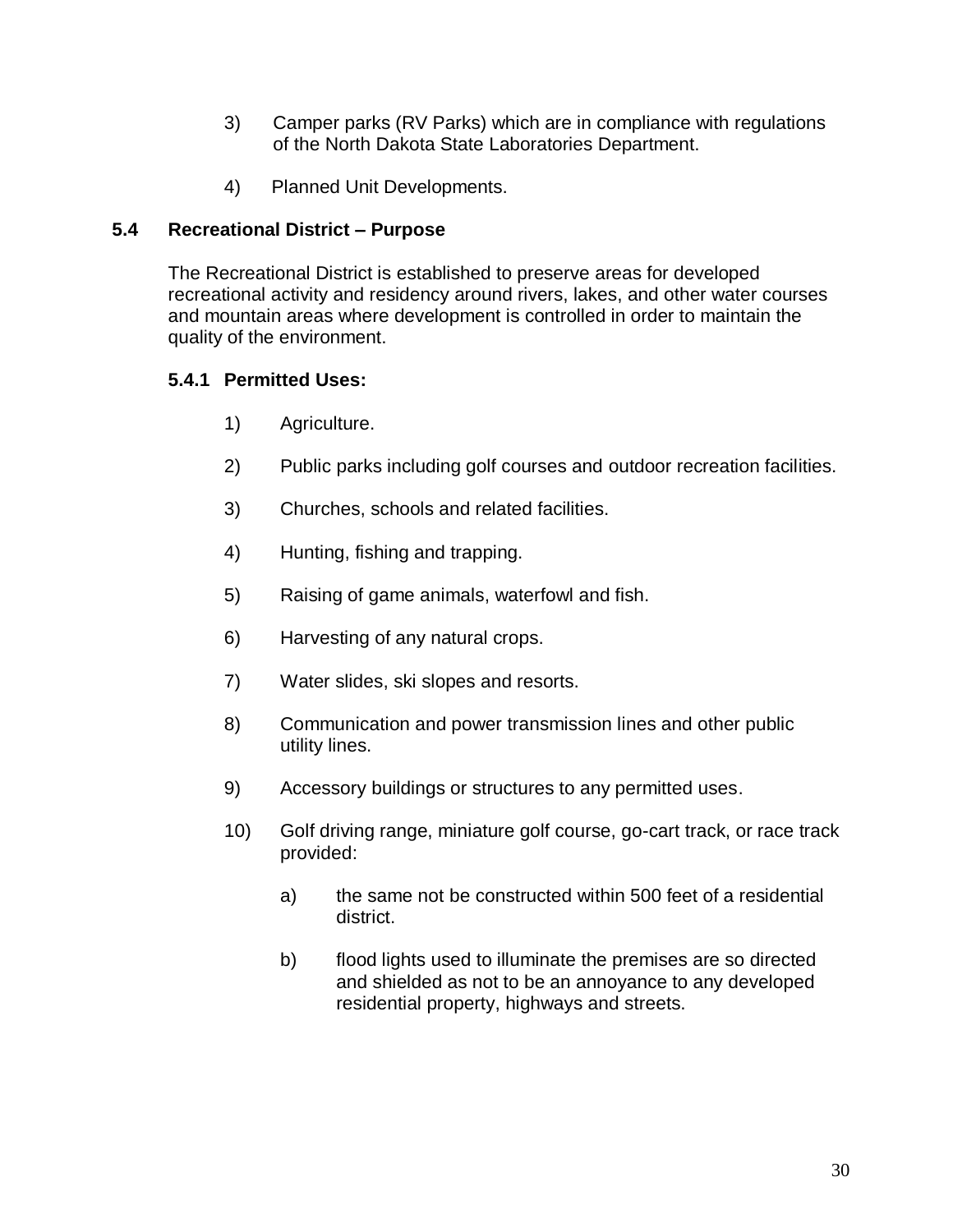## **5.4.2 Conditionally Permitted Uses:**

1) Recreational parks, tourist and trailer camps.

The applicant shall meet the following requirements to obtain a permit:

- a) The minimum area for campground shall be five (5) acres and minimum number of recreational trailers shall be fifteen (15) units per gross acre.
- b) A site plan showing the boundary of property, topographic information with contour intervals of no more than 5 feet; arrangement of streets, drives and access roads; location of service buildings; location and dimension of camp sites; location of sanitary facilities; and location of water supply.
- c) Proof of compliance with the requirements of North Dakota State Health Department and North Dakota State Laboratories Department.
- d) Approval of the County Commission for ingress and egress to the property.
- 2) Single family dwelling units, cabins and summer residences on a minimum of one and one-half (1.5) acres of land.
- 3) Places of amusement (parks).
- 4) Refreshment stands.
- 5) Commercial campgrounds and recreational vehicle parks.
- 6) Restaurants, including all types of eating and drinking establishments.

## <span id="page-34-0"></span>**5.5 Commercial District – Purpose**

The commercial district is established to accommodate the concentration of commercial and related uses. Commercial uses must be compatible with adjoining uses and shall not negatively affect the adjoining properties.

## **5.5.1 Permitted Uses:**

- 1) Agriculture.
- 2) Dry cleaning, pressing, tailor shops and laundromats.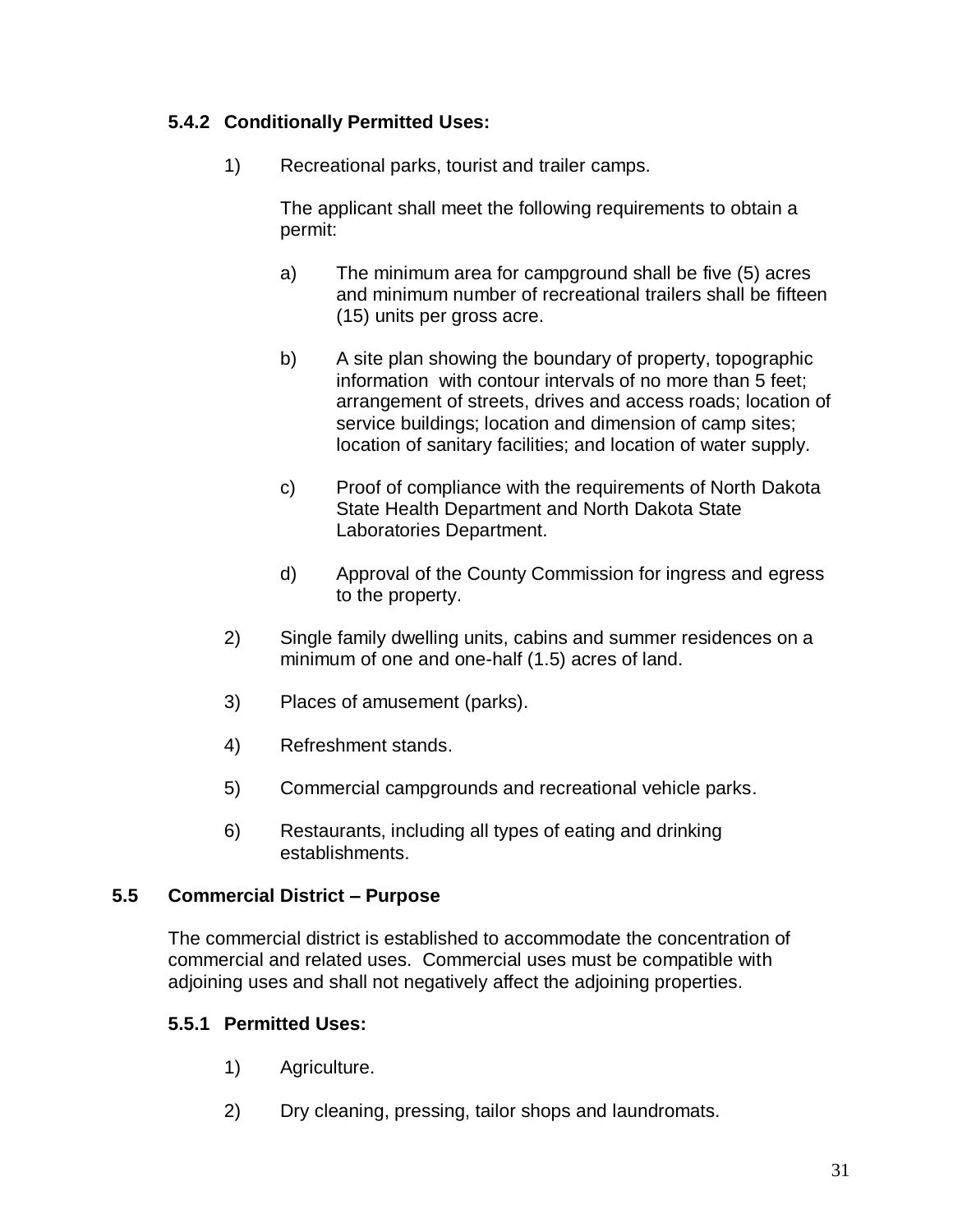- 3) Electrical and plumbing shops.
- 4) Lumber yards.
- 5) Professional offices including banks, insurance, real estate, medical clinics, newspapers and lawyers.
- 6) Retail and service uses including grocery, drugs, hardware, clothing, furniture stores, bakeries, restaurants, taverns, automobile service station, used and new car lots, print shops, barber and beauty shop and sale and service of appliances.
- 7) Sales and service of farm implements.
- 8) Wholesale establishments not requiring yard storage.
- 9) Amusement places including bowling alleys, athletic clubs, pool halls and similar indoor facilities.
- 10) Hotels and motels.
- 11) Governmental facilities.
- 12) Clubs and lodges.

## **5.5.2 Conditionally Permitted Uses**

- 1) Residential uses only in areas not fronted by a state highway.
- 2) Contractor's yard and operations
- 3) Processing and packaging of materials.
- 4) Warehouses and wholesale dealerships.
- 5) Grain elevators and accessory structures, commercial grain bins or related activity.
- 6) Small animal veterinary hospitals.
- 7) Dairy, locker plant.
- 8) Construction equipment sales.
- 9) Light manufacturing facilities which do not require yard storage.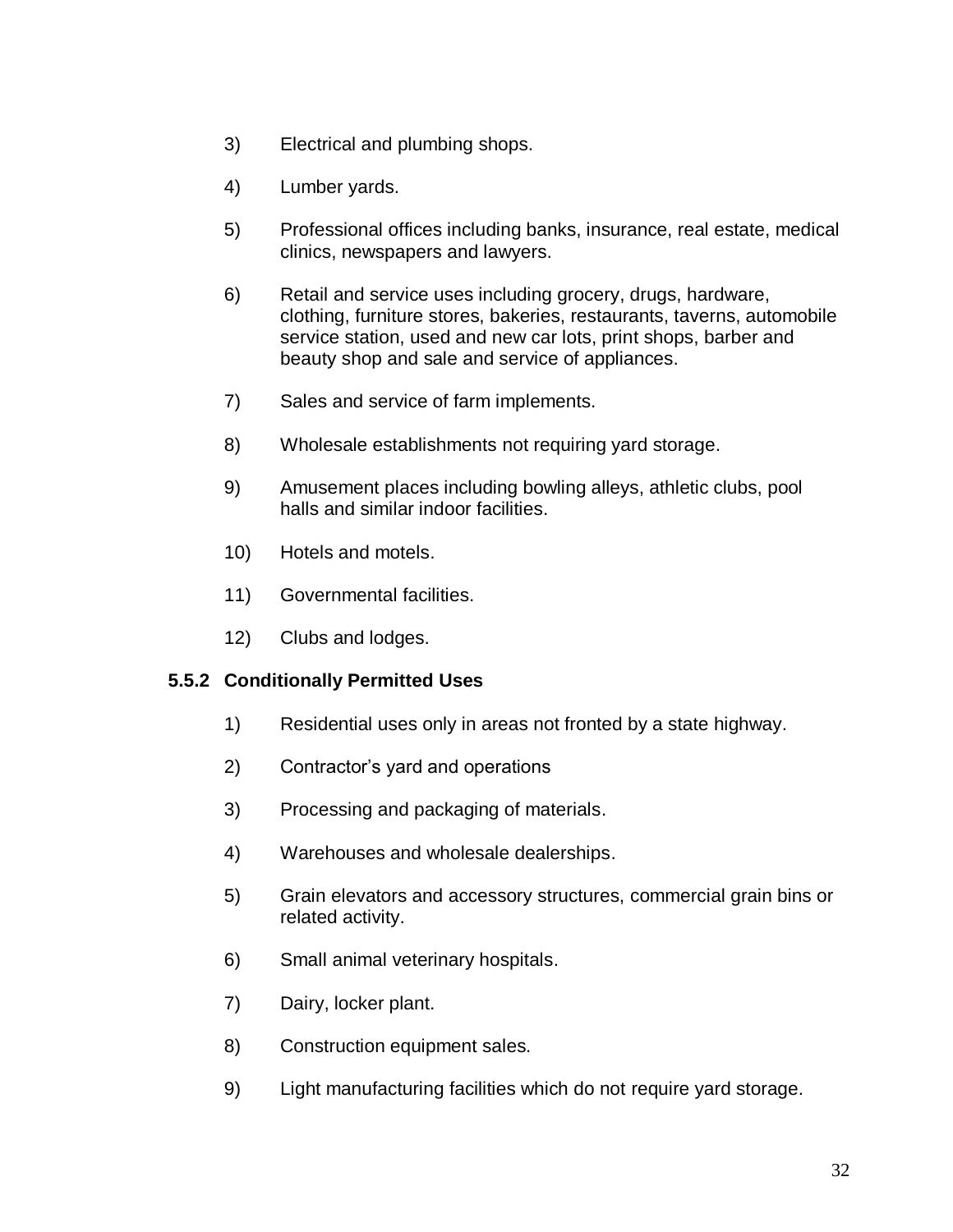## **5.5.3 Off-street parking**

- 1) A ratio of one-to-one for all rolling equipment.
- 2) A ratio of one per employee.

#### **5.6 Industrial District – Purpose:**

The purpose of this district is to provide convenient access for the manufacturing and processing of the agricultural and natural resources of Bowman County and also to accommodate those uses which because of land requirements or unique features are most suitable in unincorporated areas.

## **5.6.1 Permitted Uses:**

- 1) Agriculture
- 2) Lumber yards.
- 3) Manufacturing of clay and concrete products.
- 4) Repair and storage of heavy equipment and machinery.
- 5) Sewage treatment facilities.
- 6) Truck or freight terminal.
- 7) All uses permitted in commercial district except residential.
- 8) Oil and gas exploration, oil and gas drilling and production subject to the provisions of Section 5.1 (9) and (10).
- 9) Public utility buildings including water and waste water facilities and accessories.
- 10) Petroleum storage facilities.
- 11) Warehouses requiring yard storage.
- 12) Cement and ready mix facilities.
- 13) Any industrial or manufacturing operation providing that: (a) dust, fumes, odors, smoke, vapor, noise, lights, and vibrations shall be confined within the industrial district, and (b) outdoor storage, equipment and refuse areas shall be concealed from view of abutting rights-of way.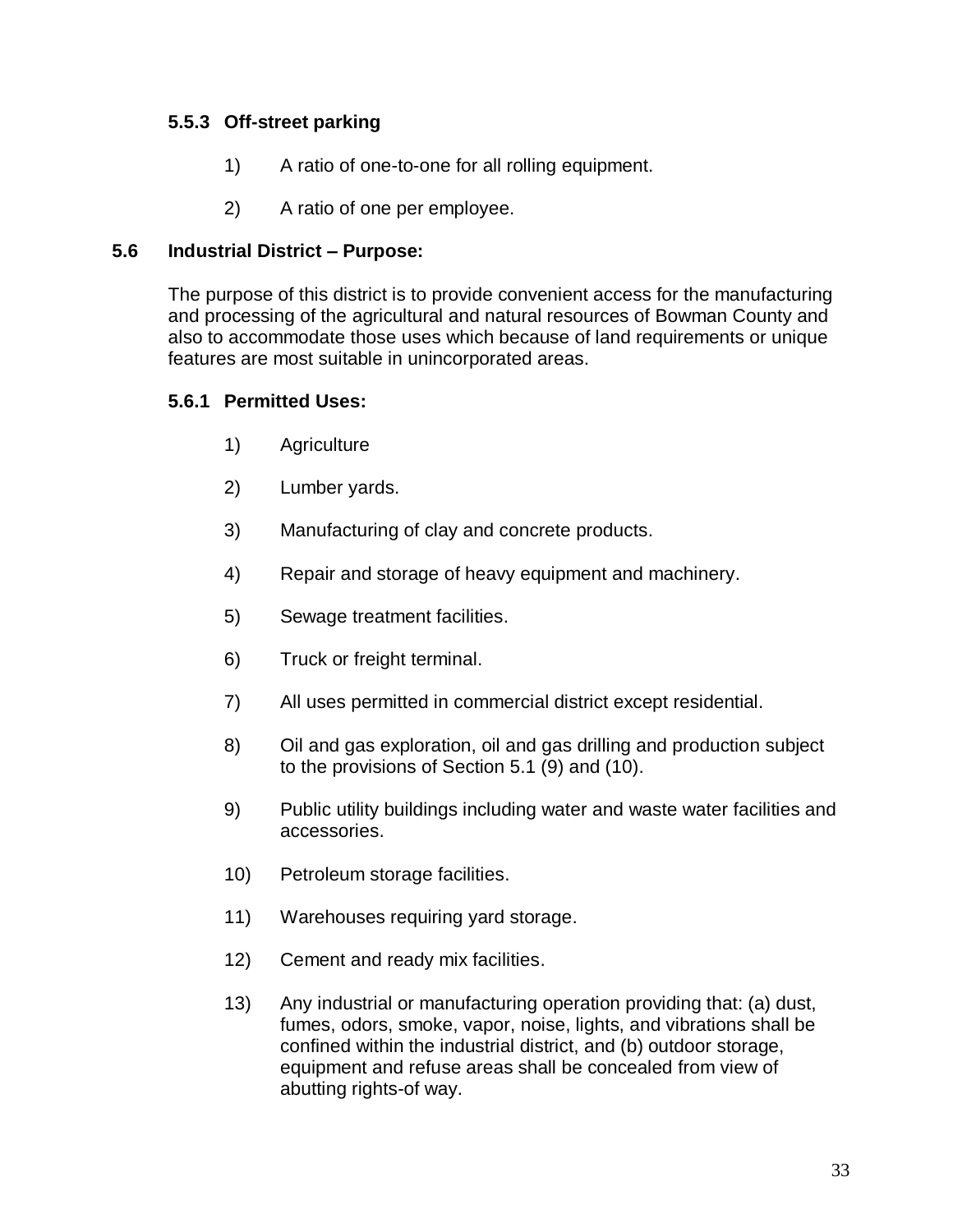14) Dry bulk storage.

## **5.6.2 Conditionally Permitted Uses**

- 1) Coal gasification and liquefaction plants.
- 2) Electric power generating plants, transmission lines and accessory structures.
- 3) Exploration, drilling, excavation and mining for, coal, sand, gravel, clay and other subsurface minerals as provided by Sections 5.1.2 (7), (8), (9),and (10) of these regulations.
- 4) Fuel and bulk storage plants.
- 5) Oil refineries and petrochemical plants.
- 6) Radio, television and microwave towers.
- 7) Salvage and junk yards.
- 8) Adult entertainment centers.
- 9) Noxious waste disposal sites.
- 10) Wind energy generation.
- 11) Sanitary landfills and hazardous waste sites in compliance with State Health Standards.
- 12) Livestock slaughter facilities.
- 13) Temporary workforce housing subject to the provisions of Section 6.13.

## **5.6.3 Off-Street Parking**

Adequate off-street parking shall be provided pursuant to the provisions of Section 6.1.

# **5.6.4 Performance Standard**

- 1) A buffer strip, acceptable to the County Commission, shall be provided.
- 2) The open storage of material, including waste products or salvage shall not be permitted closer than 100 feet from any residence. All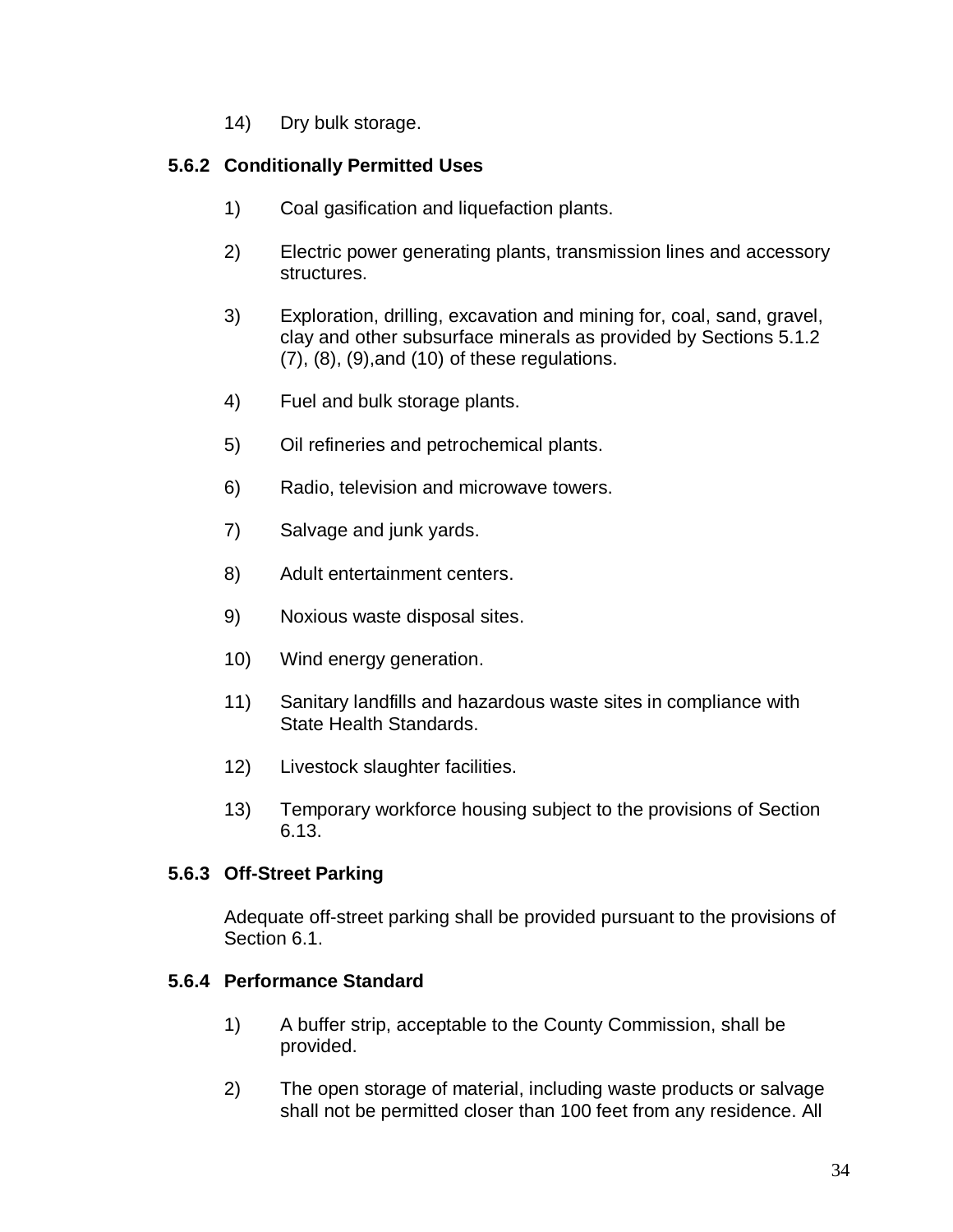combustible material shall be stored in such a way to permit free access to firefighting equipment.

## **5.6.5 Lot Area, Width, and Yard Requirements**

- 1) The minimum lot area for the industrial district shall be five (5) acres.
- 2) The minimum lot width shall be 600 ft.
- 3) There shall be at least 30 ft. setback from the centerline of the front public road or access.
- 4) The minimum rear building line, measured from the rear lot line, shall be 30 ft.
- 5) The minimum side building line, measured from the side lot line, shall be 30 ft.
- 6) No building or structure shall be located within 1,250 ft from the boundary of residential districts.

## **5.7 Floodplain District – Purpose**

The purpose of this district is to minimize private and public losses due to flood conditions.

## **5.7.1 Land to Which Ordinance Applies**

Applicability – The floodplain district consists of the lands which have been or may be covered by flood waters as delineated on maps of Bowman County prepared by the Federal Emergency Management Agency (FEMA) for administration of the National Flood Insurance Program or other maps and information provided by the State of North Dakota. The areas delineated as floodplain shall be an overlay for all zoning districts.

# **5.7.2 Warning and Disclaimer of Liability**

The degree of flood protection required by this ordinance is considered reasonable for regulatory purposes and is based on scientific and engineering considerations. This ordinance does not imply that land outside the areas of special flood hazards or uses permitted within such areas will be free from flooding or flood damages. This ordinance shall not create liability on the part of Bowman County, any officer or employee thereof, or the Federal Insurance Administration, for any flood damages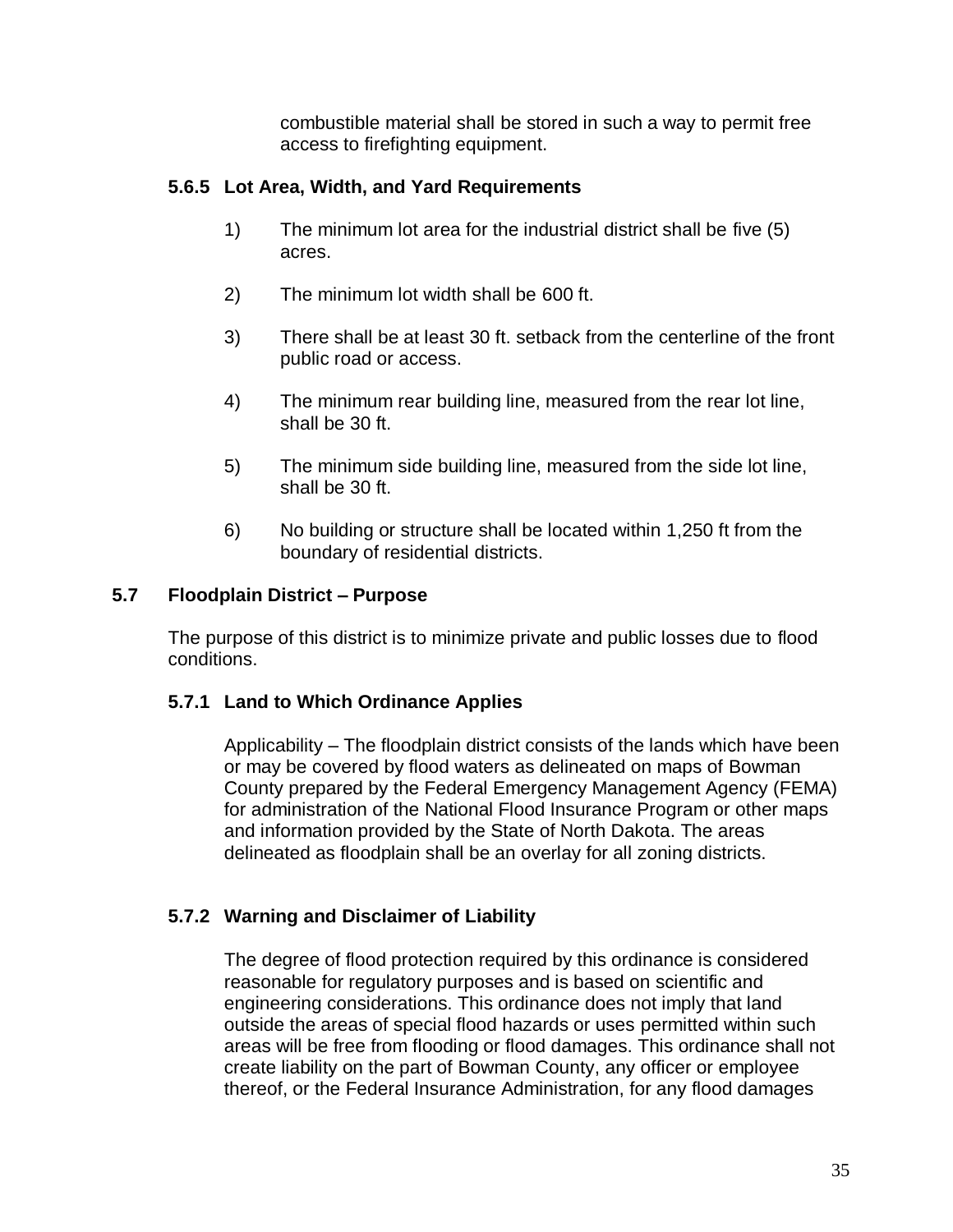that result from reliance on this ordinance or any administrative decision lawfully made there under.

## **5.7.3 Permitted Uses**

- 1) General building uses including general farming, pasture, and grazing and related uses provided that the buildings and structures for residential uses are flood-proofed above the 100-year floodplain as established by FEMA.
- 2) Non-structural uses including ponding of run-off water and treated waste water.
- 3) Public utilities including railroads, roads and highways, channels, and pipelines.
- 4) Outdoor recreational uses including golf courses, bicycle trails, picnic areas, and boat launching ramps.

## **5.7.4 Conditional Uses**

Temporary buildings and structures not related to flood control and farming such as stands, fences, shelters, signs, and temporary parking.

## **5.7.5 Additional Permit Requirements**

Before construction or development begins within any area of special flood hazard, a permit shall be obtained from the Code Administrator. The permit shall include all the information required in this ordinance. In addition, the permit shall specifically include:

- 1) Elevation in relation to mean sea level of the lowest floor (including basement) of all proposed structures;
- 2) Elevation in relation to mean seal level to which any structure will be flood-proofed;
- 3) Certification by registered professional engineer or architect that the flood-proofing methods for any non-residential structure meet the flood-proofing criteria in Section 5.7.8;
- 4) Description of the extent to which any watercourse will be altered or relocated as a result of proposed development.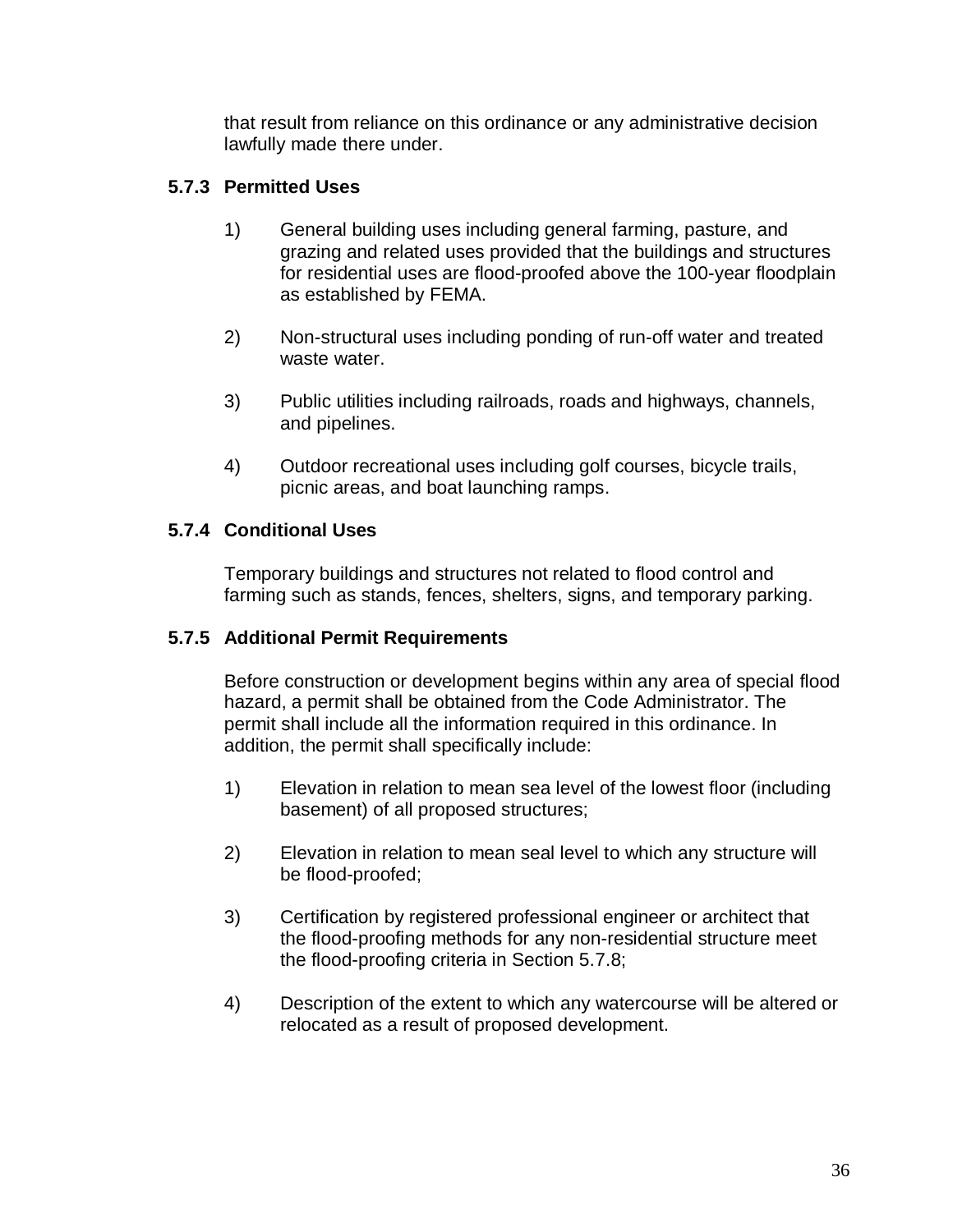## **5.7.6 General Standards**

In all areas of special flood hazards the following standards are required:

- 1) Anchoring
	- a) AII new construction and substantial improvements shall be anchored to prevent flotation, collapse or lateral movement of the structure.
	- b) AII mobile homes shall be anchored to resist flotation, collapse or lateral movement by providing over-the-top and frame ties to ground anchors. Specific requirements shall be that:
		- i. over-the-top ties be provided at each of the corners of the mobile home, with two additional ties per at intermediate locations, with mobile homes less than 50 feet long requiring one additional tie per side;
		- ii. frame ties be provided at each corner of the home with five additional ties per side at intermediate points, with mobile homes less than 50 feet long requiring four additional ties per side;
		- iii. all components of the anchoring system be capable of carrying a force of 4,800 pounds and;
		- iv. any additions to the mobile homes be similarly anchored.
- 2) Construction Materials and Methods
	- a) AII new construction and substantial improvements shall be constructed with materials and utility equipment resistant to flood damage.
	- b) AII new construction and substantial improvements shall be constructed using methods and practices that minimize flood damage.
- 3) Utilities
	- a) AII new and replacement water supply systems shall be designed to minimize or eliminate infiltration of flood waters into the system;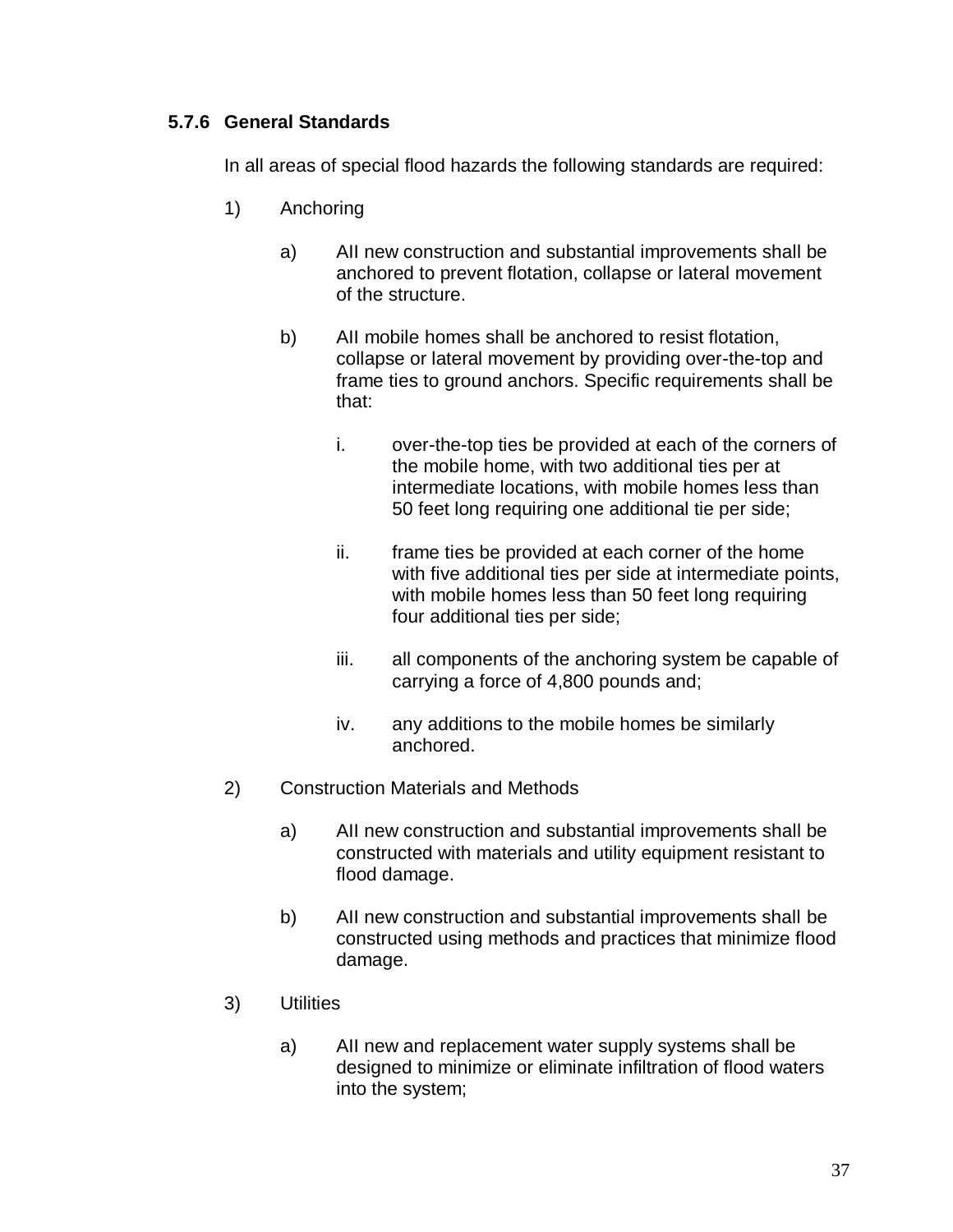- b) New and replacement sanitary sewage systems shall be designed to minimize or eliminate infiltration of flood waters into the systems and discharge from the systems into flood waters; and
- c) On-site waste disposal systems shall be located to avoid impairment to the systems or contamination from them during flooding.
- 4) Subdivision Proposals
	- a) All subdivision proposals shall be consistent with the need to minimize flood damage;
	- b) All subdivision proposals shall have public utilities and facilities such as sewer, gas, electrical, and water systems located and constructed to minimize flood damage;
	- c) All subdivision proposals shall have adequate drainage provided to reduce exposure to flood damage; and
	- d) Base flood elevation data shall be provided for subdivision proposals and other proposed development which contain at least fifty (50) lots or five (5) acres, whichever is less.
- 5) Encroachments

The cumulative effect of any proposed development, when combined with all other existing and anticipated development, shall not increase the water surface elevation of the base flood more than one foot at any point.

#### **5.7.7 Specific Standards**

In all areas where base flood elevation data is available, the following provisions are required:

1) Residential Construction

New construction and substantial improvement of any residential structure shall have the lowest floor, including basement, elevated to or above one foot above base flood elevation.

2) Non-residential Construction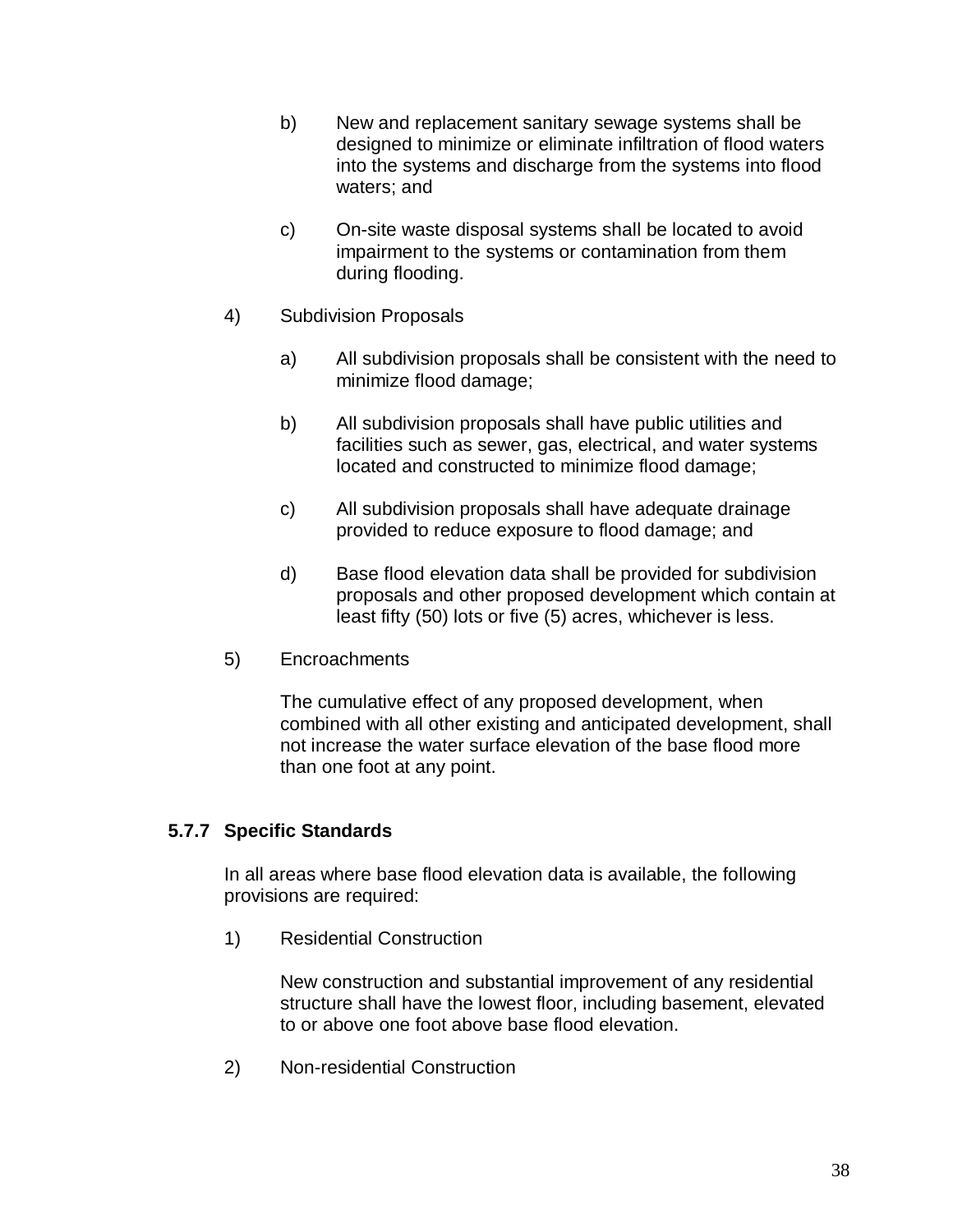New construction and substantial improvement of any commercial, industrial or other non-residential structure shall either have the lowest floor, including basement elevated to the level of the base flood elevation or, together with attendant utility and sanitary facilities, shall:

- a) be flood-proofed so that below the base flood level the structure is watertight with walls substantially impermeable to the passage of water;
- b) have structural components capable of resisting hydrostatic and hydrodynamic loads and effects of buoyancy; and
- c) be certified by a registered professional engineer or architect that the standards of this subsection are satisfied.
- 3) Mobile Homes
	- a) Mobile homes shall be anchored in accordance with Section 5.7.6.
	- b) For new mobile home parks and subdivisions; expansions to existing mobile home parks and subdivisions; for existing mobile home parks and subdivisions where the repair, reconstruction or improvement of the streets, utilities and pads equals or exceeds 50 percent of value of the streets, utilities and pads before the repair, reconstruction or improvement has commenced; and for mobile homes not placed in a mobile home park or subdivision, require that:
		- i. stands or lots are elevated on compacted fill or on pilings so that the lowest floor of the mobile home will be at or above the base flood level;
		- ii. adequate surface drainage and access for a hauler are provided; and,
		- iii. in the instance of elevation on pilings, that:
			- lots are large enough to permit steps,
			- piling foundations are placed in stable soil no more than ten (10) feet apart, and
			- reinforcement is provided for pilings more than six (6) feet above the ground level.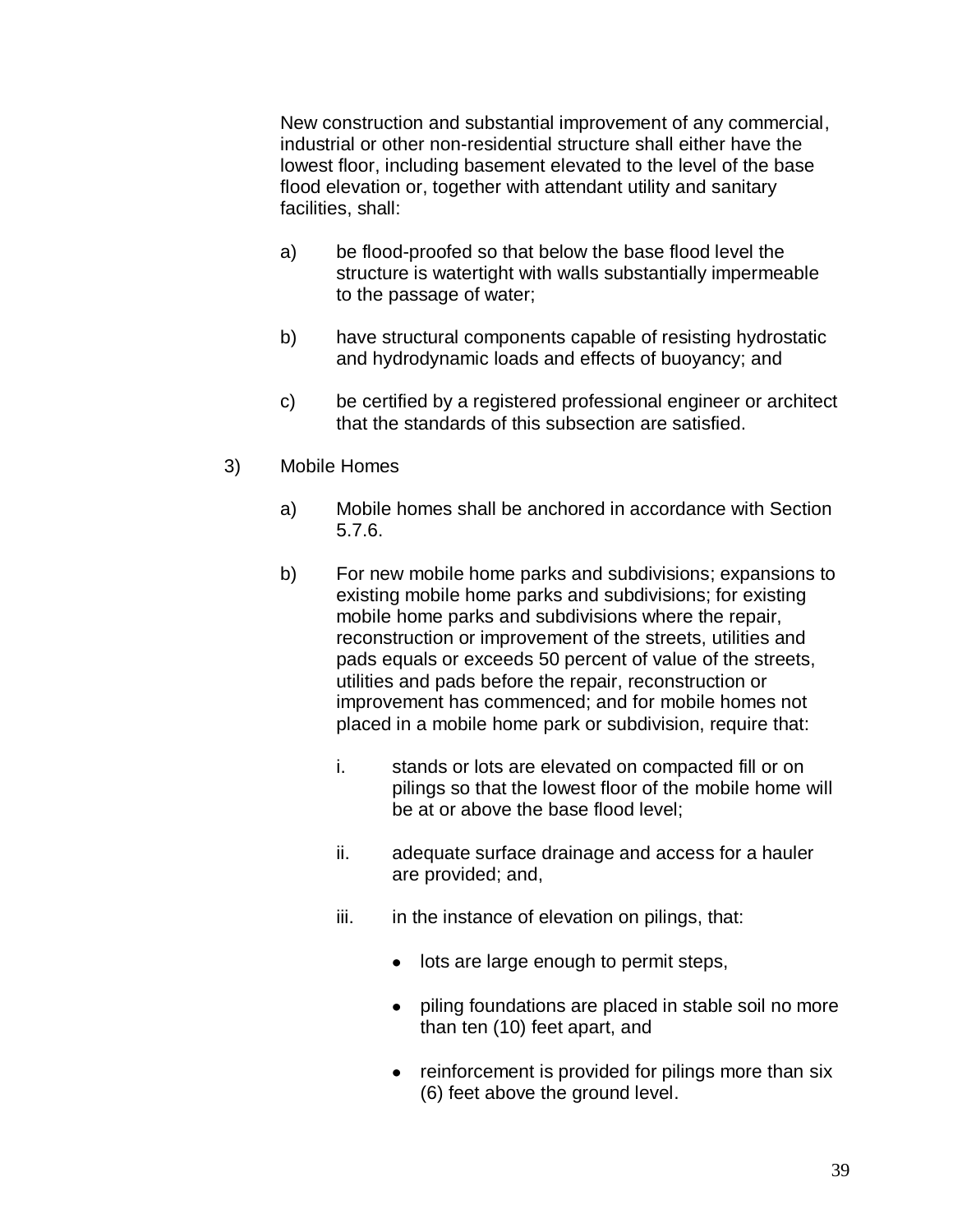### 4) Crawlspace

Below-Grade Residential Crawlspace Construction

New construction and substantial improvement of any below-grade crawlspace shall:

- a) Have the interior grade elevation that is below base flood elevation no lower than two (2) feet below the lowest adjacent grade;
- b) Have the height of the below-grade crawlspace measured from the interior grade of the crawlspace to the top of the foundation wall not exceed four (4) feet at any point;
- c) Have an adequate drainage system that allows floodwaters to drain from the interior area of the crawlspace following a flood;
- d) Be anchored to prevent flotation, collapse, or lateral movement of the structure and be capable of resisting the hydrostatic and hydrodynamic loads;
- e) Be constructed with materials and utility equipment resistant to flood damage;
- f) Be constructed using methods and practices that minimize flood damage;
- g) Be constructed with electrical, heating, ventilation, plumbing, and air-conditioning equipment and other service facilities that are designed and/or located so as to prevent water from entering or accumulating within the components during conditions of flooding;
- h) Be designed to automatically equalize hydrostatic flood forces on exterior walls by allowing for the entry and exit of floodwaters. Designs for meeting this requirement must either be certified by a registered professional engineer or architect or must meet or exceed the following minimum criteria:
	- i. A minimum of two (2) openings having a total net area of not less than one square inch for every square foot of enclosed area subject to flooding shall be provided;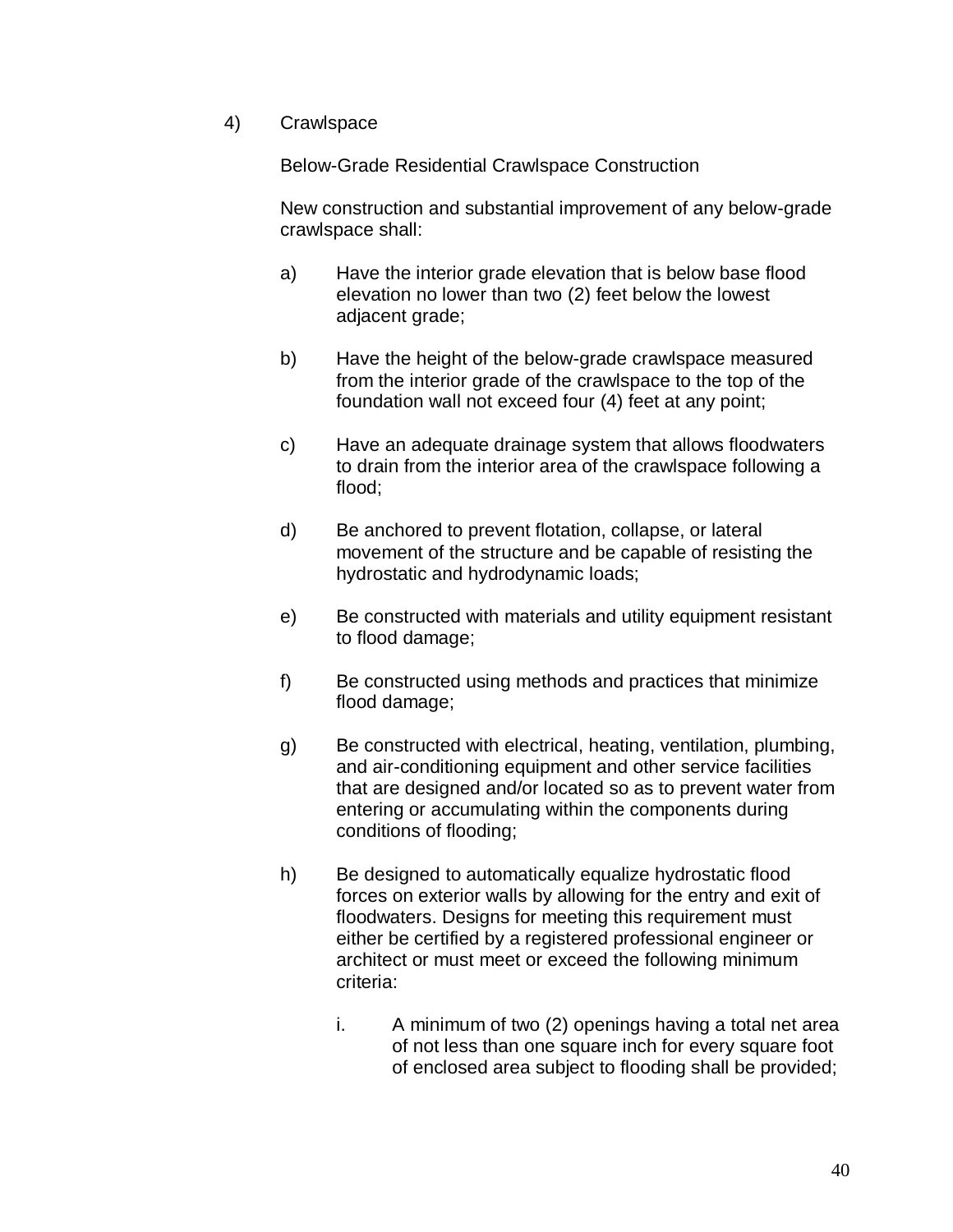- ii. The bottom of all openings shall be no higher than one (1) foot above grade;
- iii. Openings may be equipped with screens, louvers, or other coverings or devices provided that they permit the automatic entry and exit of floodwaters.

## **5.7.8 Flood Proofing Measures**

Permitted and conditional uses proposed for the Flood Plain District that incorporate flood-proofing techniques must comply with Section 209 through 1406 of the 1972 Edition of "Flood Proofing Regulations" (FPR), as developed by the Office of the Chief of Engineers, U.S. Army, Washington, DC, a copy of which is hereby incorporated herein by reference and declared to be a part of this code. Where definition of terms as set forth in Section 301 of FPR conflict in meaning with the definition of terms as set in this code, the latter shall prevail. Appropriate conditions may be attached to the granting of a Conditional Use Permit, including, but not limited to, the following:

- 1) Anchorage to resist flotation and lateral movement.
- 2) Installation of watertight doors, bulkheads, or similar methods of construction.
- 3) Reinforcement of walls to resist water pressure.
- 4) The usage of paints, membranes, or mortar to reduce the seepage of water through walls.
- 5) The construction of water supply and waste treatment systems which will prevent the entrance of flood waters.
- 6) The addition of mass or weight to structures to reduce flotation.
- 7) The installation of pumps to lower water levels in structures.
- 8) The location of all electrical equipment, circuits, and installed appliances in a manner which will insure they are not subject to flooding and to provide protection from inundation by the regional flood.
- 9) The location of all structural storage facilities for chemicals, explosives, buoyant materials, flammable liquids or other toxic materials which could be hazardous to public health, safety, and welfare above the flood protection elevation or the provision of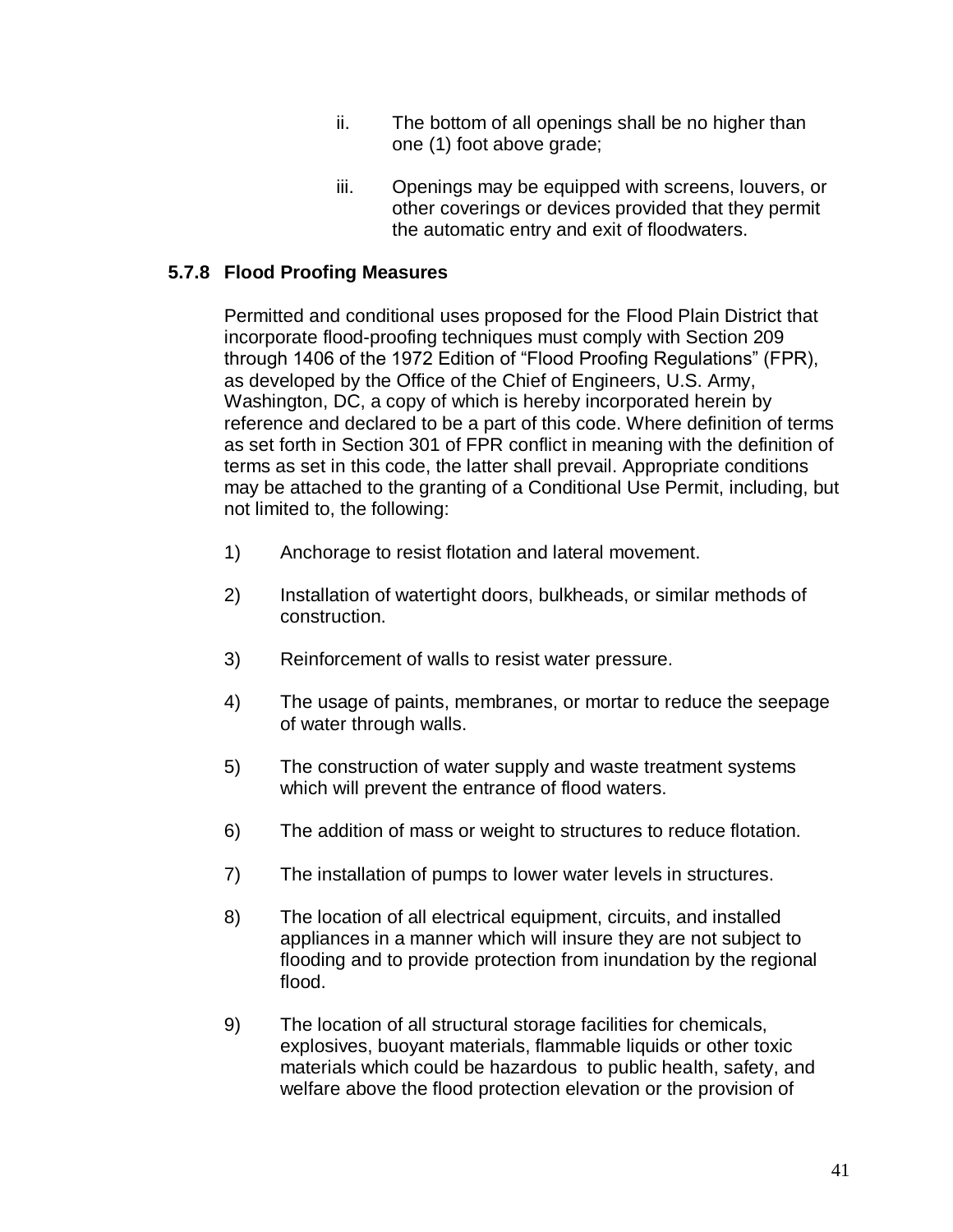adequate flood-proofing to prevent flotation of storage containers which could result in the escape of toxic materials into flood waters.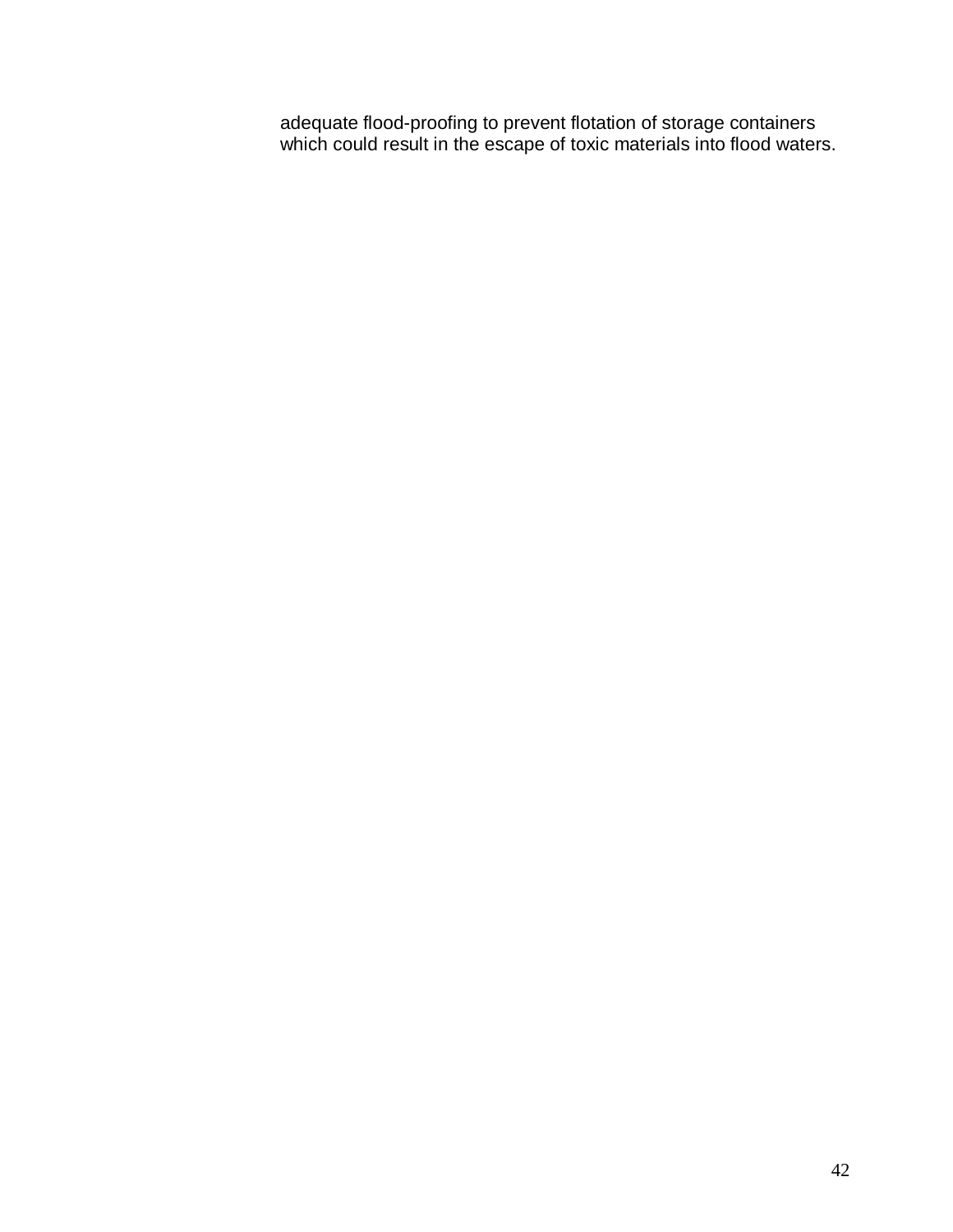# **ARTICLE VI**

# **SPECIAL PROVISIONS**

## **6.1 Off-Street Parking**

### **6.1.1 General Requirements**

- 1) An off-street vehicle parking space shall be at least nine (9) feet wide and twenty (20) feet long, exclusive of access drives.
- 2) All open off-street parking areas with four (4) or more spaces and all loading berths shall be: (a) gravel, concrete, or asphalt surfaces; (b) graded to dispose of all surface water run-off but not be diverted to adjoining properties.

## **6.1.2 Special Requirements**

No building shall be erected or enlarged without meeting the following parking requirements:

- 1) Business, professional or public office building, studio, bank, medical or dental clinic: three (3) parking spaces plus one additional space for each four hundred (400) square feet of floor space over one thousand (1,000) square feet.
- 2) Private club or lodge: two parking spaces for each two hundred (200) square feet of service area.
- 3) Restaurant, eating and drinking establishment: one parking space for each three (3) persons of seating capacity.
- 4) For industrial uses there shall be one off-street parking space for every one and one-half (1½) employees.

## **6.2 Junk or Salvage Yards**

#### **6.2.1 Site Approval Requirements**

All sites for salvage and junkyards require approval by the County Commission.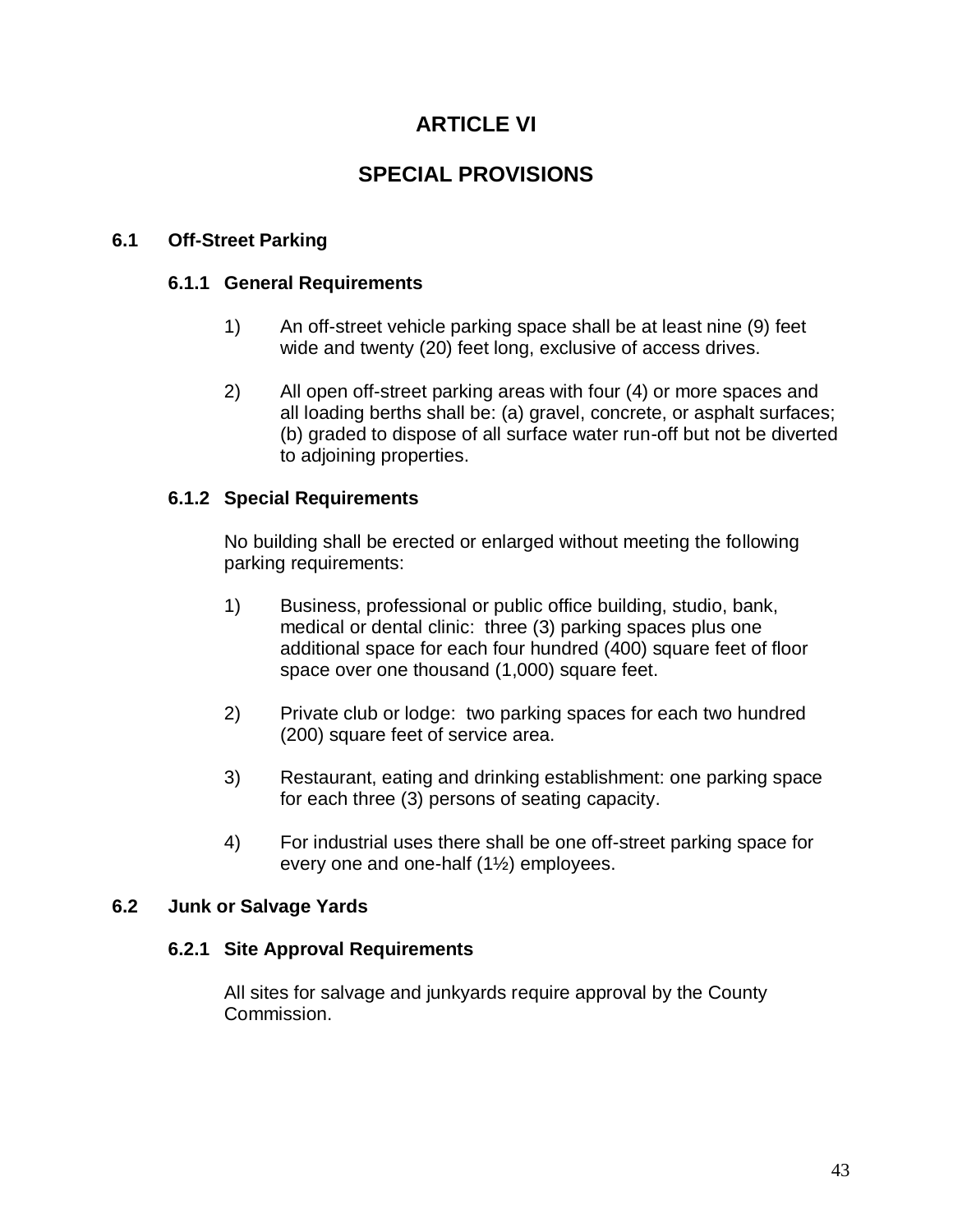## **6.2.2 Location Standards**

- 1) No salvage or junk yard shall be located within one thousand two hundred and fifty (1,250) feet of a residential district and two hundred (200) of commercial buildings and structures.
- 2) No salvage or junk yard shall be located in areas which due to high water-table, flooding, and soil conditions may affect the quality of surface and ground water.
- 3) No salvage or junk yard shall be located nearer than five hundred (500) feet off all road and highway rights-of-way.
- 4) All salvage yards and operations shall be screened from public view. Such screening shall be by natural vegetation, fences of at least ten (10) feet in height, building and or land form.
- 5) Storage items shall not be higher than fences.

## **6.3 Commercial Feed Lots – Purpose**

These regulations are designed to allow feedlots for feeding of livestock, furbearers, and poultry at the same time to protect the adjoining uses against odor, run off, and other incompatible characteristics associated with feed lots.

# **6.3.1 General Requirements**

- 1) All feed lots as defined by this code are only permitted as conditional uses subject to the provisions of this code and the requirements of the North Dakota State Health Department.
- 2) All feed lots shall be designed and constructed with all reasonable preventative measures to avoid surface run-off including construction of sealed collection and retention ponds.
- 3) Where appropriate, there shall be sufficient drainage to avoid pollution of the ground and surface water from the standing effluents.
- 4) Feed lots shall not be placed in the floodplains.
- 5) The applicant, as part of the site approval application, shall submit a plan for removal and disposal of the liquid solid waste generated by the feed lot.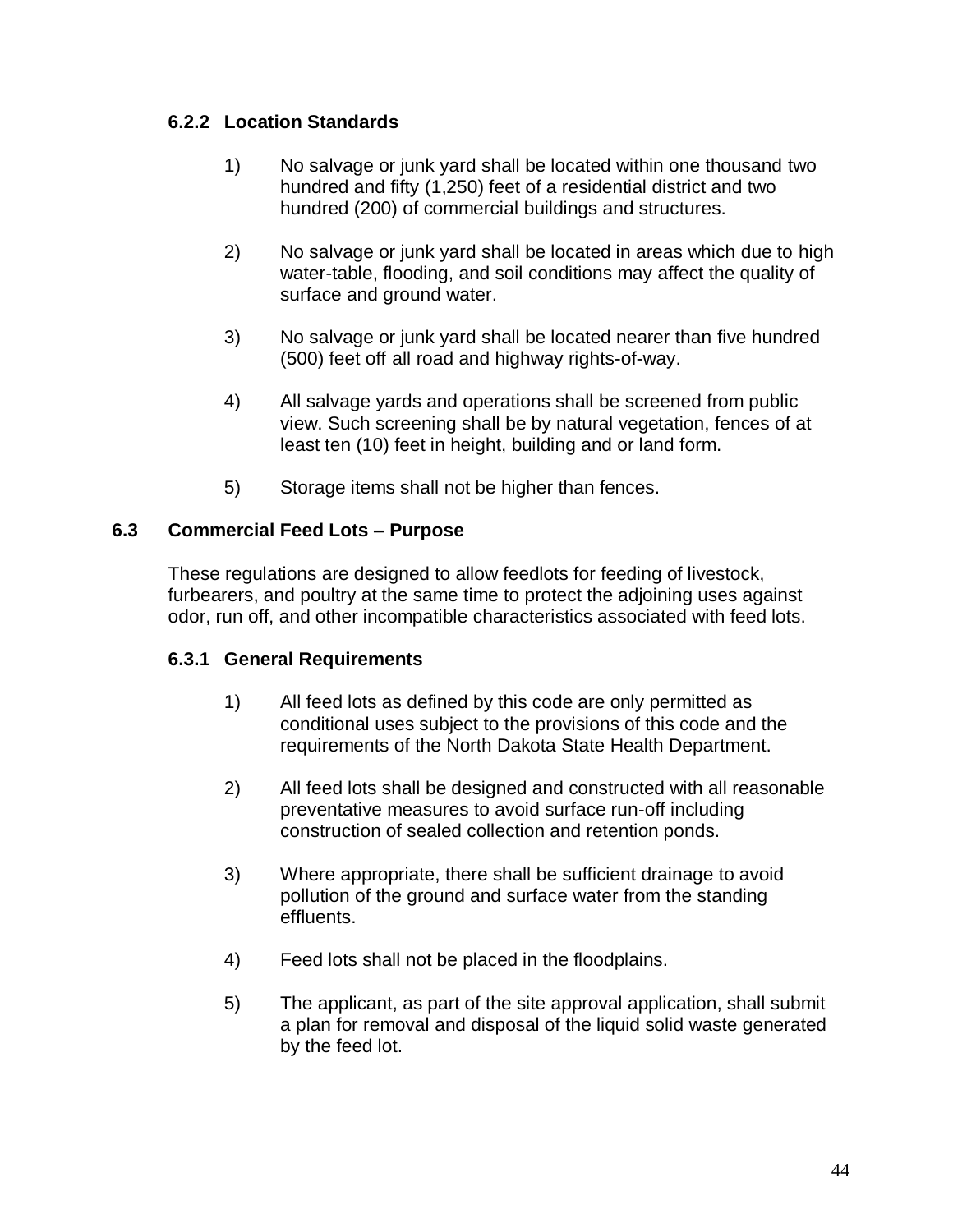6) An "animal unit equivalent" is a unitless number developed from the nutrition and volume characteristics of manure for a specific livestock types. The term "animal units" is used to normalize the number of animals (e.g., head) for each specific livestock type which produce comparable bulk quantities of manure. The animal equivalent units for types of livestock and the number of livestock for facility size thresholds of 300 animal units (a.u.), and so forth, are listed in the following table.

#### **Equivalent Numbers of Livestock (hd)**

| <b>Livestock Type</b>   | <b>Animal</b> |          |              |            |              |
|-------------------------|---------------|----------|--------------|------------|--------------|
| <b>Equivalent</b>       | <b>Unit</b>   | 300 a.u. | $1,000$ a.u. | 2,000 a.u. | $5,000$ a.u. |
| 1 horse                 | 2.0           | 150 hd   | 750 hd       | 1,000 hd   | 2,500 hd     |
| 1 dairy cow             | 1.33          | 225      | 750          | 1,500      | 3,750        |
| 1 mature beef           | 1.0           | 300      | 1,000        | 2,000      | 5,000        |
| 1 beef feeder-finishing | 1.0           | 300      | 1,000        | 2,000      | 5,000        |
| 1 beef feeder-          |               |          |              |            |              |
| backgrounding           | .75           | 400      | 1,333        | 2,667      | 6,667        |
| 1 mature bison          | 1.0           | 300      | 1,000        | 2,000      | 5,000        |
| 1 bison feeder          | 1.0           | 300      | 1,000        | 2,000      | 5,000        |
| swine>55 lbs            | 0.4           | 750      | 2,500        | 5,000      | 12,500       |
| goose or duck           | 0.2           | 1,500    | 5,000        | 10,000     | 25,000       |
| 1 sheep                 | 0.1           | 3,000    | 10,000       | 20,000     | 50,000       |
| 1 turkey                | 0.2           | 1,500    | 5,000        | 10,000     | 25,000       |
| 1 chicken               | 0.1           | 3,000    | 10,000       | 20,000     | 50,000       |

#### **For Four Sizes (a.u.) of Animal Feeding Operations**

7) No feed lot shall be located nearer than one-half mile from a residence, residential development in an unincorporated area or city limits in the county, park, cemetery, church, or school other than the owner/operator's residence.

**Setback Distances for Animal Feeding Operations** (from a residence, residential development in an unincorporated area, park, cemetery, church, or school)

| <b>Number of Animal Units</b> | <b>Hog Operations</b> | <b>Other Operations</b> |
|-------------------------------|-----------------------|-------------------------|
| 100-299                       | 1 mile                | $0.50$ mile             |
| 300-999                       | 1.5 miles             | 1 mile                  |
| 1,000 or more                 | 2.5 miles             | 2 miles                 |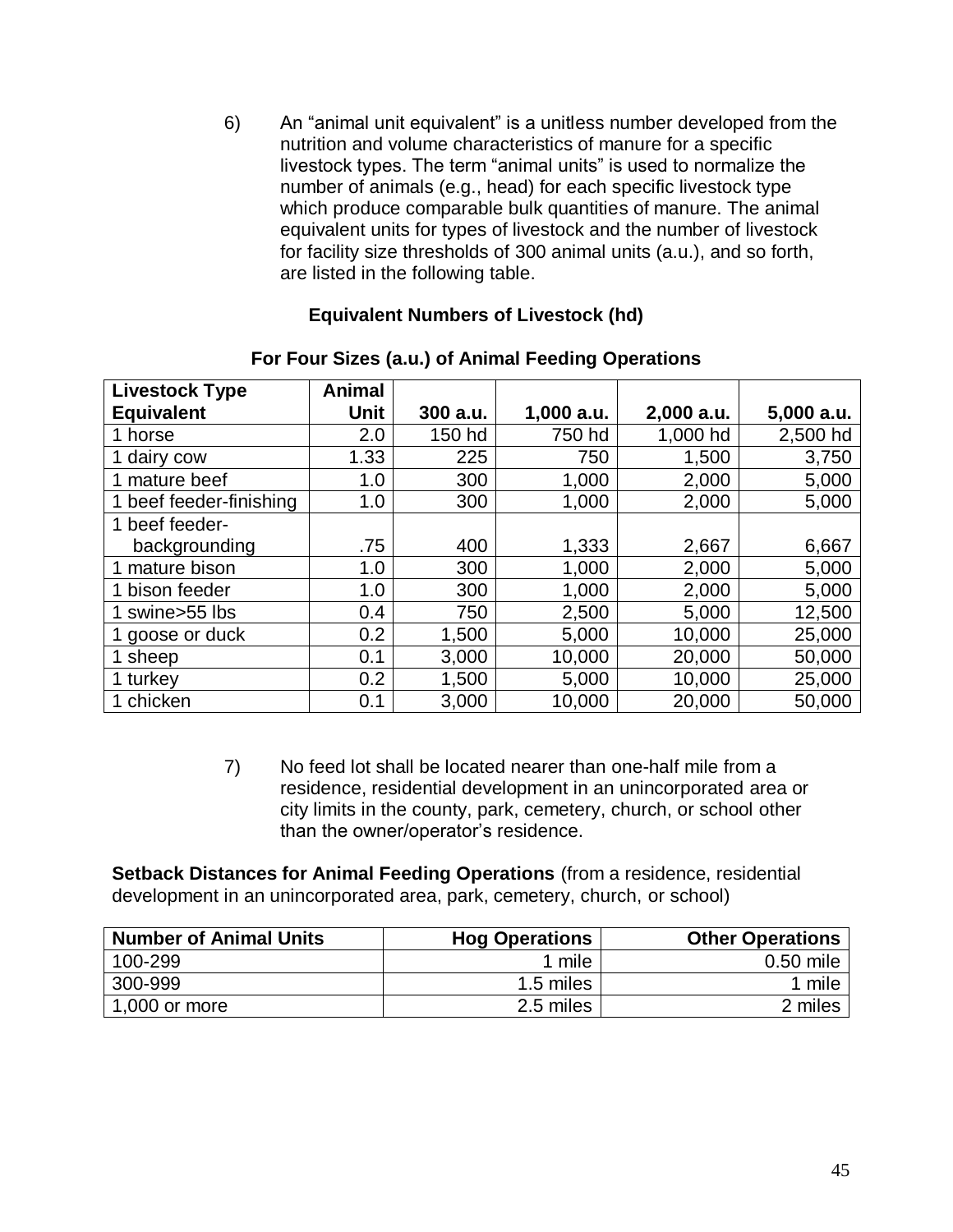### **6.3.2 Water Resource Setbacks**

The owner of a new animal feed lot operation that has more than 300 animal units shall not locate or establish that operation:

- 1) Within a delineated source water protection area for a public water system.
- 2) Within 1,200 feet of a private ground water well which is not owned by the operator or within 1,500 feet of a public ground water well which does not have a delineated source water protection area.
- 3) Within 1,000 feet of surface water which is not included in a source water protection area.

### **6.3.3 Application Procedure and Requirements**

The application for a conditional use permit to operate a facility for a commercial feeding operation shall include a scaled site plan. If the facility will handle more than 300 animal units, the scaled site plan shall be prepared by a registered land surveyor, a civil engineer, or other person having comparable experience or qualifications. The application shall also list or provide:

- 1) The proposed number of animal units.
- 2) Total acreage of the site of the facility.
- 3) Existing and proposed roads and access ways within and adjacent to the site of the facility.
- 4) Surrounding land uses and ownership, if the operation will have the capacity to handle more than 300 animal units.
- 5) A copy of the permit application submitted by the applicant to the North Dakota State Department of Health.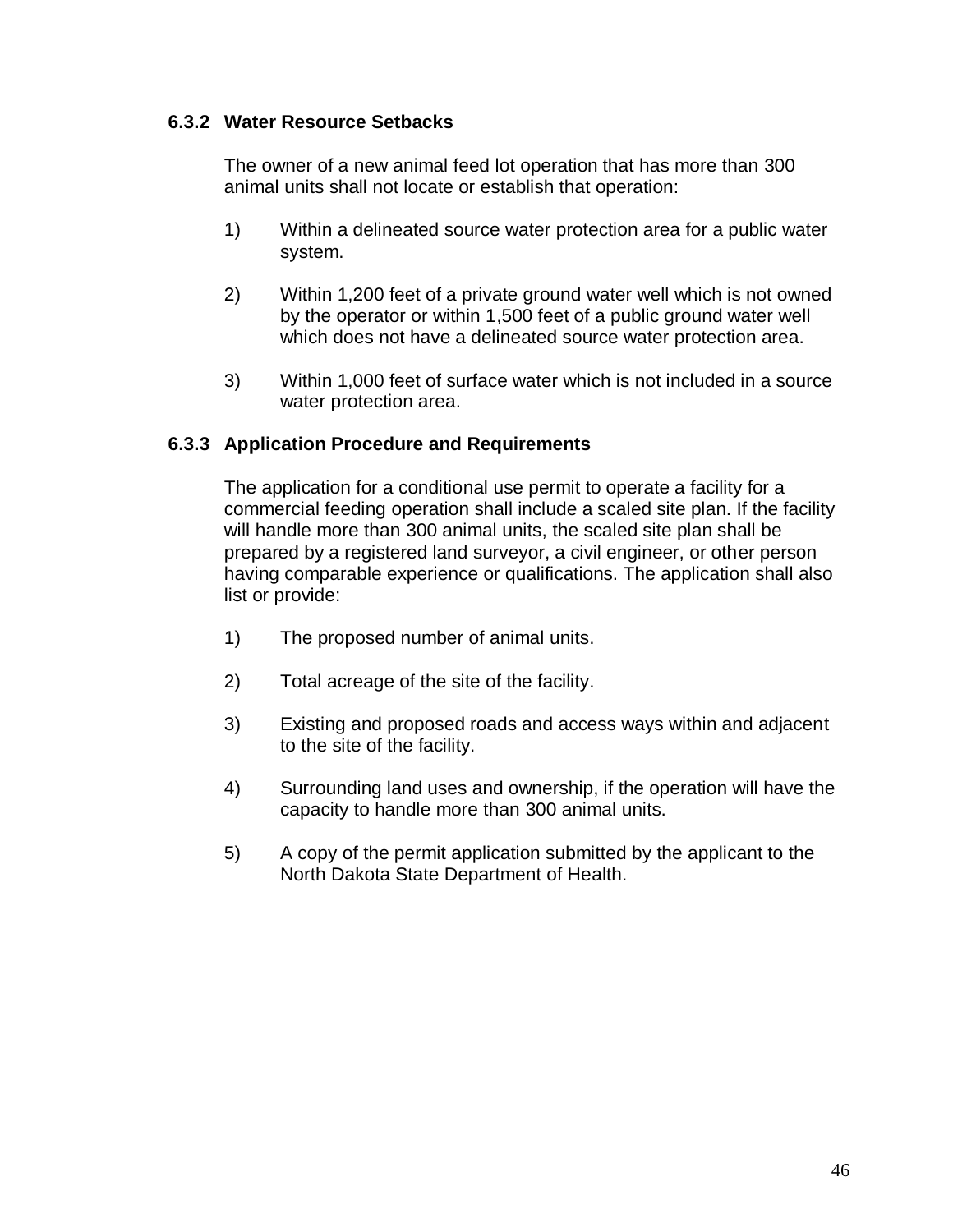## **6.4 Sanitary Landfills and Solid Waste Sites**

#### **6.4.1 Solid Waste Disposal Facility**

Solid waste disposal facilities as regulated by this section shall include all facilities for the incineration of disposal of solid waste or solid waste residue which are required to be permitted under statute or rule by the North Dakota Department of Health and Consolidated Laboratories. A solid waste disposal facility may be allowed in any Agriculturally Zoned District as a Conditionally Permitted Use provided:

- 1) It is located at least one-half (1/2) mile from any residence or residentially zoned area unless written approval is obtained from the owner of any residence within this area.
- 2) It is continuously licensed and approved by the State Health Department as to location and operation.
- 3) There is no substantive evidence that the facility will endanger the public health or the environment.
- 4) The Conditional Use Permit will be valid for a period of time set by the Board of County Commissioners. For the permit to be approved, sixty percent (60%) of all property owners within one mile of the proposed location must agree to the proposed facility.

#### **6.4.2 County Code and Procedures**

The County hereby adopts the solid waste provisions of NDCC 11-33-20, to assure meeting the purposes of this code.

#### **6.4.3 Site Approval Requirements**

All solid waste sites require a review and approval by the County Commission.

#### **6.4.4 Collection of Solid Waste**

No person may collect or transport waste materials for a fee without obtaining a permit from Bowman County. Storage of solid waste materials shall be confined to buildings and structures designed specifically for such purpose and shall be secured by appropriate fences and gates. The openings to the buildings and structures, including but not limited to conveyors, doors, ramps, and other points of access for use by transport or moving vehicles when not in use shall be closed air-tight to minimize the impact from odor and concentration of insects and rodents.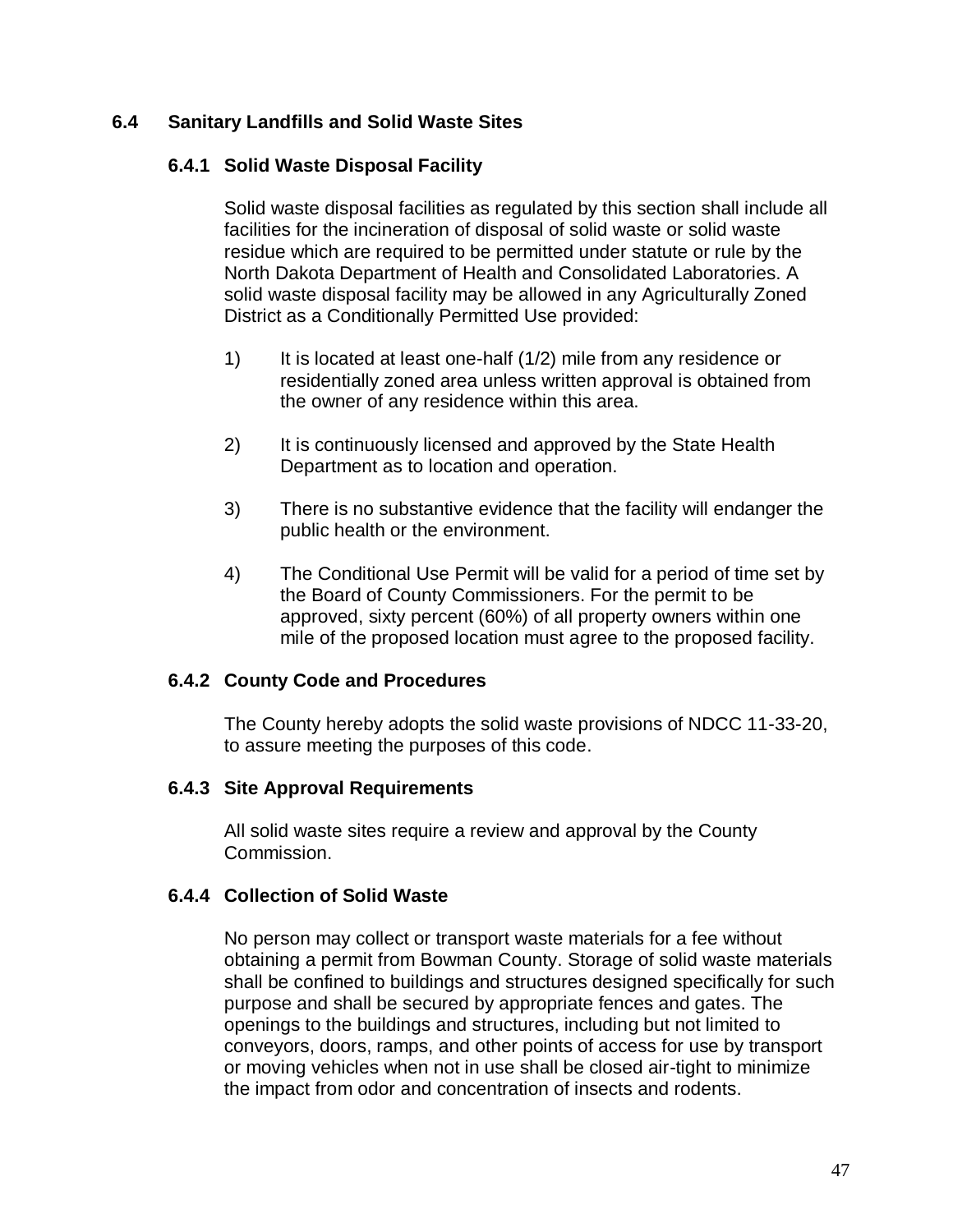## **6.5 Recycling Facilities**

Recycling facility by definition is the place where any material including yard waste, oil, glass, metal, plastic, paper, or cardboard is processed for an end use. Because of the nature of the recycling facilities as permanent structures, zoning approval and permit are required. The following are required to obtain a permit:

- 1) The facility does not abut residential and public uses.
- 2) The facility will be screened from the public right-of-way.
- 3) The facility shall not be placed in the floodplain.
- 4) The site shall be free of litter and other undesirable materials. Containers shall be clearly marked to identify the type of material that may be deposited.
- 5) There shall be pest control plan for review and approval.

### **6.6 Public Nuisances**

The maintenance of public nuisances including, but not limited to noxious weeds, smoke, gases, odors, radio interference, blighted structures or buildings, accumulation of junk, trash, rubbish, automobiles, dead or diseased trees shall be subject to the provisions of the county ordinances.

#### **6.7 Noise**

Sustained noise of over 80 dB during the day and 70 dB at night is not allowed.

#### **6.8 Fences**

- 1) No site-obscuring fence over 48 inches in height shall be erected within the front yard of any lot used for residential purposes.
- 2) No permanent fence shall be constructed on a road right-of-way or within the confines of the ditch backstop.
- 3) Electrical fences shall conform in all respects to the State of North Dakota regulations for electrical wiring, and shall be energized only with Underwriters Laboratories approved equipment.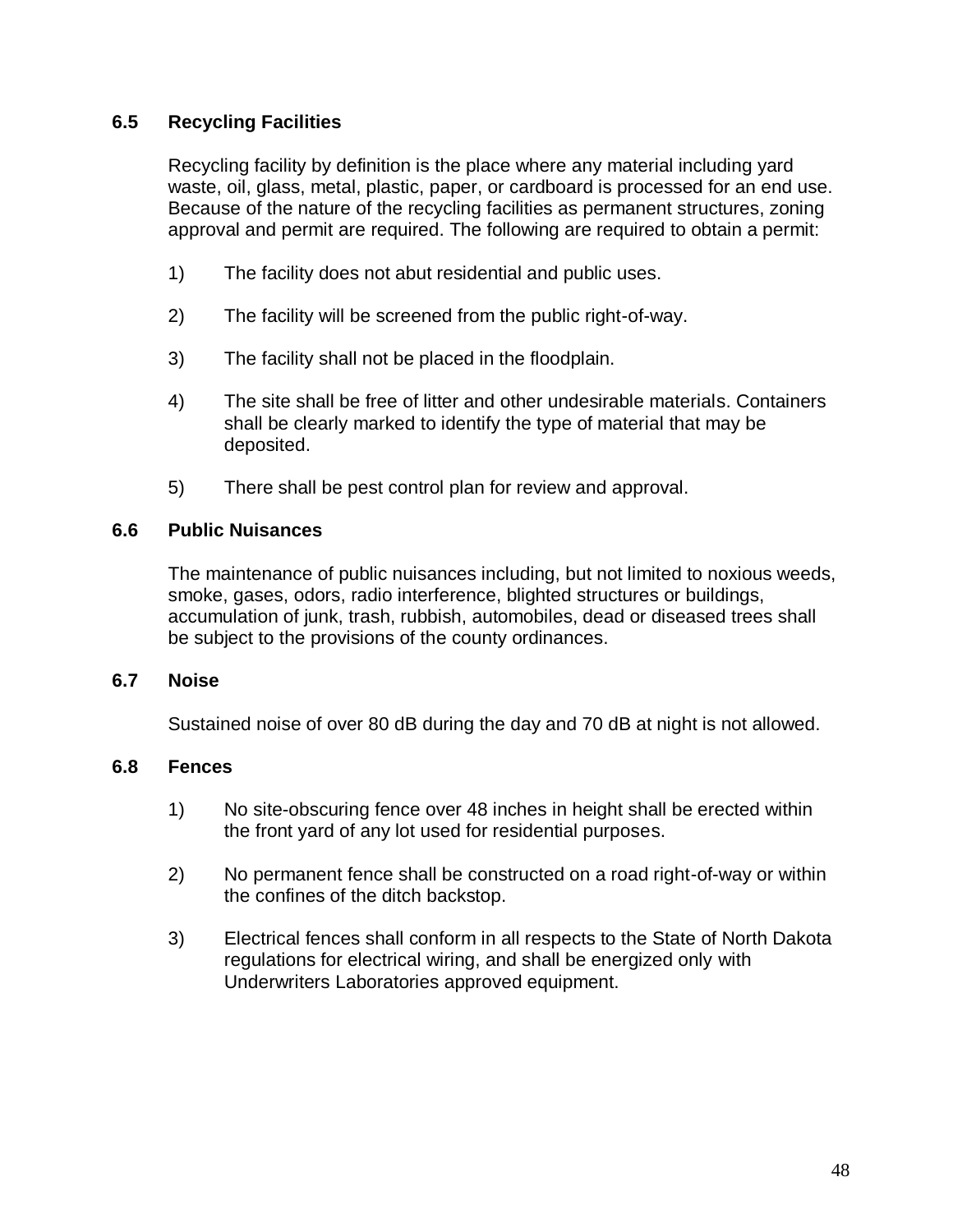#### **6.9 Home Occupations, Standards for Approval**

#### **6.9.1 A home occupation in an unincorporated community and the communities of Gascoyne, Rhame, and Scranton :**

- 1) The occupation shall be limited to the dwelling and the area of the occupation shall not exceed twenty-five (25) percent of the main floor area, but not including basement or garage floor space.
- 2) Structural changes shall not be made in the dwelling, unless a zoning permit is obtained.
- 3) Employees are limited to two full-time or four part-time personnel besides owners without a conditional use permit.
- 4) No sign may be permitted larger than four (4) square feet.
- 5) Evidence of the occupation shall not be visible from the road other than the sign described above.
- 6) The occupation shall not adversely affect the character of the uses permitted in the district in which it is located.

## **6.9.2 Rural Home Occupations:**

Rural home occupations shall conform to the requirements for homes subject to the provisions of Section 6.9.1 except:

- 1) Rural home occupations may be located in a separate nonresidential or farm building provided any building principally used for the home occupation shall not exceed one thousand two hundred eighty (1,280) square feet. The minimum lot size for a separate non-residential building shall be one (1) acre.
- 2) Employees are limited to two full-time or four part-time personnel.
- 3) Structural additions may be made to a dwelling provided the alterations shall not exceed twenty-five (25) percent of the main floor area of the dwelling, but not including basement or garage floor area. A zoning permit is required.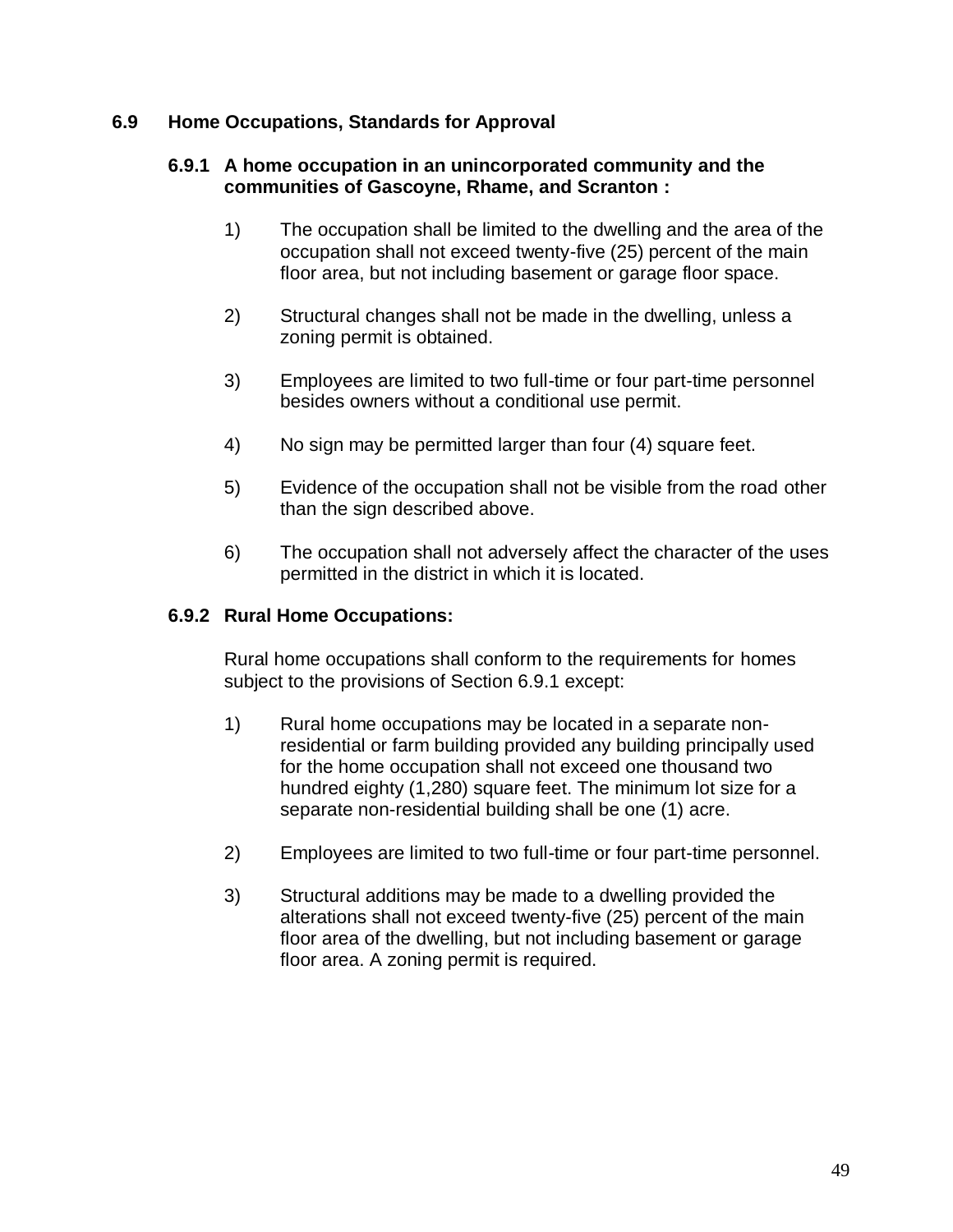### **6.10 Adult Entertainment Centers**

- 1) An adult entertainment center shall not be located within 1,280 feet of any religious institution, cemetery, school, park or recreation area. They shall be located in an industrial zoning district.
- 2) An adult entertainment center shall not be located within 1,280 feet of any establishment that dispenses alcohol on-premises.
- 3) An adult entertainment center shall not be located within 1,280 of any other adult entertainment center.
- 4) An adult entertainment center must prohibit entrance by persons less than 18 years of age.
- 5) An adult entertainment center may not display any signs visible from the exterior of the adult entertainment center, except for signs identifying it as an adult entertainment center, as an adult book store, adult entertainment facility, adult cinema, or combination thereof.
- 6) No material depicting specified sexual activities or specifies anatomical areas shall be visible from the exterior of an adult entertainment center.
- 7) The business premises of an adult entertainment center that are generally open to its patrons are open equally at the same time to members of any law enforcement agency who may wish to enter thereon provided the entry is in the course of the discharge of the law enforcement officer's duties.

## **6.11 Wind Energy Facility**

#### **6.11.1 Purpose**

The purpose of the provision is to provide a regulatory framework for the siting, construction and operation of Wind Energy Facilities in the county, subject to reasonable restrictions, which will preserve the safety and wellbeing of the residents, while allowing equitable and orderly development of Wind Energy Facilities.

#### **6.11.2 Regulatory Framework**

1) Zoning

Wind energy facilities constructed within the county are subject to the restrictions and conditions of this ordinance.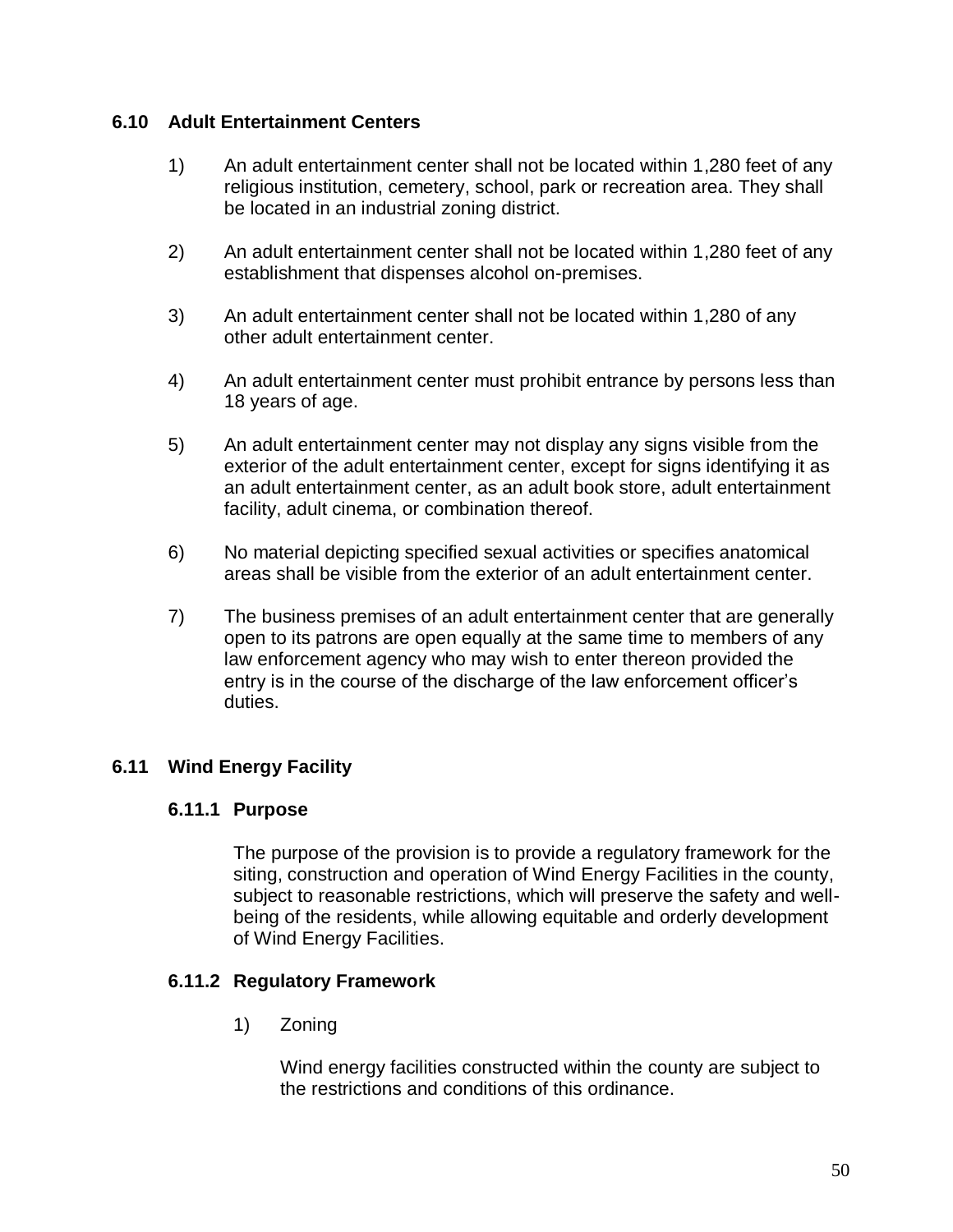2) Principal or Accessory Use

A different existing use or an existing structure on the same parcel shall not preclude the installation of a wind energy facility or a part of such facility on such parcel. Wind energy facilities that are constructed and installed in accordance with the provisions of this code shall not be deemed to constitute expansion of a nonconforming use or structure.

3) Applicability

The requirements of this code shall apply to all wind energy facilities with one or more wind turbines rated at fifty (50) kilowatts nameplate capacity or larger constructed after the effective date of this code. No operation of an existing wind energy facility shall be allowed without full compliance with this code and its Wind Energy Facility Siting Permit, and no modification or alteration of an existing wind energy facility shall be allowed without issuance of a new Wind Energy Facility Siting Permit pursuant to Section 6.11.3.

### **6.11.3 Wind Energy Facility Siting Permit**

1) Application for Permit

No work, except for wind monitoring, soil testing and other survey work, may commence to construct a wind energy facility until a County Wind Energy Facility Siting Permit ("permit") has been issued by the County Commission. The prospective permittee shall submit an application for said Permit to the County Planning Commission. The application shall be signed by an authorized representative of the prospective permittee, include a fee to be determined by the County Commission for each proposed wind turbine, and the following information:

- a) The complete name, legal address and phone number of the prospective permittee and responsible contact person.
- b) A USGS topographical map of the wind energy facility and five hundred (500) feet of all adjoining properties along the wind energy facility perimeter, which map shall show all existing features, including property boundaries, structures, improvements, roads, utility lines, public facilities and natural features. The map shall also show location of all proposed improvements for the wind energy facility, including wind turbines, MET towers, electrical lines and roads. Each proposed wind turbine shall be numbered and fully described in technical details, including rotor diameter, model, and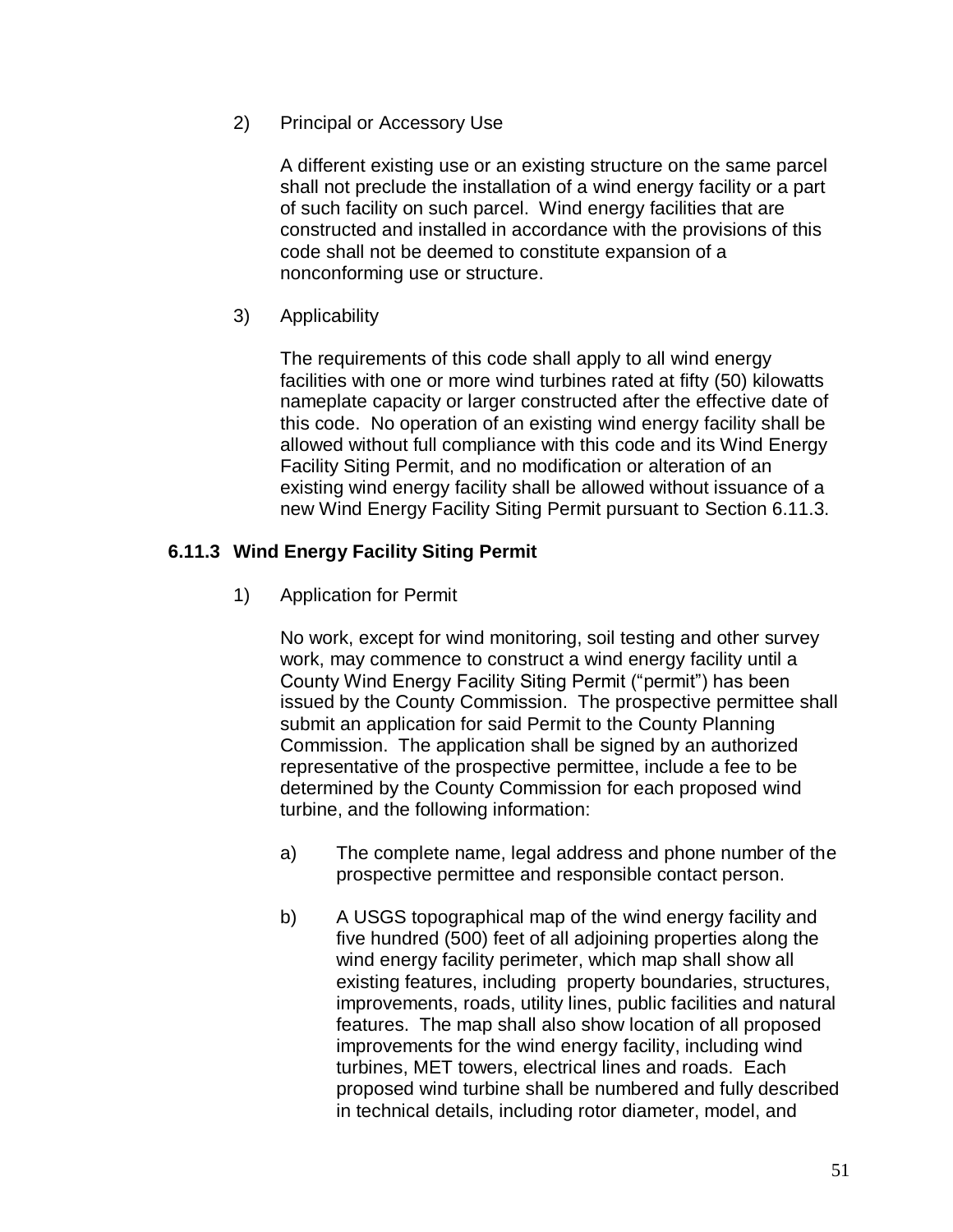manufacturer, and distances, measured in feet, from property lines and from existing improvements for each proposed wind turbine.

- c) Details as to how the prospective permittee will comply with each item in Section 6.11.6.
- d) A schedule for the proposed start and completion of construction of the wind energy facility.
- e) Copies or signed summaries of all leases and easements for wind turbines and associated equipment and infrastructure to be sited within the county and any written agreements between the prospective permittee and affected parties holding associated wind rights on adjoining properties established for the purpose of seeking a setback variance(s).

### **6.11.4 Public Hearings**

Upon receipt of the application, the Planning and Zoning Commission and any experts it may retain shall review the application and hold a public hearing on the application giving notice of which shall be published at least two weeks prior to the hearing in the official newspaper of the county. The notice shall include: 1) the time and place of hearing; 2) description of the property to be affected; and 3) the time and place for public inspection of the documents prior to the hearing. Notice of the hearing shall be mailed to property owners within five hundred (500) feet of the proposed wind energy facility.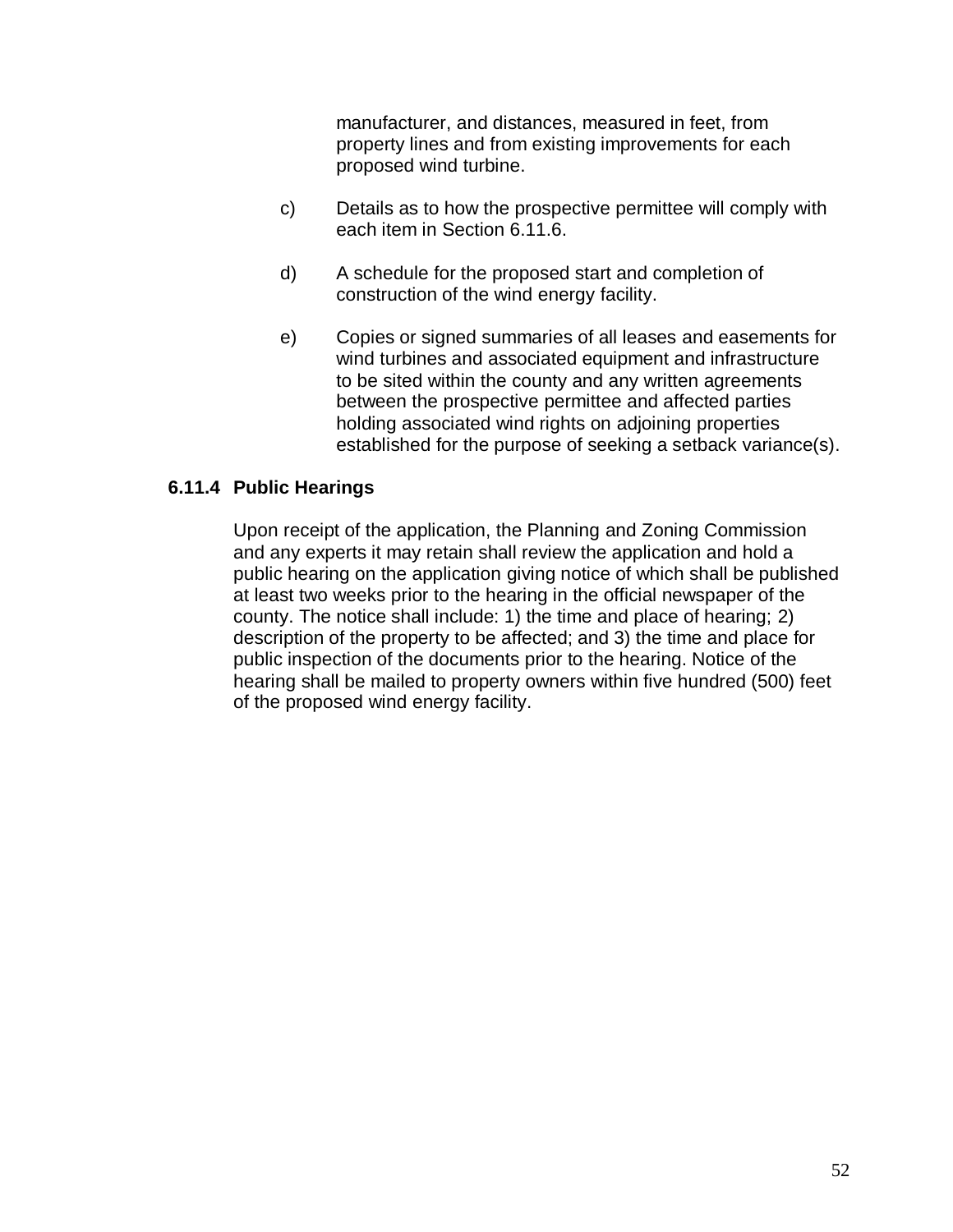1) Deliberation and Decision

If the Planning and Zoning Commission, following the public hearing, shall make recommendation to the Commission for the approval or denial, modification, and/or imposition of conditions of each application. Upon approval by the Commission, the Planning and Zoning Commission shall issue such Wind Energy Facility Siting Permit.

#### **6.11.5 Demonstration of Compliance**

The permit issued pursuant to Section 6.11.3 shall be contingent upon the permittee's final demonstration of compliance with the requirements of the permit following completion of construction of the wind energy facility. Within ninety (90) days of wind energy facility construction, the permittee shall submit to the Planning and Zoning Commission an updated and final USGS topographical map, or survey if available, providing all information pursuant to Section 6.11.3. (a) and demonstrating actual compliance with the requirements and conditions of the Permit.

### **6.11.6 General Requirements for Wind Energy Facilities**

- 1) Appearance, Lighting, Facility Footprint, Agricultural Operations, Roads and Power Lines
	- a) Wind turbines shall be painted a non-reflective, non-obtrusive color.
	- b) Wind turbines shall not be used for displaying any advertising except for reasonable identification of the manufacturer or operator of the wind energy facility.
	- c) Each wind turbine shall be marked with a visible identification number to assist with provision of emergency services, and the permittee shall file with local fire departments, law enforcement and the county emergency management coordinator a wind energy facility map identifying wind turbine locations and numbers.
	- d) Wind turbines shall not be artificially lighted, except to the extent required by the FAA or other applicable authority.
	- e) At wind energy facility sites, the design of the buildings and related structures shall, to the extent reasonably possible, use materials, colors, textures, and location that will blend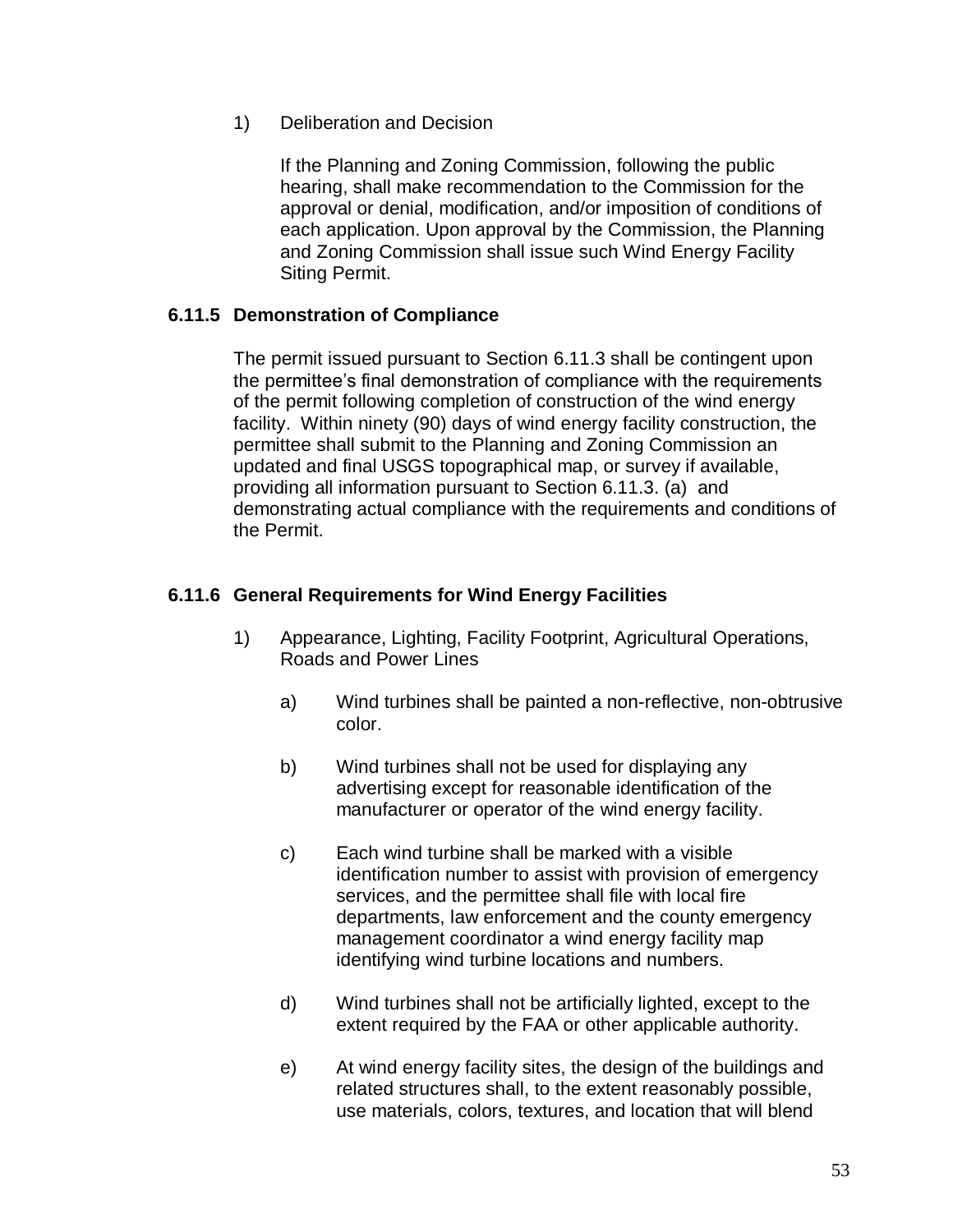the wind energy facility into the natural setting and existing environment.

- f) At wind energy facility sites, the location and construction of access roads and other infrastructure shall, to the extent reasonably possible, minimize disruption to farmland, the landscape and agricultural operations within the county. Prior to construction, the applicant shall make satisfactory arrangements (including obtaining permits) for road use, access road intersections, maintenance and repair of damages with governmental jurisdiction with authority over each road. The applicant shall notify the county road superintendent on his request.
- g) The permittee shall promptly replace or repair all fences or gates removed or damaged during all phases of the wind energy facility's life, unless otherwise negotiated with the affected landowner. When the permittee installs a gate where electric fences are present, the permittee shall provide for continuity in the electric fence circuit.
- h) The permittee shall ensure that, following completion of construction of a wind energy facility, county roads will be repaired or restored to a condition at least equal to the condition prior to construction of such facility.
- i) The permittee shall place electrical lines, known as collectors, and communication cables underground when located on private property. Collectors and cables shall also be placed within or adjacent to the land necessary for wind turbine access roads, unless otherwise negotiated with the affected landowner. [This paragraph does not apply to feeder lines.]
- j) The permittee shall place overhead feeder lines on public rights-of-way, if a public right-of-way exists, or the permittee may place feeder lines on private property. A change of routes may be made as long as the feeders remain on public rights of way and approval has been obtained from the governmental unit responsible for the affected right-of-way. When placing feeders on private property, the permittee shall place the feeder in accordance with the easement negotiated with the affected landowner.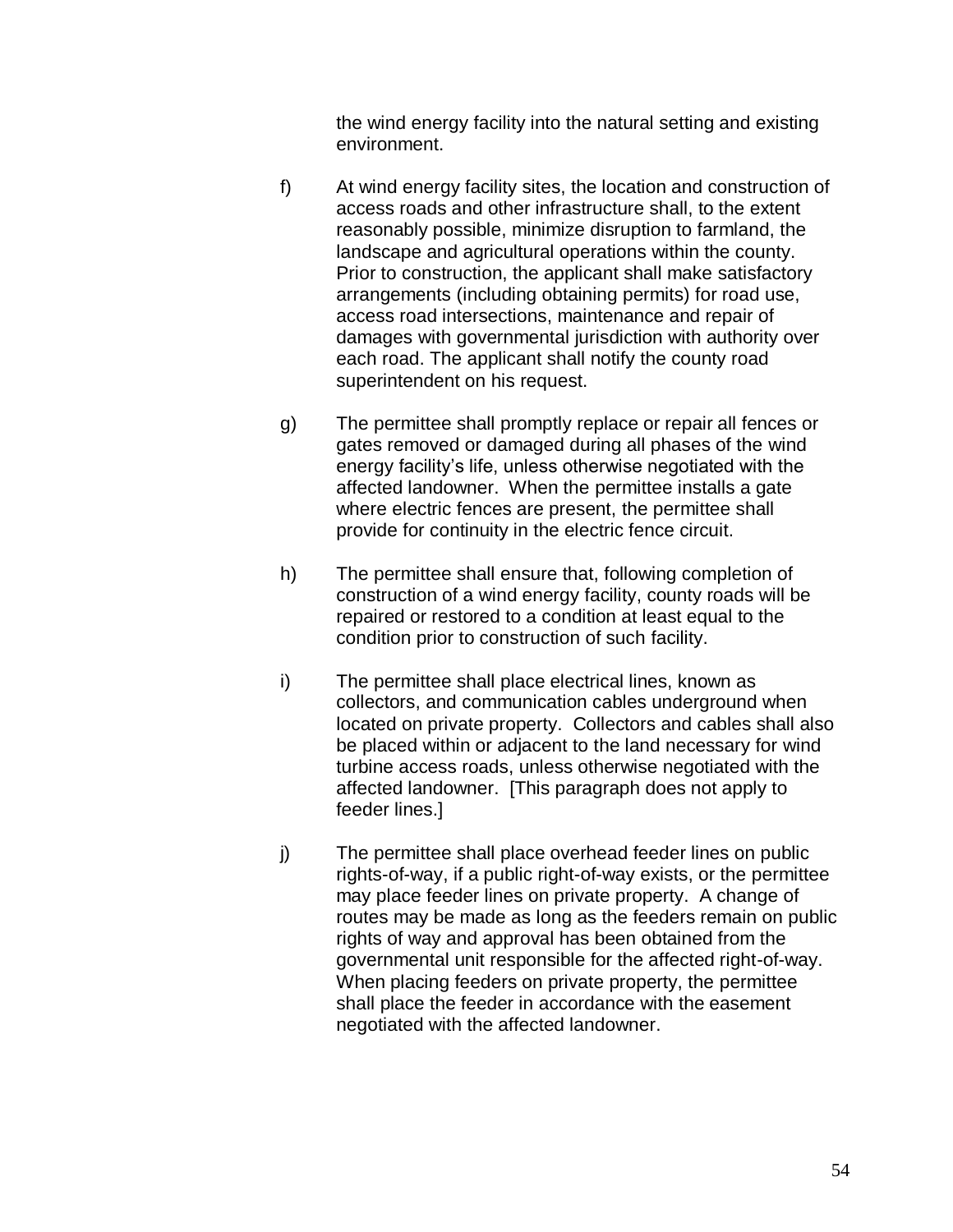2) Setbacks

The following setbacks and separation requirements shall apply to all wind turbines in a wind energy facility.

- a) Occupied Structures and Facilities: Each wind turbine shall be set back from the nearest occupied dwelling, commercial building or publicly-used structure or facility at a distance not less than two thousand (2000) feet.
- b) Public Roads and Above Ground Communication and Electrical Lines: Each wind turbine shall be set back from the nearest public road or above ground communication and electrical lines at a distance not less than two hundred (200) feet, determined at the center of the existing right-of-way.
- c) Wind Energy Facility Perimeter: Each wind turbine shall be set back from the Wind Energy Facility Perimeter at a distance not less than two and one half (2.5) times the Rotor Diameter of the wind turbine. A variance may be granted if an authorized representative or agent of the permittee and those affected parties on adjoining properties with associated wind rights sign a formal and legally-binding agreement expressing all parties' support for a variance that waives or reduces the setback requirement.

#### **6.11.7 Minimum Ground Clearance**

The blade tip of any wind turbine shall, at its lowest point, have ground clearance of no less than seventy-five (75) feet.

## **6.11.8 Restoration of Property**

Within one hundred and eighty (180) days of termination or abandonment of leases or easements for a wind energy facility in the county, the permittee shall, at its expense, comply with the following decommissioning requirements:

Decommissioning and site restoration includes dismantling and removal of all towers, turbine generators, transformers, and overhead cables; removal of underground cables to a depth of twenty-four inches; removal of foundations, buildings and ancillary equipment to a depth of four feet and removal of surface road material and restoration of the roads and turbine sites to substantially the same physical condition that existed immediately before construction of the commercial wind energy conversion facility or wind turbine. The site must be restored and reclaimed to the same general topography that existed prior to the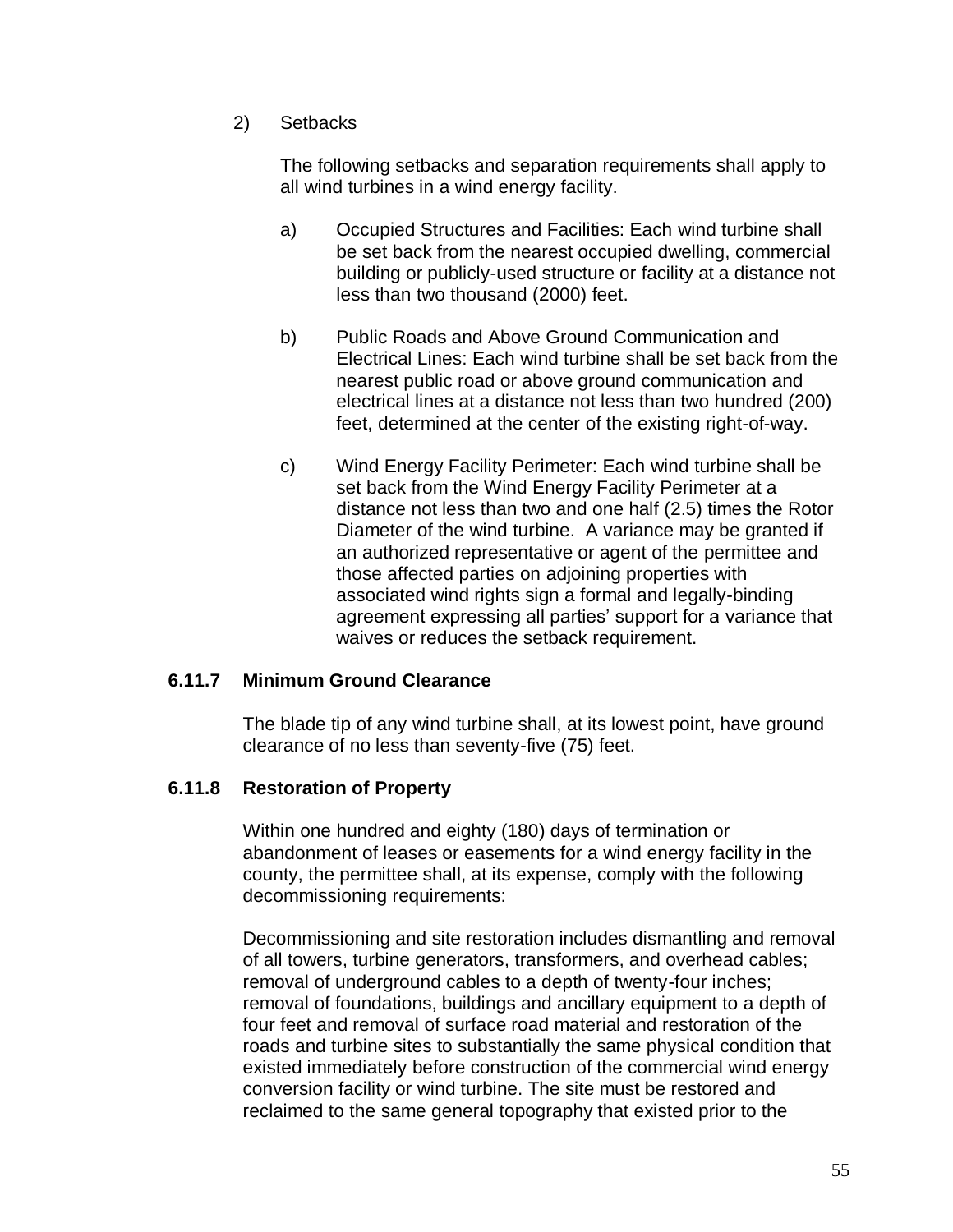beginning of the construction of the wind energy conversion facility. Areas disturbed by the construction of the facility and decommissioning activities must be graded, topsoiled, and reseeded according to natural resource conservation service technical guide recommendations and other agency recommendations, unless the landowner requests in writing that the access roads or other land surface areas be retained.

## **6.11.9 Transfer of Wind Energy Facility Siting Permit**

In the event of a change in ownership or controlling interest in a wind energy facility and the transfer of the permit, any successors and assigns of the original permittee shall comply with the requirements and conditions of such permit for the duration of operation of a wind energy facility permitted in the county. Within thirty (30) days of such change in ownership or controlling interest of any entity owning a wind energy facility, the parties to the transaction shall notify the Commission by letter and provide information pursuant to Section 6.11.3. The letter shall be signed by the authorized representatives or agents of both the original permittee and the entity to which the permit is being transferred.

## **6.12 Signs**

## **6.12.1 Purpose**

The purposes of regulating signs in the county are to provide for a visually pleasant environment and minimize potentially unsafe conditions, but yet offer opportunities for public and private information and advertizing.

## **6.12.2 General Requirements**

- 1) Directory signs shall not be larger than twenty (20) square feet in area for allowed uses.
- 2) Directory signs for conditional uses shall not be larger than forty (40) square feet.
- 3) Advertising signs shall not be larger than ninety-six (96) square.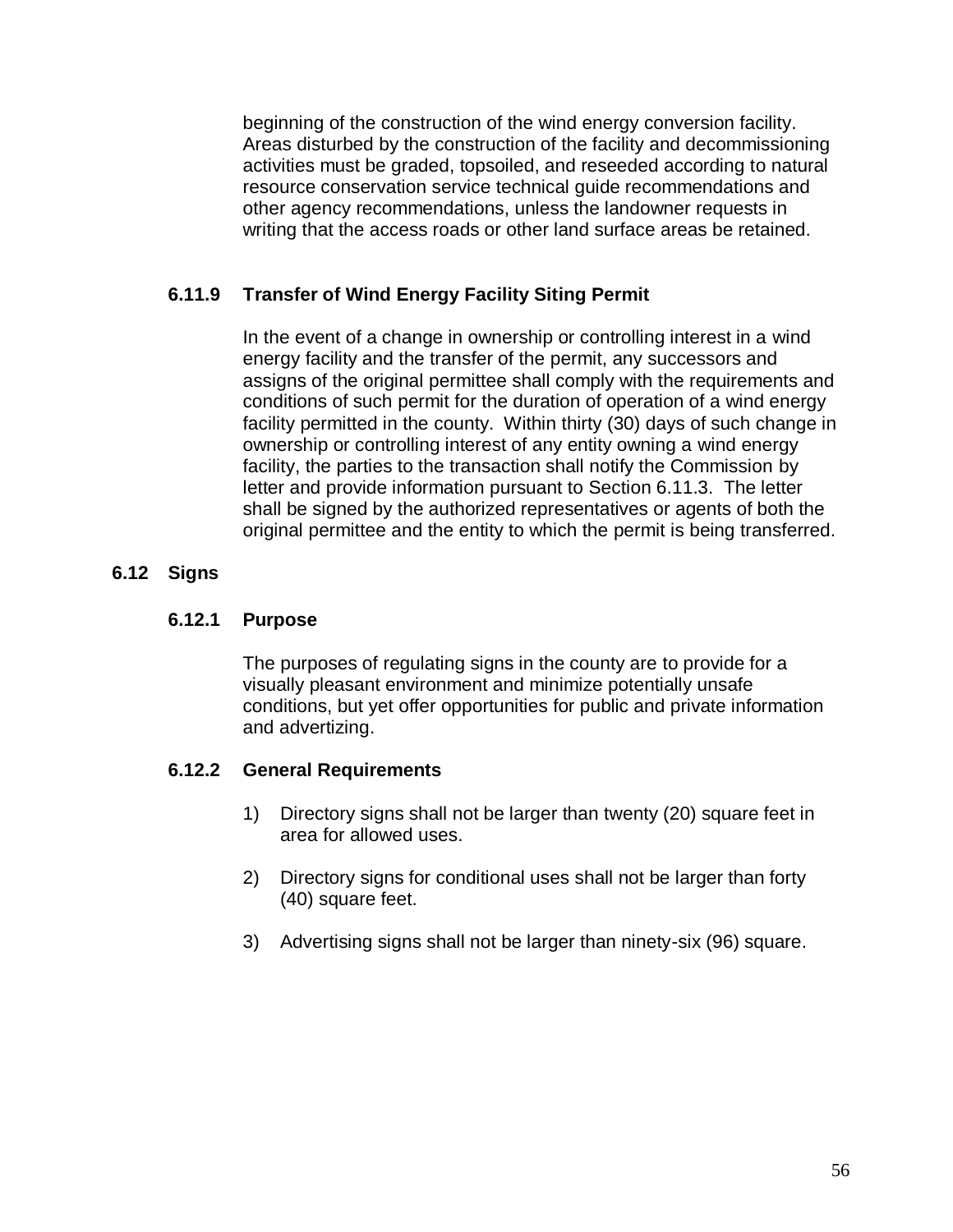## **6.12.3 Special Requirements**

- 1) Signs in a residential district shall be limited to: (a) one sign per dwelling structure not exceeding twelve (12) square feet in an area which may be wall, pedestal, ground or projecting type; (b) one temporary sign, such as "For Sale", or "For Rent", not exceeding twenty (20) square feet in area.
- 2) Signs in the commercial and industrial districts shall be limited to: (a) one general identification sign per business not exceeding fifty (50) square feet in area which may be wall, pedestal, ground, or projecting type; (b) temporary signs including "For Sale" signs, political campaign signs, greeting signs, and rally signs not exceeding fifty (50) square feet in area; (c) directory and advertising signs in agricultural, commercial, and industrial districts shall not be larger than ninety-six (96) square feet in area and placed nearer than six hundred (600) feet apart.

## **6.13 Temporary Crew Housing (Workforce Temporary Housing)**

## **6.13.1 Definitions**

### 1) **Temporary Crew Housing (work camp housing):**

Modular residential structures used to house workers on a temporary basis for a specified period of time. It may include one or more lodging units which are not mobile homes as defined in NDCC Section 57- 02-04 and are not mobile homes as defined in NDCC Section 57-55-01.

## 2) **Crew Housing Permit:**

A right granted by the county to locate a crew housing facility within the jurisdiction of the county and to enjoy attendant services and facilities provided by the County Commission.

## 3) **Skid Units:**

A structure or group of structures, either single or multi-sectional, which is not built on a permanent chassis and is ordinarily designed for human living quarters, or a place of business, on a temporary basis.

## 4) **Closed Crew Camp:**

Employee housing occupied by employees of an applicant business or premises leased to a business for the purpose of providing temporary housing to only the employees of that business.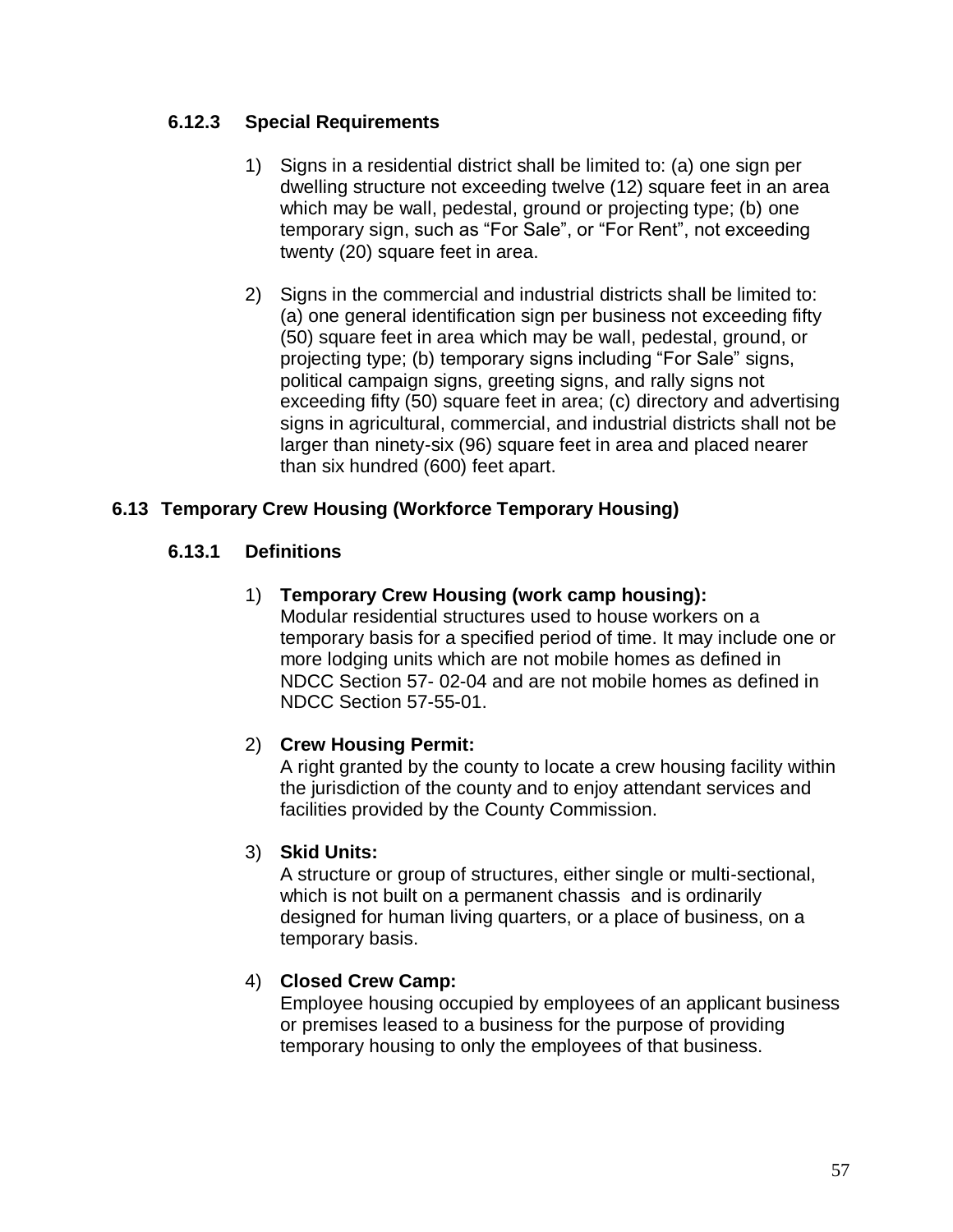## **6.13.2 Conditional Use Permit**

A Temporary Closed Crew Camp Housing Permit authorizes a conditional use, the issuance of which is subject to the procedures contained within Section 8.3 of this code. It is allowable as a conditional use in Industrial Districts but in no case within three miles of the jurisdictional boundary of any incorporated city within this county unless the Planning and Zoning Board receives written approval from a jurisdiction to the siting of a facility within that area.

## **6.13.3 Application Procedure:**

An application for a Temporary Crew Housing Permit shall be signed by the applicant or authorized representative and shall include the following information:

- 1) A description of the units together with a numbering system.
- 2) A description of how the proposed units are set and/or anchored.
- 3) A statement that roads to be constructed within the facility will meet county specifications and if the facility is within three miles of a city, the city's road specifications, if any.
- 4) The name and address and contact information of the applicant.
- 5) The name and address and contact information of the on-site manager.
- 6) A copy of lease (if applicable).
- 7) An occupancy list to be maintained and provided to the county 911 emergency coordinator on a weekly basis, including a unit numbering system where appropriate.
- 8) Plat plans drawn to scale showing housing units, additional structures, setbacks, utilities, drainage, ingress and egress, screens, buffers, and fencing.
- 9) Unit spacing adequate to accommodate emergency services
- 10) List of house rules and regulations
- 11) On-site security plan.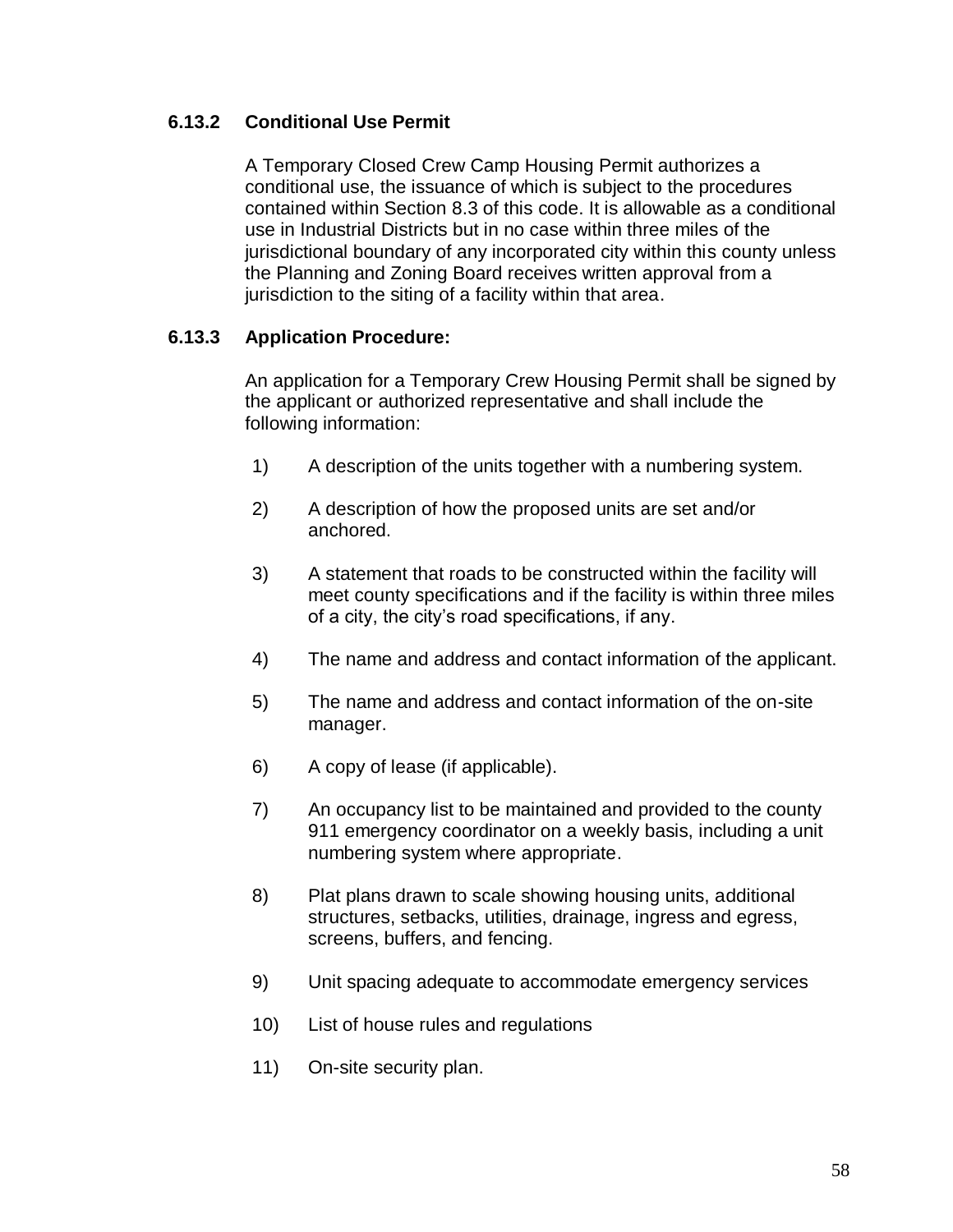- 12) Fire and emergency evacuation plan.
- 13) Copy of permit issued by the North Dakota State Health Department and Southwest Health Department including fresh water, refuse disposal plan, and septic or sewer discharge plan.
- 14) Pay an annual Planning and Zoning Fee in an amount to be determined by the County Commission.
- 15) A copy of the closure plan.
- 16) Submit a surety bond for clean-up purposes, the amount of which is to be determined by the County Commission based upon the recommendations county's designated engineering firm. The amount of the bond shall include a sum sufficient to clean the premises upon abandonment together with an escalator clause to cover anticipated increases in costs for such purpose. The bond posted must continue in effect for two years after the facility is abandoned.
- 17) Off-street parking shall be provided on a one-to-one ratio, one parking space per bed.
- 18) Any additional information deemed necessary by the zoning director, the planning and zoning board, or the county commission.

#### **6.13.4 Prohibited Housing Types**

Recreational vehicles, campers, and mobile homes are prohibited as units in a crew housing facility.

#### **6.13.5 Prohibited Activities**

No illegal substances or animals are allowed on the premises of a crew housing facility. No parking will be allowed between units. The site is to be maintained free of garbage and junk.

#### **6.13.6 Termination of Crew Housing Permit**

A Crew Housing Permit is a conditional use permit subject to review by the Planning and Zoning Board at any time. The permit may be revoked by the County Commission anytime the applicant is in non-compliance with any of the conditions set by the Planning and Zoning Board or the County Commission for the issuance of the permit.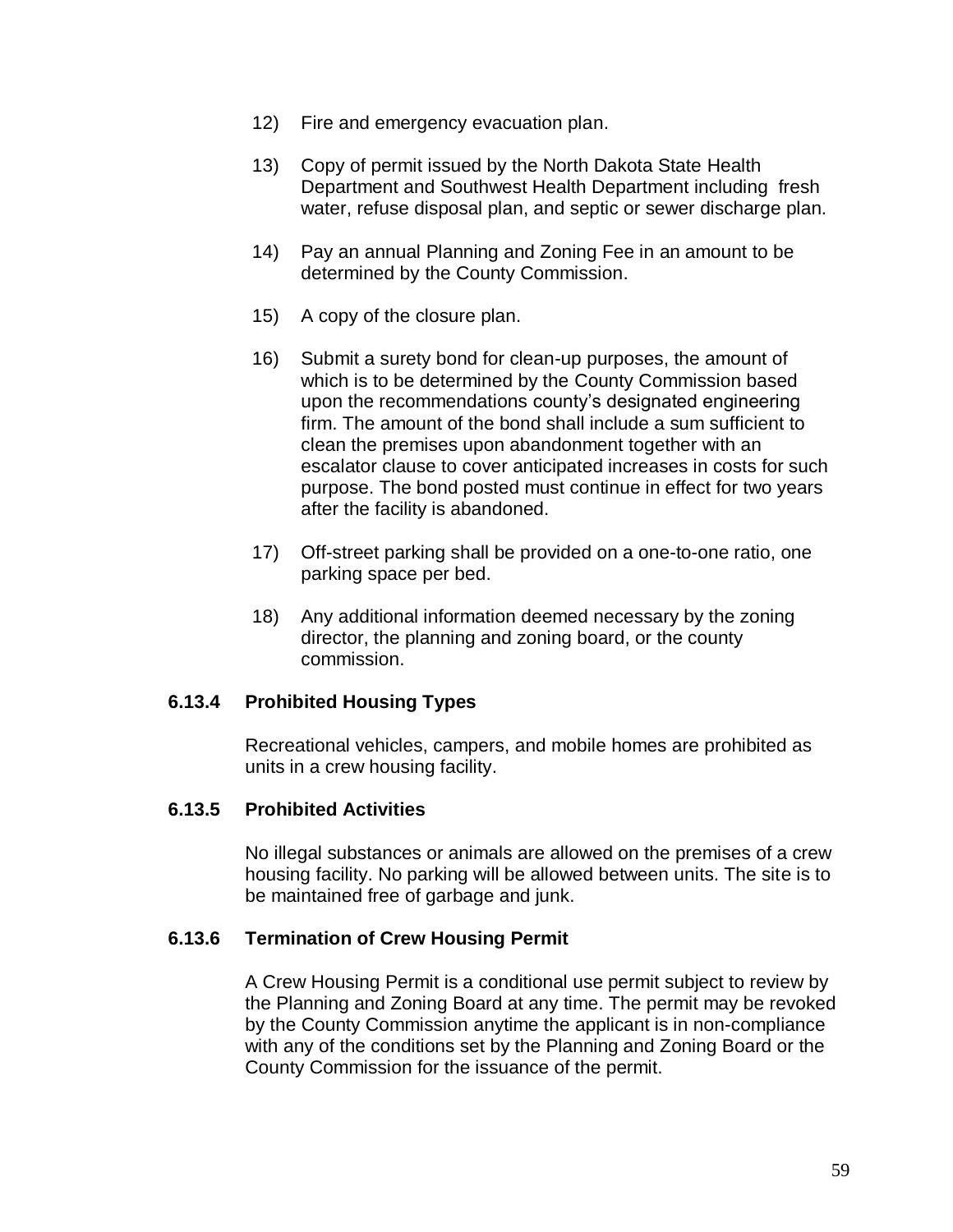## **6.13.7 Renewal of Conditional Use Permit**

Any Temporary Closed Crew Housing Permit granted in accordance with this section shall expire two years from the date of issuance. The permit may be extended by the Planning and Zoning Board upon written application of the owner of the property or authorized representative provided that the extension is for the same use as specified in the original permit and that the applicant is in compliance with the terms and conditions specified in the original permit.

#### **6.14 Area Requirements**

Front, side, rear yard and total lot area minimum requirements shall be set for each district except for PUD's

- 1) Recreation District lots shall be a minimum of forty (40) acres and shall have front, side and rear lots setbacks of not less than one hundred (100) feet.
- 2) Agricultural District lots shall be a minimum of two (2) acres and shall have front, side and rear lot setbacks of not less than one hundred (100) except for Buffalo Springs and Gascoyne where the minimum setback shall be the same as those specified in Residential Districts.
- 3) Residential Districts shall have a minimum lot size of 7,000 square feet and shall have front lot setbacks of not less than seven (7) feet from the property line, side setbacks of not less than five (5) feet from the property line to the nearest sidewall of the building; rear lot setbacks of not less than fifty (50) feet from the lot line, where soil absorption sewage systems (septic tanks) are not needed. Boundary fences and /or hedges shall be exempt from side and rear lot minimum setbacks. Small (less than 200 square foot base area) accessory structures shall be exempt from rear lot minimum setbacks.
- 5) Mobile Home Districts shall have a minimum lot size of 6,000 square feet and shall have rear lot setbacks of not less than ten (10) feet where septic tanks are not needed. Mobile Home Parks shall not exceed a density of five (5) mobile homes per acre of land.
- 6) Commercial Districts shall have a minimum lot size of 20,000 square feet and shall have rear lot setback requirements of not less than thirty (30) feet.
- 7) Industrial Districts shall have a minimum lot size of five (5) acres and front, side and rear lot setbacks of not less than thirty (30) feet.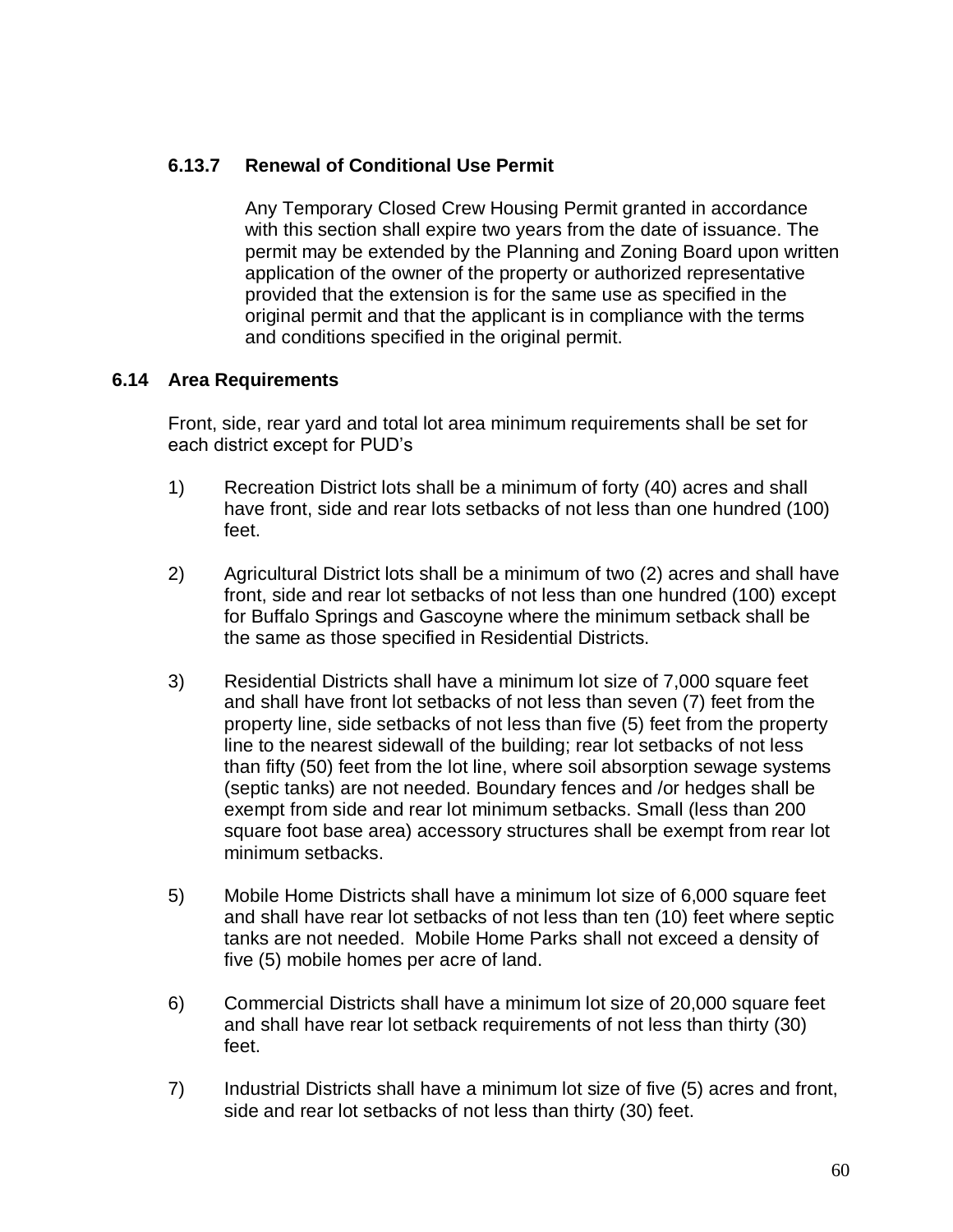# **ARTICLE VII**

# **SUBDIVISION REGULATIONS**

## **7.1 Intent**

- 1) To insure the orderly development of the county and its unincorporated planning area.
- 2) To provide for proper arrangement of streets in relation to other existing and planned streets.
- 3) To provide for adequate and convenient open spaces for traffic, utilities, fire fighting, recreation, light and air.
- 4) To facilitate adequate provisions for access, placement of public non-profit and for profit utilities, schools, and public open spaces.
- 5) To avoid development of unsuitable areas because of soil, drainage and other physical limitations.
- 6) To facilitate subdivision of larger parcels into smaller parcels and lots.
- 7) To implement the Comprehensive Plan of the county.

## **7.2 Compliance with Chapter**

All subdivisions made within the county and not located in any municipality or its extra-territorial jurisdiction shall be subject to and shall conform to the three-step requirements of this chapter.

## **7.3 Minor Subdivision**

Where a proposed subdivision does not entail the establishment of any required street or road easements nor does it require any utility easements nor does the subdivision require any grading or re-contouring of the land surface, then said subdivision may be defined as a minor subdivision and may follow the guidelines of thee regulations developed for minor subdivisions.

## **7.4 Sketch Plan**

## **7.4.1 Submission**

1) Prior to the filing of an application for tentative approval of the preliminary plat, the subdivider shall submit for review by the Planning and Zoning Commission sketch plans.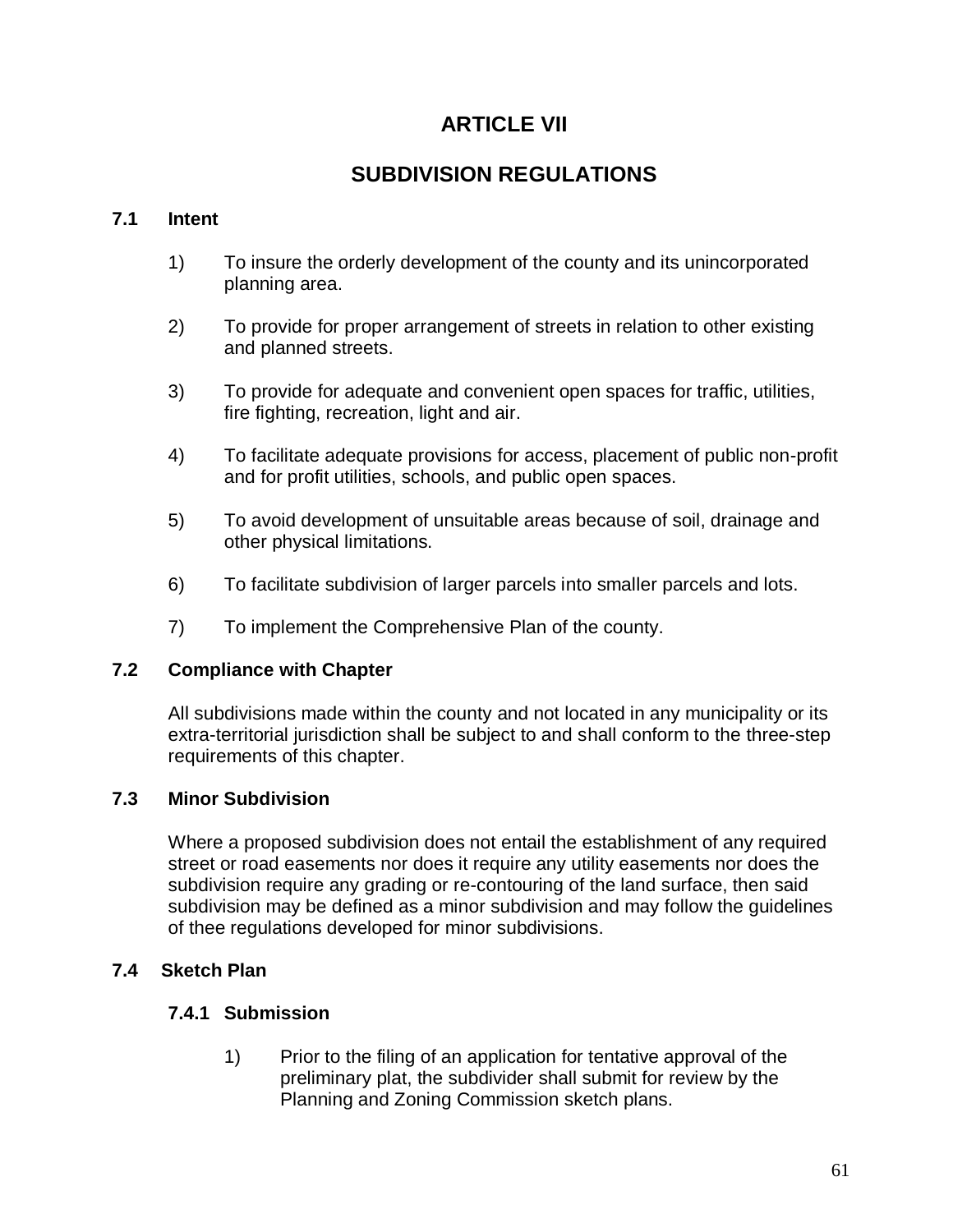- 2) Such sketch plans will be considered as submitted for informal discussion between the subdivider and the Planning and Zoning Commission. Submission of a subdivision sketch plan shall not constitute formal filing of a plat.
- 3) Prior to presentation of the sketch plan to the Planning and Zoning Commission, the subdivider should contact the Zoning Administrator to ensure that the proposed subdivision conforms to the design standards of this chapter, the county comprehensive plan, street or utility master plans, and discuss any possible modifications necessary to ensure conformance.

# **7.4.2 Data Required for Sketch Plan**

- 1) Tract boundaries;
- 2) North point;
- 3) Description of nature and purpose of street(s) on and adjacent to the tract;
- 4) Proposed general street layout;
- 5) Significant topographical and physical features;
- 6) Proposed general lot layout;
- 7) Existing and proposed land use: and
- 8) Land uses of adjacent tracts.

# **7.5 Preliminary Plat**

The preliminary plat shall be prepared by a registered land surveyor and shall be submitted to the Planning and Zoning Commission for review and recommendation to the County Commission. The preliminary plat shall cover the entire contiguous area owned or controlled by the subdivider if it is under twenty (20) acres even though only a small portion of it is proposed for the development at the time. The subdivider may be required to submit a development plan if he/she owns or controls more than twenty (20) contiguous acres of land.

# **7.5.1 Preliminary Plat Content**

The preliminary plat shall include the following requirements, data and information.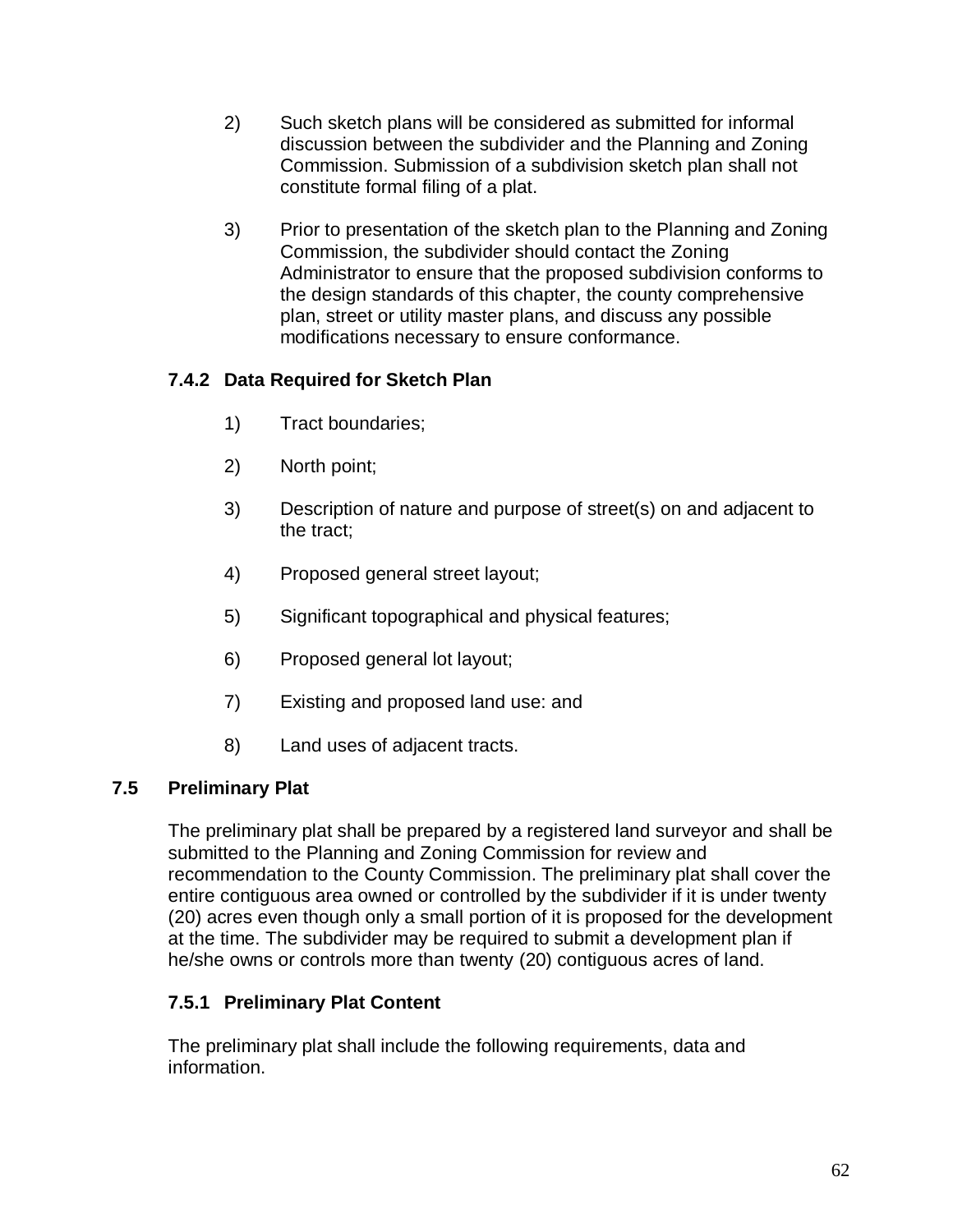- 1) The preliminary plat drawn at a scale of not smaller than one (1) inch representing one hundred feet (1" = 100').This requirement may be waived by the Planning and Zoning Commission for large tract subdivisions.
- 2) Name and location of the subdivision.
- 3) Date, graphic scale and North point.
- 4) Boundary line of the proposed subdivision indicated by a solid heavy line, accurately drawn to scale and showing distances and bearings.
- 5) Total acreage within the subdivision.
- 6) Location, right-of-way width and names of any existing or proposed streets including type and width of surfacing or public ways, easement, railroad, utility right-of-way, parks and other public open spaces, permanent buildings or structure, corporate boundaries and section lines within or adjacent to the subdivision.
- 7) Location of existing property lines, buildings, drives, streams, watercourses, wooded areas and drainage ways.
- 8) Existing water mains, storm sewers, sanitary sewers, culverts, bridges and other utility structures within the tracts, indicating pipe size, grades and location as obtained from public records.
- 9) Existing zoning of the proposed subdivision and the zoning of the adjacent tracts of land.
- 10) Boundary line of adjacent tracts of land or lots showing owner's name.
- 11) Contour at vertical intervals of not more than two (2) feet.
- 12) Location and dimension of any site to be reserved or dedicated for public uses including drainage ways, parks and open spaces.
- 13) Layout of the proposed streets, alleys, crosswalks and easements, showing widths and street names.
- 14) Layout, number and dimensions of all lots and blocks.
- 15) Parcels of land intended to be dedicated or reserved for public use or set aside for the use of property owners within the subdivision,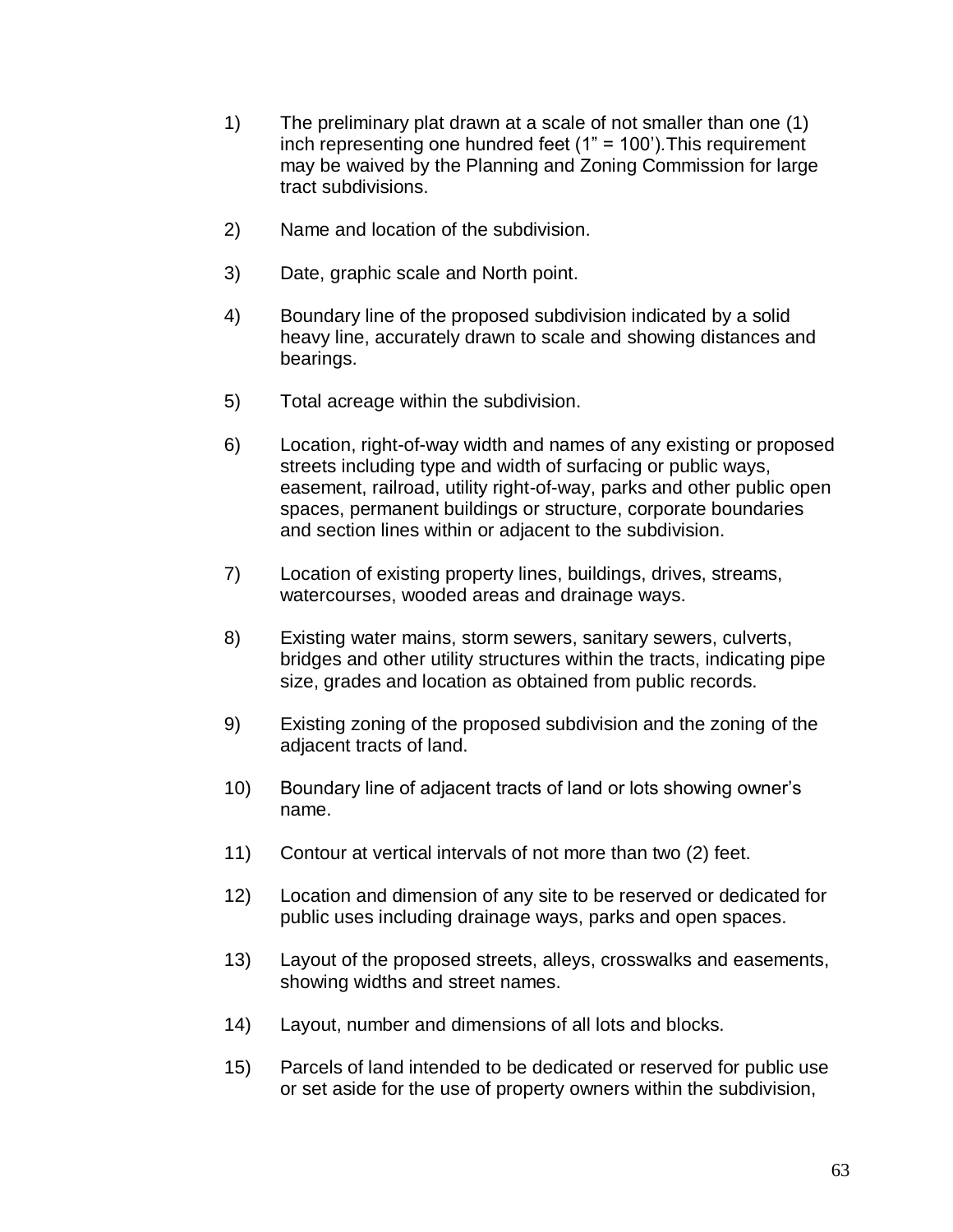16) Building setback lines, showing dimensions,

## **7.5.2 Preliminary Plat Submission Requirements**

- 1) The subdivider shall apply to the Planning and Zoning Commission on appropriate forms provided by the Code Administrator at least two (2) weeks prior to its regularly scheduled or special meeting.
- 2) The subdivider shall submit two (2) prints of the preliminary plat to the Code Administrator at the time the application is made. The plat shall comply with the provisions of this code.
- 3) The subdivider may submit any instrument whereby he/she proposes to regulate land use in the subdivision for protecting the proposed development.
- 4) The subdivider shall provide other data related to drainage, soil suitability, financing of improvement and other related information which the Planning and Zoning Commission requests.

## **7.5.3 Development Plan**

Where a development plan is required for a tract of land, the following shall be included in the plan.

- 1) Location of existing property lines, buildings, drives, streams, wooded areas and other significant natural features.
- 2) General layout of proposed streets and location of blocks for designated uses.
- 3) Location of open spaces and facilities for public uses.
- 4) Existing drainage pattern based on the available topographic information from the U.S. Geological Survey maps and other similar information.
- 5) The development plan shall be drawn at a scale of one (1) inch representing four hundred (400) feet.
- 6) The Planning and Zoning Commission may require other information as a part of the development plan.

## **7.5.4 Review Process**

1) The Planning and Zoning Commission shall review the preliminary plat and may request additional information before it takes action.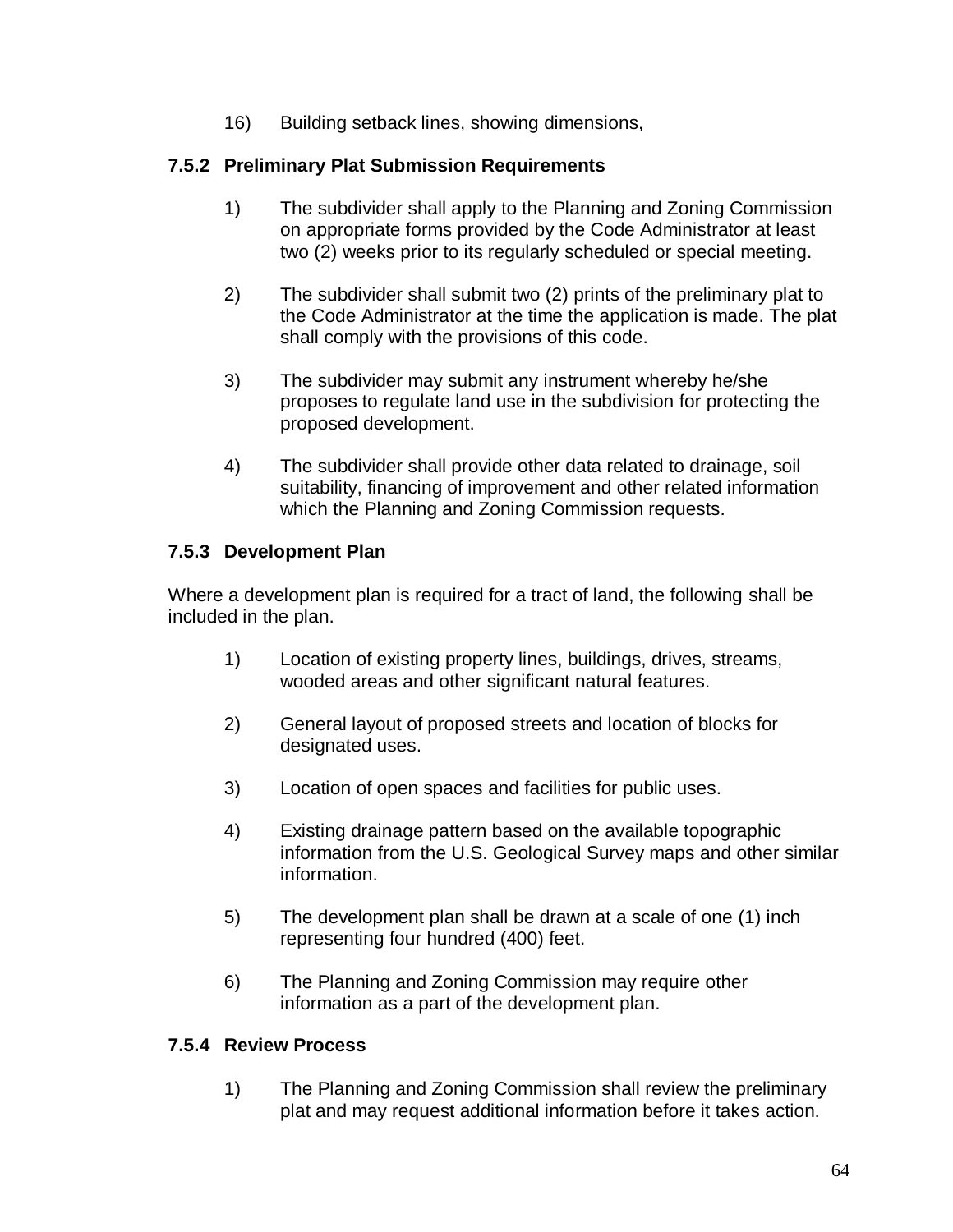- 2) The conditional approval of a preliminary plat shall clearly state the nature and extent of the conditions which shall be met before a final plat is submitted for review and approval. Tentative approval of a preliminary plat by the Planning and Zoning Commission is not an acceptance of a subdivision plat, but is an expression of approval of a general plat as a guide to preparation of a subdivision for final plat review and approval.
- 3) The Planning and Zoning Commission may require the subdivider to submit a revised preliminary plat before the subdivider proceeds with the preparation of the final plat.
- 4) Approval of the preliminary plat shall be effective for a period of two (2) years within which a final plat shall be prepared. If the final plat is not submitted within this time period, the County Commission may require the subdivider to resubmit the preliminary plat for review and approval, unless the developer had provided a detailed timetable for the preparation of the final plat(s).

### **7.6 Data Omitted on Minor Subdivision Plats**

The following may be omitted from any preliminary plat for a minor subdivision:

- 1) Location and approximate sizes of sidewalks, curbs, and gutters.
- 2) Topographic contours at a two foot interval or a maximum interval of five feet if the latter is acceptable to the reviewing authority.
- 3) Location and extent of problem soil types and results of all percolation tests, if required.
- 4) Location, widths and functions of all alleys, pedestrian walkways, easements and other areas to be dedicated for public purposes.
- 5) Layout of public and private utility service lines and easements to include sewer and water, gas, electric, telephone, and communication lines.
- 6) Stream and drainage structures, sedimentation basins, altered drainage profiles and culvert or bridge specifications.

#### **7.7 Final Plat**

The final plat shall cover the area which is realistically designated for transfer or sale of lots.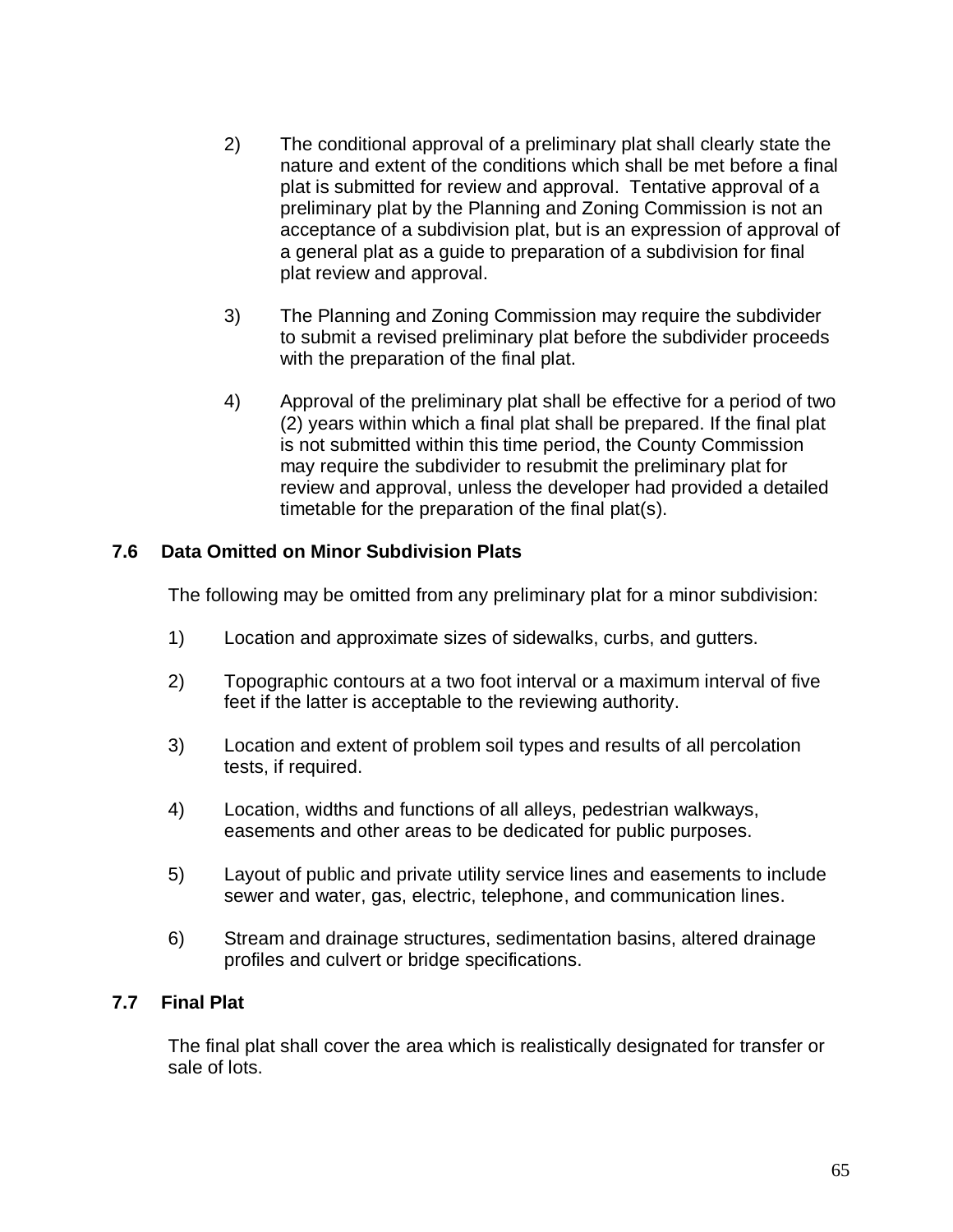## **7.7.1 Final Plat Content**

The final plat shall conform to all provisions of this code and conditions set forth by the County Commission.

- 1) Name of subdivision and date of tentative approval by the County Commission.
- 2) Location by section, township and range, or other legal description.
- 3) Names of owners and surveyor or other professional person preparing the plat.
- 4) Plat map with scale of one inch representing one hundred (100) feet or less.
- 5) Date, graphic scale and North point.
- 6) Boundary line of subdivision based on an accurate traverse, showing distances and bearings.
- 7) Exact location, width and name of all streets within and adjoining the subdivision, and the exact location of all alleys and crosswalks.
- 8) True bearing and distances to the nearest established street lines or official monuments, which shall be accurately described on the plat.
- 9) City, township, county or section lines accurately tied to the boundary lines of the subdivision by bearing and distance.
- 10) Radii, internal angles, points of curvature, tangent bearings and lengths of all arcs.
- 11) All easements for rights-of-way provided for public services and public utilities.
- 12) All lot numbers and lot lines, with accurate dimensions in feet and hundredths.
- 13) Accurate location of all monuments, which shall be of material size in accordance with the standards of the city, the county, and the state.
- 14) Accurate outlines and legal descriptions of any areas (not including streets, alleys or public utility easements) to be dedicated or reserved for public use, with the purposes indicated thereon, and of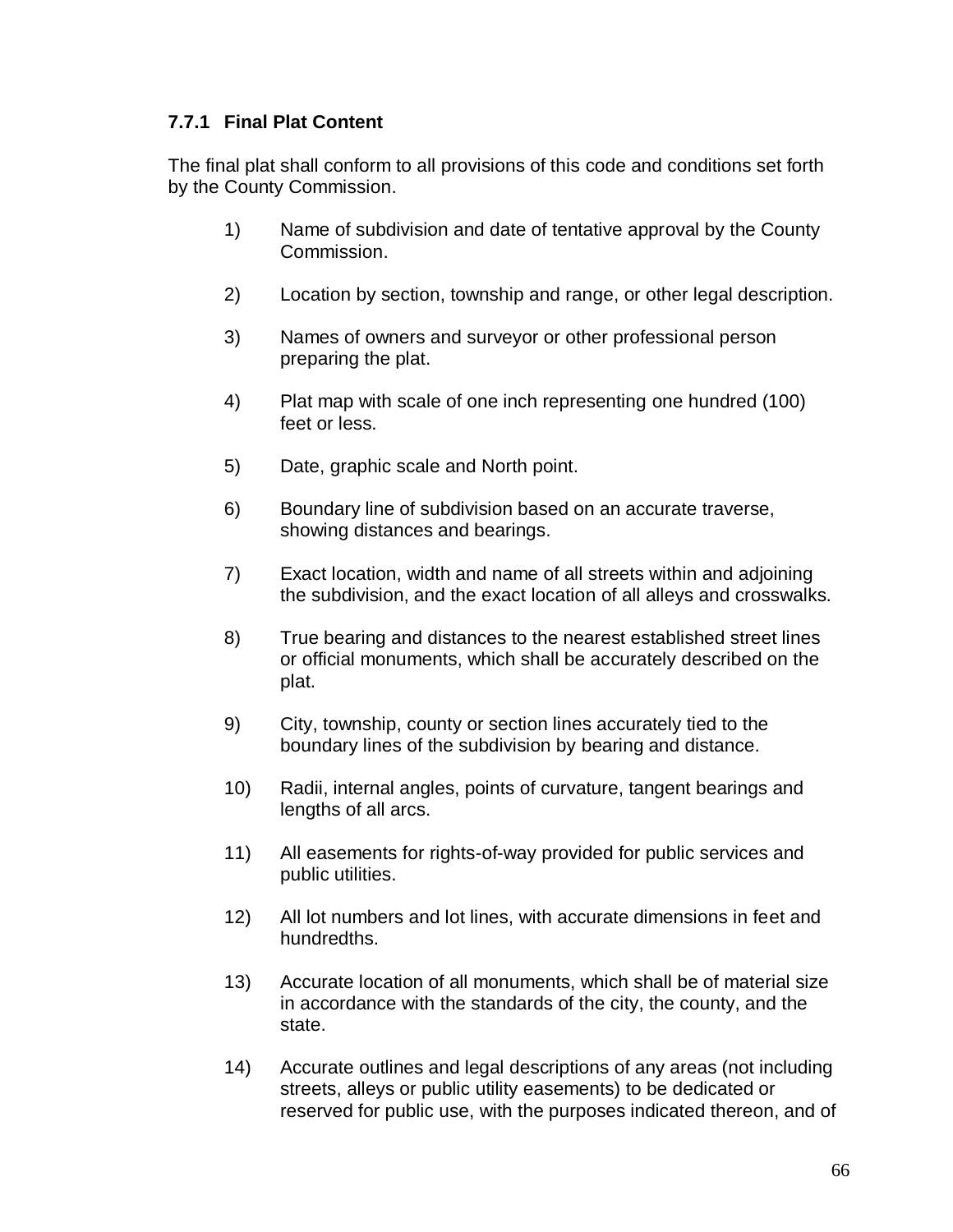any area to be reserved by deed covenant for common use of all property owners.

- 15) Where required, detailed engineering drawings, cross-sections or profiles of streets, utility lines, catch basins or other installations of improvements as installed.
- 16) Building or property covenants.
- 17) Certification by registered surveyor to the effect that the plat represents a survey made by him/her, and that the monuments shown thereon exist as located and that all dimensional and geodetic details are correct.
- 18) Notarized certification by the owners of the land of the adoption of the plat and the dedication of sewers, water distribution lines and other improvements and of streets and other public areas.

## **7.7.2 Final Plat Submission Requirements**

The subdivider shall apply on appropriate forms to the Planning and Zoning Commission for approval of the final plat, if he/she holds a valid approval of the preliminary plat.

- 1) The subdivider shall submit the final plat to the Planning and Zoning Commission at least two weeks before the regularly meeting of the Planning and Zoning Commission.
- 2) The final plat shall comply with all provisions of this code and conditions and requirements set forth as a part of review and approval of the preliminary plat. All filing fees shall be paid to the county at the time of filing the final plat for approval.
- 3) The Planning and Zoning Commission may require the subdivider to submit detailed drawings for grading of the lots, blocks, streets, detailed drawings for pavement, curb, gutter and sidewalk, drawings for installation of water, sanitary and storm sewer facilities.

## **7.7.3 Review Process**

1) If the Planning and Zoning Commission, after a public hearing, finds the final plat in conformance with the stipulations as presented in the preliminary plat, it shall make a recommendation for action to the County Commission.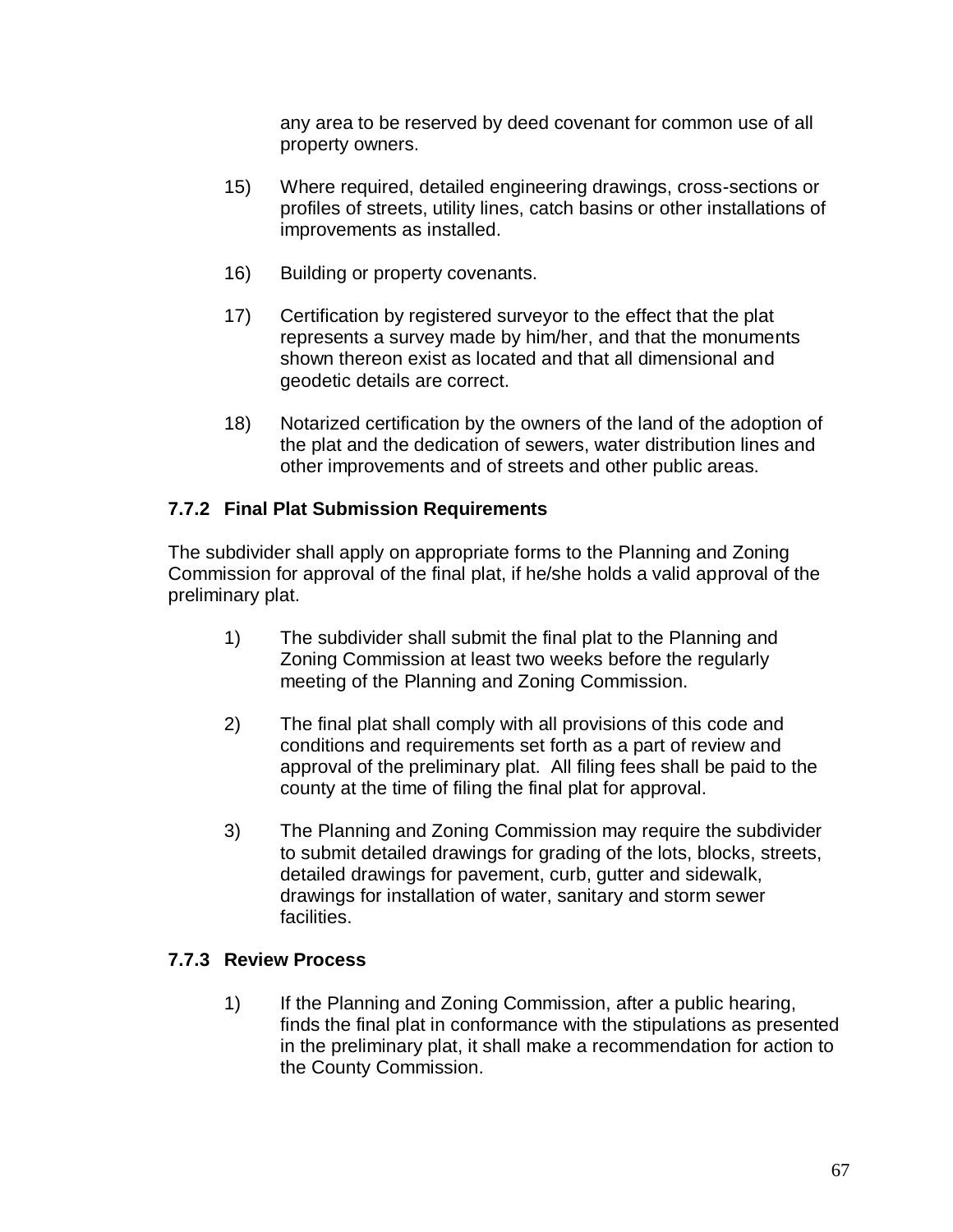- 2) The subdivider shall prepare an estimate of the cost of providing the required improvements based on the county design standards for street, curb, gutter, sidewalk, sanitary sewer, storm sewer and water lines.
- 3) After receiving recommendations from the Planning and Zoning Commission, the County Commission shall review the recommendations and the final plat and approve or disapprove the proposed subdivision.
- 4) Within thirty (30) days after the final plat approval is granted, the final plat of record shall be filed with the County Recorder for Bowman County.

# **7.8 Amendment of Any Project Development Plan**

Upon final approval of a subdivision involving the creation of new streets, the widening, decreasing or vacation of existing streets or alleys, or the creation, enlargement or decrease of other lands devoted to public use, the County Commission and/or Planning and Zoning Commission shall approve such change in streets, alleys or public lands as an amendment to any project development plan, as it finds appropriate.

# **7.9 Filing of Subdivision Plat**

The subdivider, upon approval of the final plat, shall file the plat with the County Recorder of Bowman County. Sale of any lot prior to filing of the final plat is in violation of this code.

# **7.10 Design Standards – Conformance**

The subdivider shall prepare the preliminary and final plat in conformance with the standard set forth herein.

# **7.11 Street Design**

- 1) The arrangement, character, classification, extent, width, grade, and location of all streets shall be designed in relation to existing and planned streets, topographic conditions, existing natural features, public convenience and safety and the proposed uses of land served by such streets and to the most advantageous development of adjoining uses.
- 2) Where it is not shown on the Development Plan, the arrangement of streets in a subdivision shall either provide for the continuation or appropriate projection of existing streets in surrounding areas or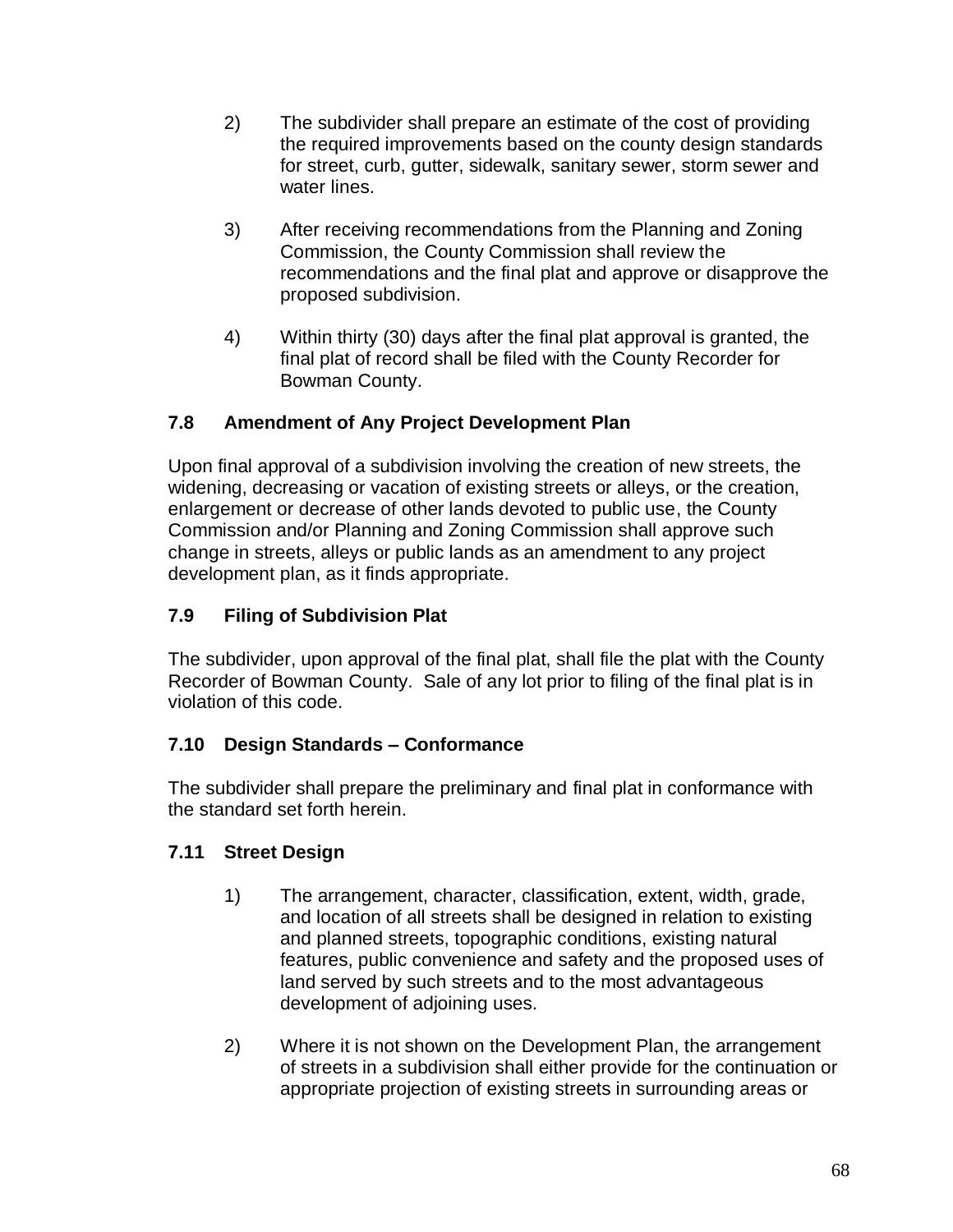conform to a plan approved by the Planning and Zoning Commission to meet a particular situation.

- 3) Where a subdivision abuts or contains an existing or proposed major street or highway, the Planning and Zoning Commission may require service streets, reverse frontage lots with screen planting in a reservation strip along the rear property line, deep lots with rear service alleys abutting the primary street or highway, or such other treatment as may be necessary for adequate protection of residential properties and for separation of through and local traffic.
- 4) Where a subdivision borders on or contains a railroad right-of-way or limited access highway right-of-way, the Planning and Zoning Commission may require a street approximately parallel to and on each side of the right-of-way, at a distance suitable for the appropriate use of the intervening land. Such distances shall be determined with due regard for the requirements of approach grades and future grade separations.
- 5) Reserve strips in private ownership controlling access to streets are prohibited.
- 6) Street with centerline offsets of less than one hundred fifty (150) feet shall be avoided.
- 7) A tangent at least one hundred (100) feet long shall be introduced between reverse curves on major streets.
- 8) When connecting street lines deflect from each other at any one point by more than ten (10) degrees, they shall be connected by a curve with a radius adequate to insure a sight distance of not less than four hundred (400) feet for local and collector streets, and of such greater radii as the Planning and Zoning Commission shall determine for special cases.
- 9) Streets shall be laid out so as to intersect as nearly as possible at right angles, and no street shall intersect any other street at less than eighty (80) degrees.
- 10) Curb radii on all block corners shall be ten (10) feet and a five (5) foot radius shall be used at intersections of streets and alleys.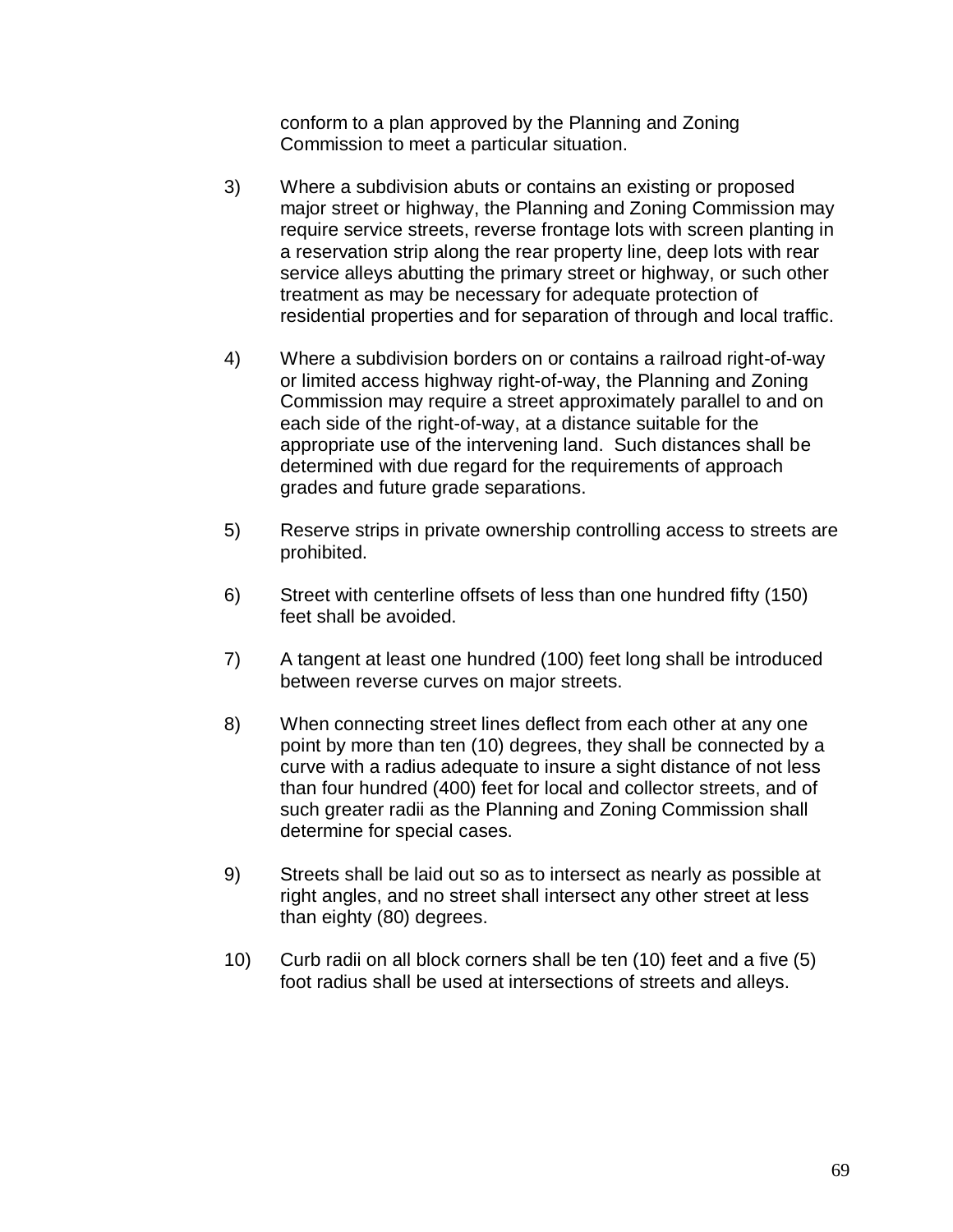11) Street rights-of-way shall be not less than the following table:

| <b>Street Type</b>                                       | <b>Minimum Right-</b><br>of-Way Width<br>(lot line to lot<br>line) | <b>Minimum</b><br>Roadway<br><b>Width</b> | <b>Maximum</b><br><b>Gradient</b> | <b>Minimum</b><br><b>Gradient</b> |
|----------------------------------------------------------|--------------------------------------------------------------------|-------------------------------------------|-----------------------------------|-----------------------------------|
| <b>Arterial Streets</b>                                  | 100 feet                                                           | 48 feet                                   | 4%                                | 0.7%                              |
| Collector and<br><b>Industrial Use</b><br><b>Streets</b> | 70 feet                                                            | 40 feet                                   | 6%                                | 0.7%                              |
| <b>Local Streets</b>                                     | 60 feet                                                            | 34 feet                                   | 10%                               | 0.5%                              |

- a) Cul-de-sac, one hundred (100) feet in diameter for a turnaround.
- b) Alleys, residential district, twenty (20) feet.
- c) Sidewalks, four (4) feet.
- d) Bike paths (per DOT standards).
- 12) Half-streets are prohibited except where essential to the reasonable development of the subdivision and in conformity with the other requirements of this code and where the Planning and Zoning Commission finds it will be practicable to require the dedication of the other half when the adjoining property is subdivided. Wherever an existing half-street is adjacent to a tract to be subdivided, the other half of the street shall be platted within such tract.
- 13) Cul-de-sacs shall not be longer than five hundred (500) feet.
- 14) General considerations for intersection design are that:
	- a) Intersections of more than two (2) streets at a point shall not be permitted.
	- b) Alleys shall be discouraged in residential districts but may be provided in commercial and industrial districts.
- 15) Dead-end streets without a suitable turnaround are prohibited.

# **7.12 Block Design**

The length, width, and shape of blocks shall be suited to the planned use of land, zoning requirements, needs for convenient access, control of safety of street traffic, and the topographic conditions.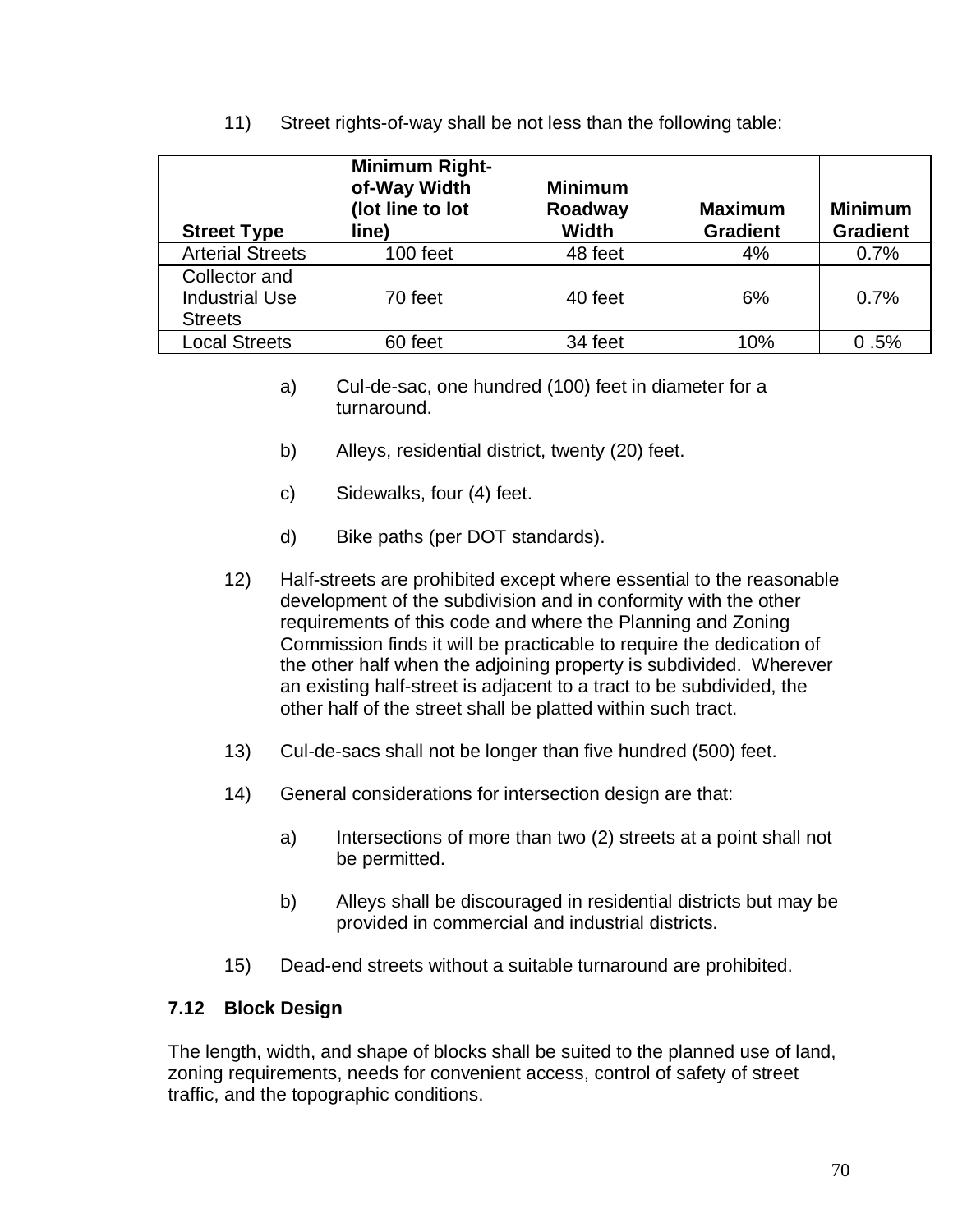- 1) Residential block length shall not exceed nine hundred (900) feet. The length of blocks is considered to be the distance from one street centerline to opposite street centerline and is measured through adjacent back lot lines or through the center of the block.
- 2) Pedestrian crosswalks not less than ten (10) feet wide may be required in blocks longer than six hundred (600) feet where the crosswalks are deemed by the Planning and Zoning Commission to be essential to provide circulation, or access to schools, playgrounds or other community facilities or where handicap access (curb cuts) is required.
- 3) The width of blocks shall generally be sufficient to allow two (2) tiers of lots and shall be at least two hundred and fifty (250) feet wide.
- 4) Blocks intended for commercial and industrial use shall be specifically designated for such purposes with adequate space set aside for off-street parking and delivery facilities. The Planning and Zoning Commission may require service drives or frontage roads along major streets for commerce and industry.

# **7.13 Lot Design**

- 1) The shape, size and orientation of the lots shall be appropriate for the location of the subdivision. Residential lot dimension within the county shall be subject to Section 5.2.3.
- 2) For non-residential lots, the provisions of appropriate zoning district stipulated in Sections 5.4.2 and 5.5.6 of this code shall apply.
- 3) Residential lots abutting major streets shall have extra depth of at least twenty (20) feet to allow for proper setbacks.
	- a) All lots shall front a public street.
	- b) Side lot lines shall be substantially at right angles.
- 4) Residential corner lots shall have an extra width of ten (10) feet to permit adequate building setbacks from the side streets.
- 5) Double frontage lots shall be avoided except where essential to provide separation of development from arterial streets.
- 6) Depth and width of lots reserved or laid out for commercial or industrial uses shall be adequate to provide for off-street parking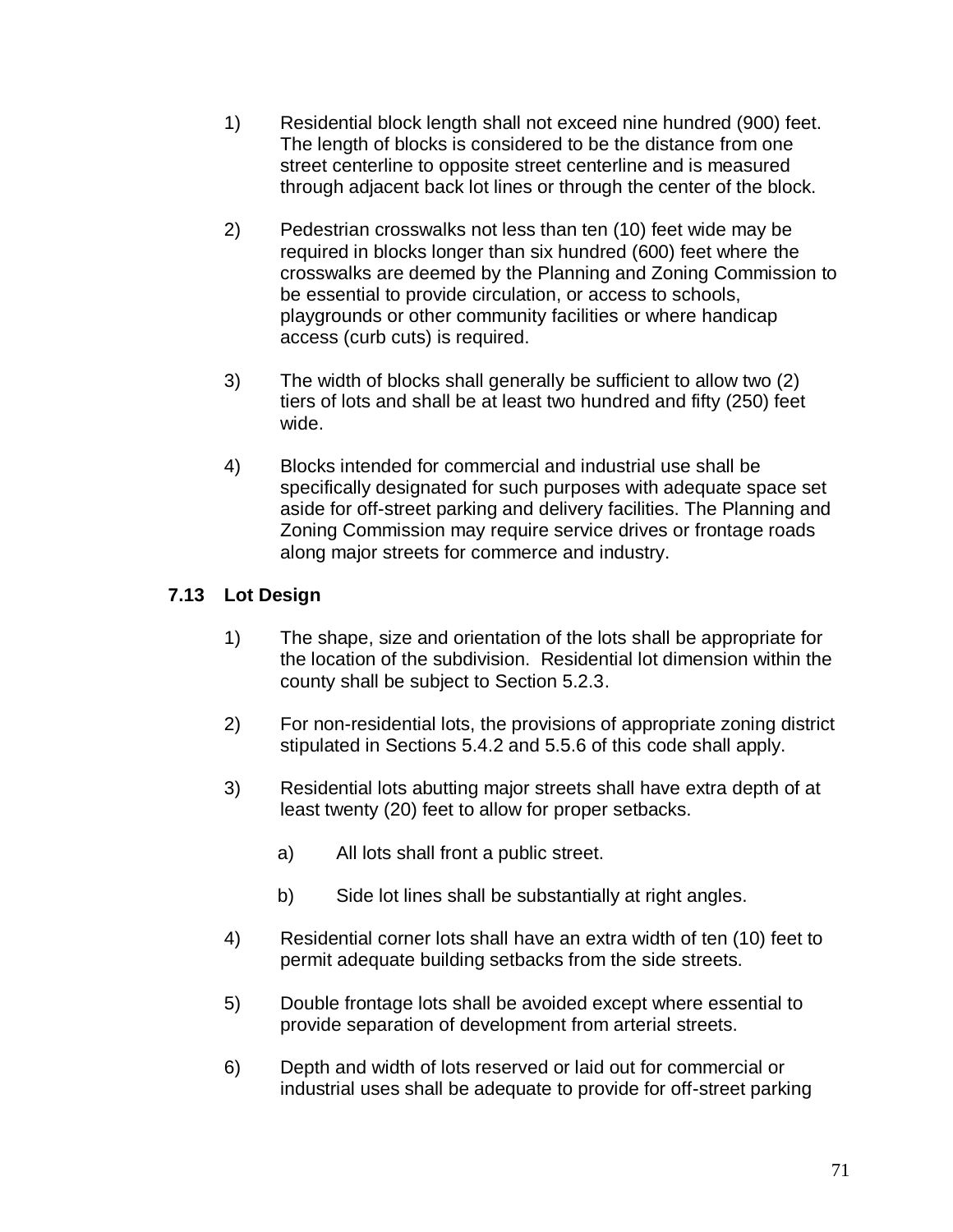and service facilities required by the type of use a development and the provisions of the appropriate zoning district.

### **7.14 Street Names**

- 1) The Planning and Zoning Commission may disapprove of the name of any street shown on the plat which does not conform to existing naming patterns, has already been used elsewhere in the area, or because of a similarity that may cause confusion.
- 2) Where a street maintains the same general direction, except for curvilinear changes for a short distance, the same name shall continue for the entire length of the street.

#### **7.15 Utility Easements**

- 1) Easements across lots or along rear or side lot lines shall be provided for utilities where necessary and shall be a minimum of five (5) feet wide on each side of the lot line and shall be designated as "utility easement".
- 2) All lots shall be served by underground electric, cable television, natural gas and telephone lines unless waived by the Planning and Zoning Commission due to topographic conditions or excessive costs.
- 3) All utility lines for electric power, cable television and telephone services carried overhead shall be placed in utility easement.
- 4) Utility lines installed in the utility easement shall not be closer than one foot to the property line or three (3) feet to any survey monument.

#### **7.16 Grading and Drainage**

- 1) When required, the subdivider shall provide a detailed grading and drainage plan showing the grades of streets and drainage improvements.
- 2) The drainage shall not discharge into any sanitary sewer facility.
- 3) The drainage facilities shall be located in street right-of-way or in drainage easements.
- 4) All developers should submit a management plan for storm water.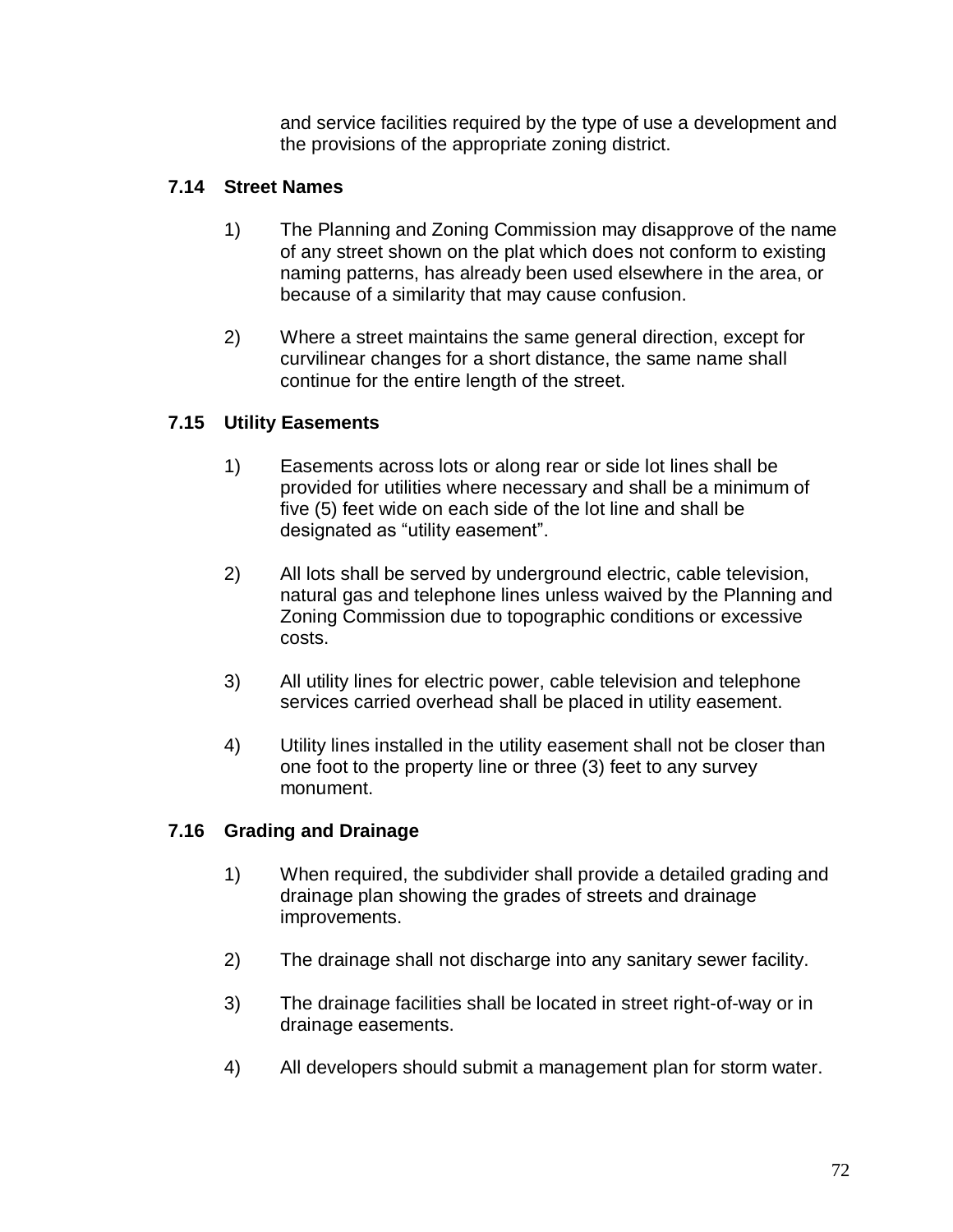- 5) The grading and drainage system shall be approved by the Planning and Zoning Commission.
- 6) Grading established in any subdivision shall not be changed without approval of the Planning and Zoning Commission.

# **7.17 Drainage Way Easement**

Where a subdivision is traversed by a water course or drainage way, an adequate grading of such easement shall be set by the Planning and Zoning Commission to accommodate the anticipated discharge from the property being subdivided and also the anticipated run-off from the adjoining properties.

# **7.18 Tree Planting**

The planting of trees of an appropriate species and at appropriate locations may be required by the Planning and Zoning Commission. Trees must be placed at a minimum setback of one hundred fifty (150) feet from county road centerlines.

# **7.19 Street Lights**

Street lights and their location shall be in accordance with the minimum standards to be established by the Planning and Zoning Commission.

# **7.20 Required Improvements**

Before installation of improvements in any subdivision, the Planning and Zoning Commission shall make a determination for improvements required, based on a schedule of improvements including the standards and class of construction.

1) Completion Assurance

To cover the cost of improvements, as determined by the Planning and Zoning Commission, the subdivider may be required to post a bond or submit a letter of credit from an acceptable financial institution in an amount sufficient to construct such improvements and submit a plan of financial responsibility of unpaid improvement assessments.

2) Survey Monuments

The subdivider shall install survey monuments in all lot and block corners in the subdivision in accordance with the requirements of the State of North Dakota.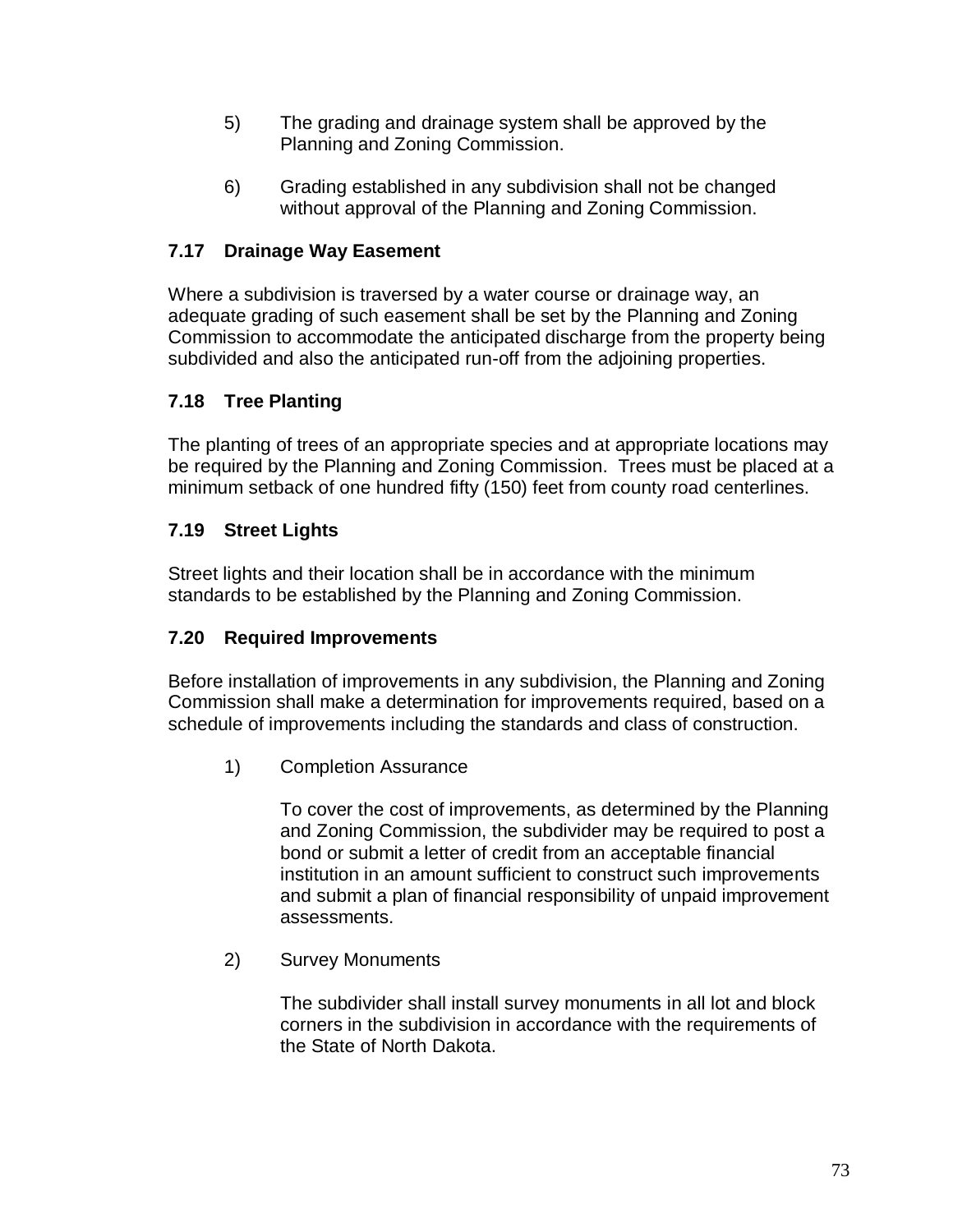- 3) Public Water
	- a) Where appropriate, watermains shall be installed so as to provide individual service to each lot within the subdivision.
	- b) Watermains shall extend to the boundary of the subdivision, except where in the opinion of the Planning and Zoning Commission it is deemed impractical.
	- c) A rural water supply shall comply with the requirements of the State of North Dakota.

# **7.21 Sanitary Sewer**

- 1) All subdivisions shall be provided with sanitary sewers to each lot. On an individual case review, an on-site sewage system may be allowed.
- 2) Private septic systems may be approved by the county sanitarian or Health District on lots of a minimum of one (1) acre.
- 3) Sanitary sewer shall be extended to the boundary of the subdivision, except where in the opinion of the Planning and Zoning Commission it is deemed impractical.
- 4) All sanitary systems shall be reviewed and approved by county sanitarian or Health District.

#### **7.22 Storm Sewer**

The storm sewer drainage facilities shall be installed in accordance with the plans and specifications approved by the Planning and Zoning Commission.

# **7.23 Grading and Surfacing**

The full width of all rights-of-way shall be graded in accordance with the Bowman County street and road standards.

#### **7.24 Curbs, Gutters and Sidewalks**

Concrete curb and gutters, where appropriate, may be installed in all subdivisions in accordance with the county standards. Where the county requires construction of a sidewalk, it shall be in accordance with the design standards established by the Planning and Zoning Commission.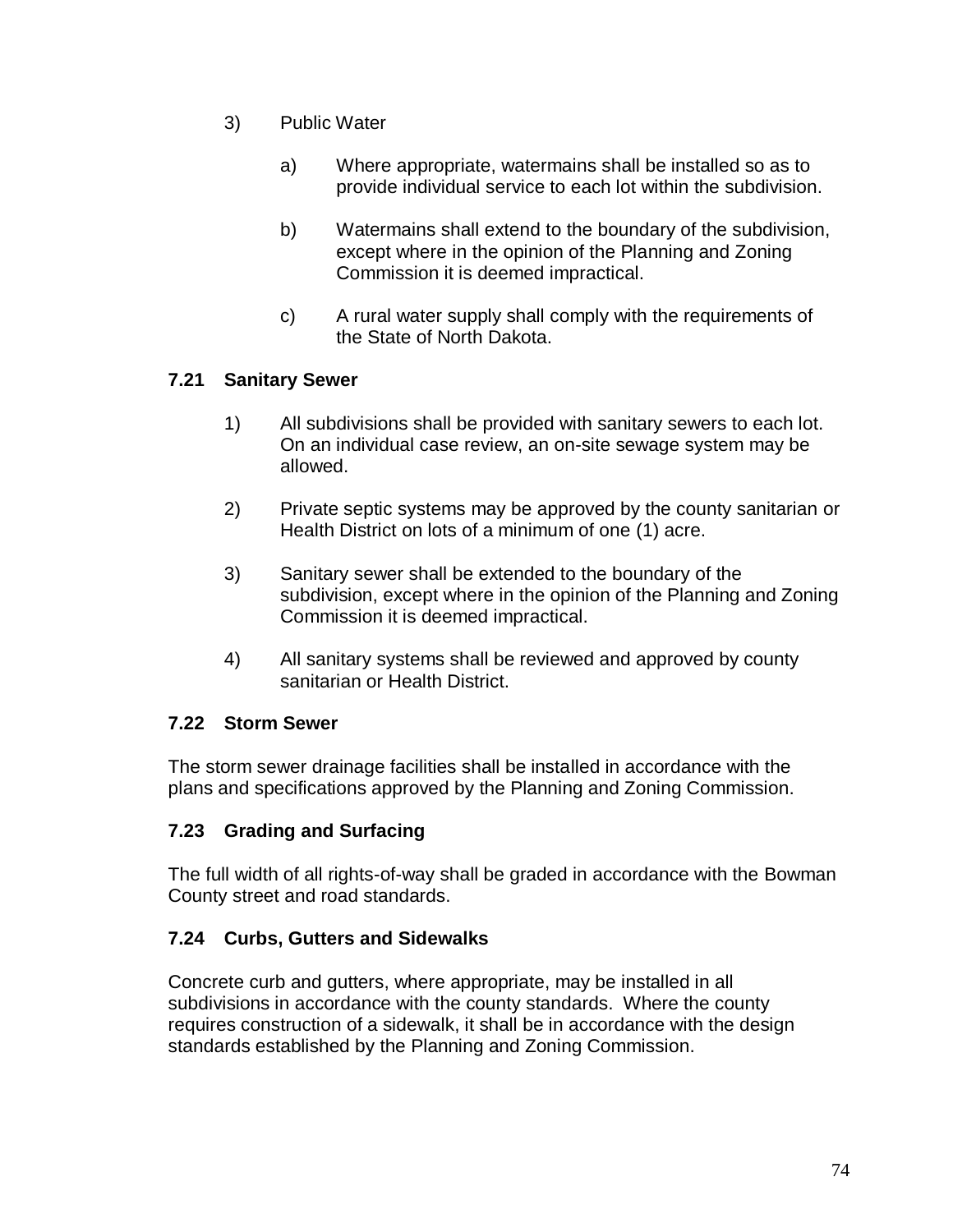# **7.25 Installation of Improvements**

Construction of all improvements is contingent on approval by the Planning and Zoning Commission. The subdivider shall be responsible for furnishing the necessary data required for such approval.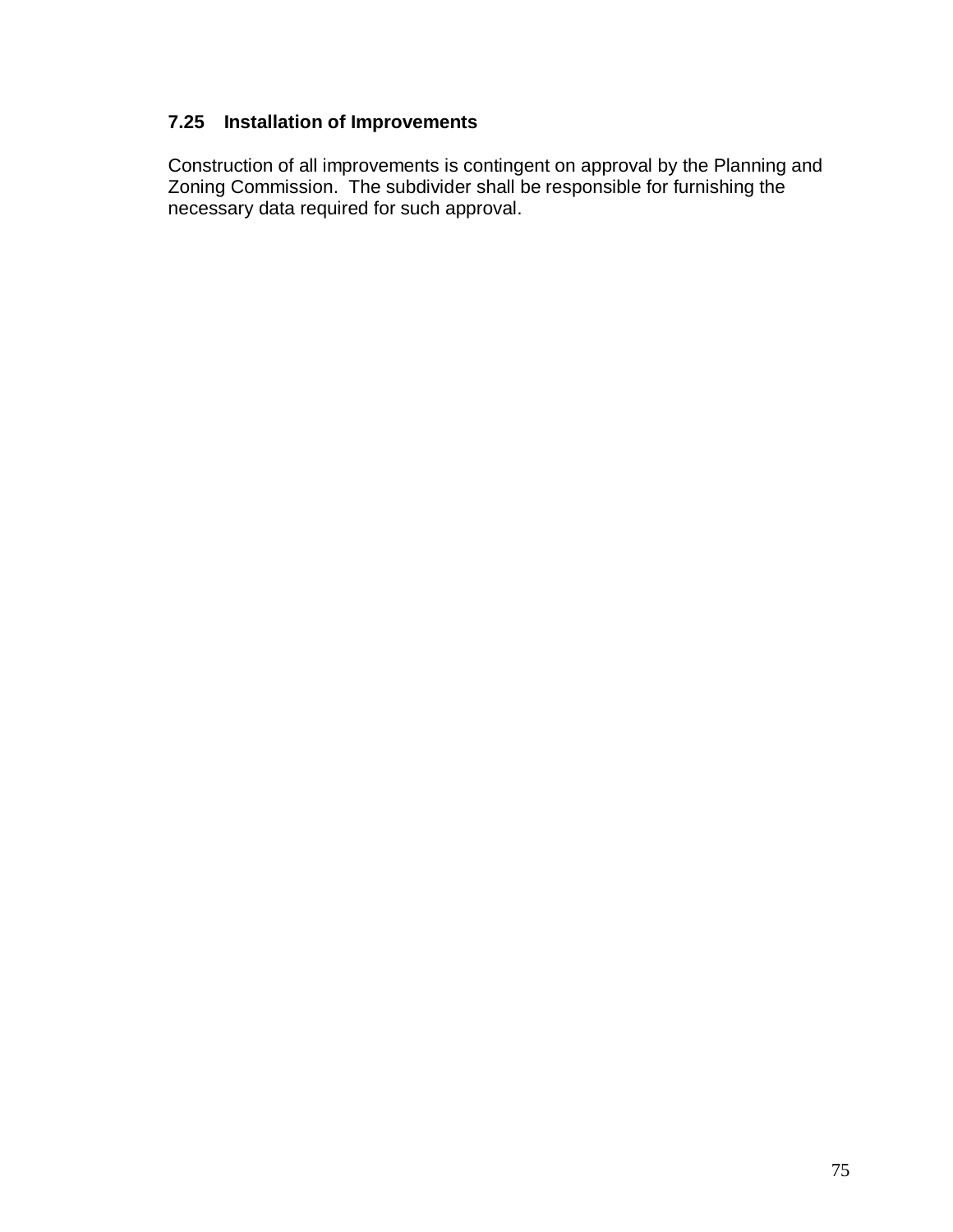# **ARTICLE VIII**

# **ADMINISTRATION AND ENFORCEMENT**

The administration and enforcement of this code is hereby vested in the County Commission and the County Zoning Inspector.

# **8.1 County Commission**

#### **8.1.1 Duties**

- 1) The County Commission shall appoint the Zoning Director.
- 2) The County Commission shall review and take action on all proposed amendments to this code.
- 3) The County Commission or its designee shall review and decide all applications for zoning modifications.
- 4) The County Commission or its designee shall hear and decide all requests for variances or other relief from the provisions of this code.
- 5) The County Commission or its designee shall review all applications for conditional use permits.
- 6) The County Commission shall hear and decide all appeals of decisions of the Planning and Zoning Commission.
- 7) The County Commission or its designee shall investigate all violations of these regulations and shall determine and take appropriate remedial action.

# **8.2 Planning and Zoning Commission**

- 1) Membership
	- a) The Planning and Zoning Commission shall consist of no more than nine members appointed by the County Commission in accordance with Chapter 11-33 of the NDCC.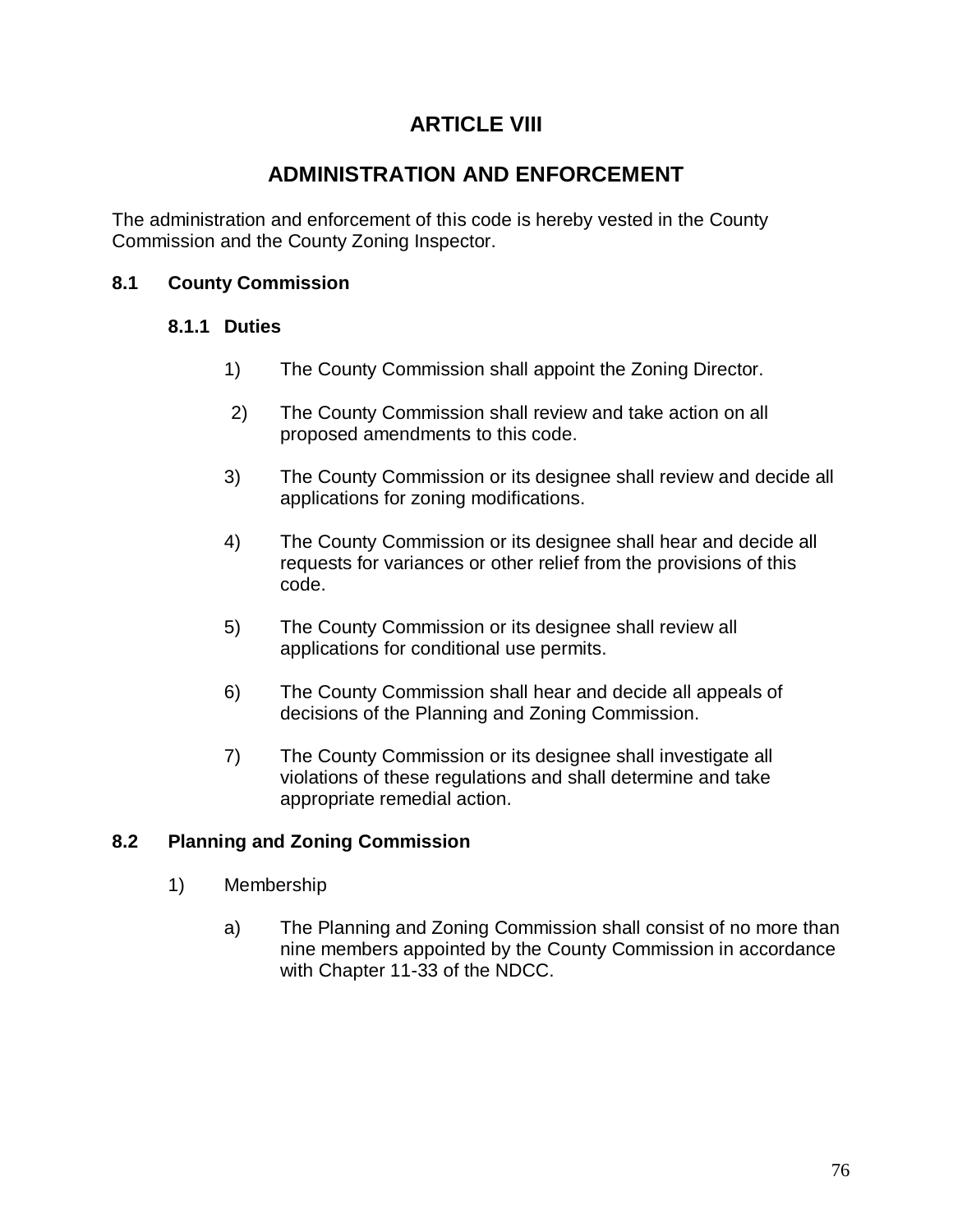- 2) Duties
	- a) The Planning and Zoning Commission shall hold public hearings on and make recommendations to the County Commission with respect to all proposed amendments to this code.
	- b) The Planning and Zoning Commission shall hold public hearings on applications for zoning modifications and make recommendation to the County Commission for the approval or denial of such applications.
	- c) The Planning and Zoning Commission shall hold public hearings on applications for conditional use permits and approve, deny or, modify such applications with the imposition of conditions for the issuance of such permits.
	- d) The Planning and Zoning Commission shall hold public hearings on applications for variances from the provisions of this code and make recommendations to the County Commission for the approval, denial, modification, and/or the imposition of conditions upon such applications.
	- e) The Planning and Zoning Commission shall report all zoning violations to the County Commission for appropriate action.

# **8.3 Conditional Use Permits**

The development and administration of this code is based on the division of the county into districts within which the uses of land and buildings are mutually compatible. However, there are certain uses which, because of their unique characteristics, cannot be classified as unrestricted permitted uses in any particular district or districts without consideration in each particular case of the impact of those uses upon adjoining lands or public facilities. Such uses, nevertheless, may be necessary or desirable in a particular district provided that due consideration is given to location, development and operation of such uses.

- 1) In order to promote and protect public health, safety and the general welfare, the Planning and Zoning Commission may stipulate conditions and restrictions upon the establishment, location, construction and operation of the proposed use. In all cases in which conditional uses are granted, the Planning and Zoning Commission shall prior to issuance of a certificate of compliance, require evidence of compliance with these provisions and with the conditions set forth.
- 2) No conditional use permit shall be recommended by the Planning and Zoning Commission or approved unless the applicant shall have met all the following criteria: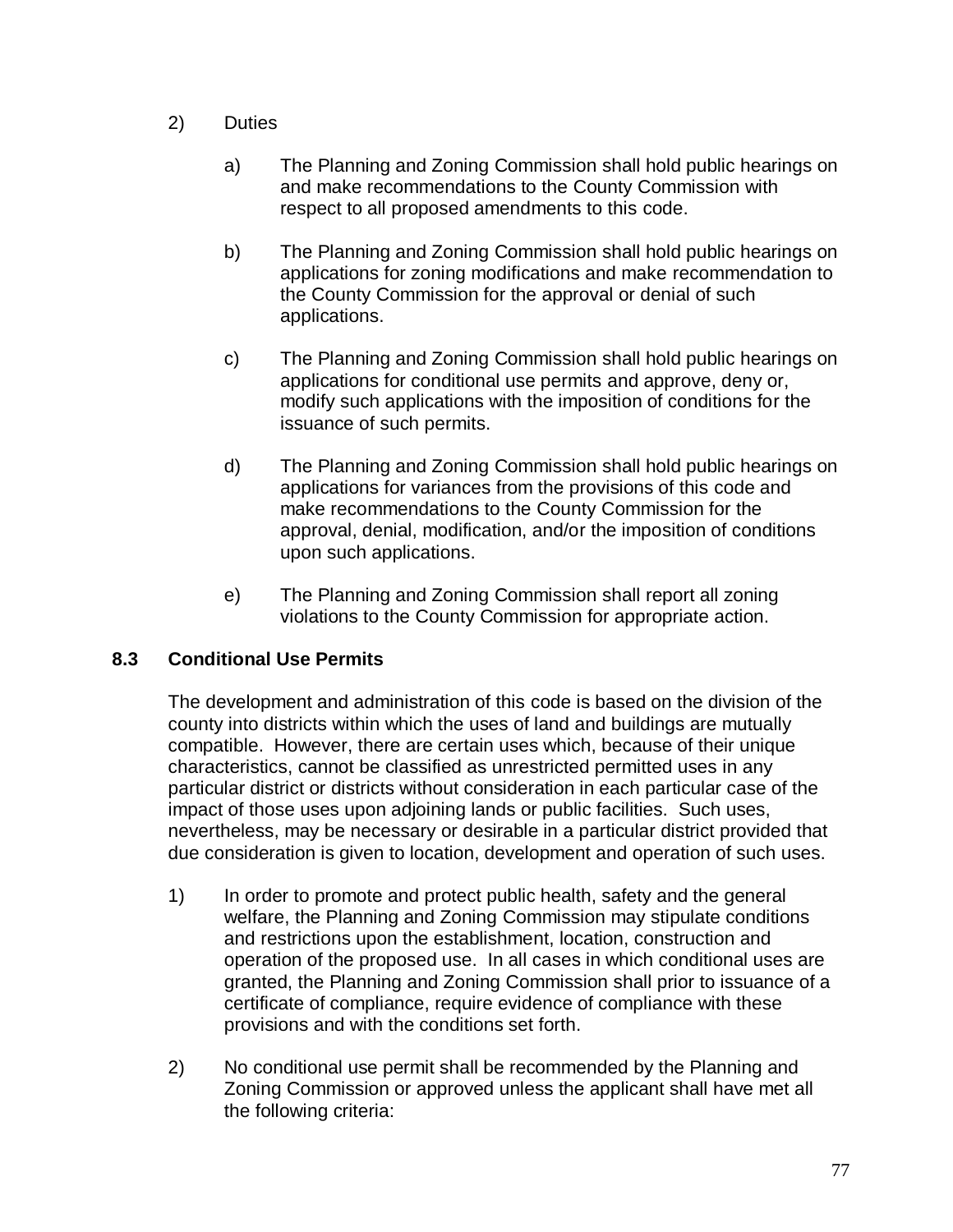- a) The establishment, maintenance, or operation of the conditional use shall not be detrimental to or endanger the public health, safety, comfort or general welfare.
- b) The proposed conditional use shall not substantially impair or diminish the value and enjoyment of other property in the area.
- c) The proposed conditional use shall not impede the normal orderly development of the surrounding property.
- d) Adequate utilities, access roads, drainage or other necessary site improvements have been or are being provided to accommodate the proposed conditional use.
- e) Adequate measures will be taken to provide ingress and egress to the property without adverse effects on the adjoining properties and traffic congestion in the public street.
- f) The proposed conditional use shall conform to all applicable regulations of the district within which it is located.
- 3) The Planning and Zoning Commission shall hold a public hearing on any request for a conditional uses permit, a notice of which shall be published at least two weeks prior to the hearing in the official newspaper of the county. The notice of hearing shall include: 1) the time and place of hearing; 2) description of the property to be affected; 3) the proposed use; and 4) time and place for public inspection of documents prior to the hearing.
- 4) If the Planning and Zoning Commission finds that the conditions or restrictions set forth in a conditional use are not being compiled with, it may revoke the conditional use permit after a public hearing.
- 5) In any case where a conditional use has not been instituted within one year of the date of approval of the conditional use, the permit shall be null and void without further action of the Planning and Zoning Commission or the County Commission.
- 6) Upon the cessation or abandonment for a period of one year of any use, for which a conditional-use permit has been issued, such conditional use permit is deemed to have been terminated and any future use of the land, building(s), or premises shall be in conformity with this code.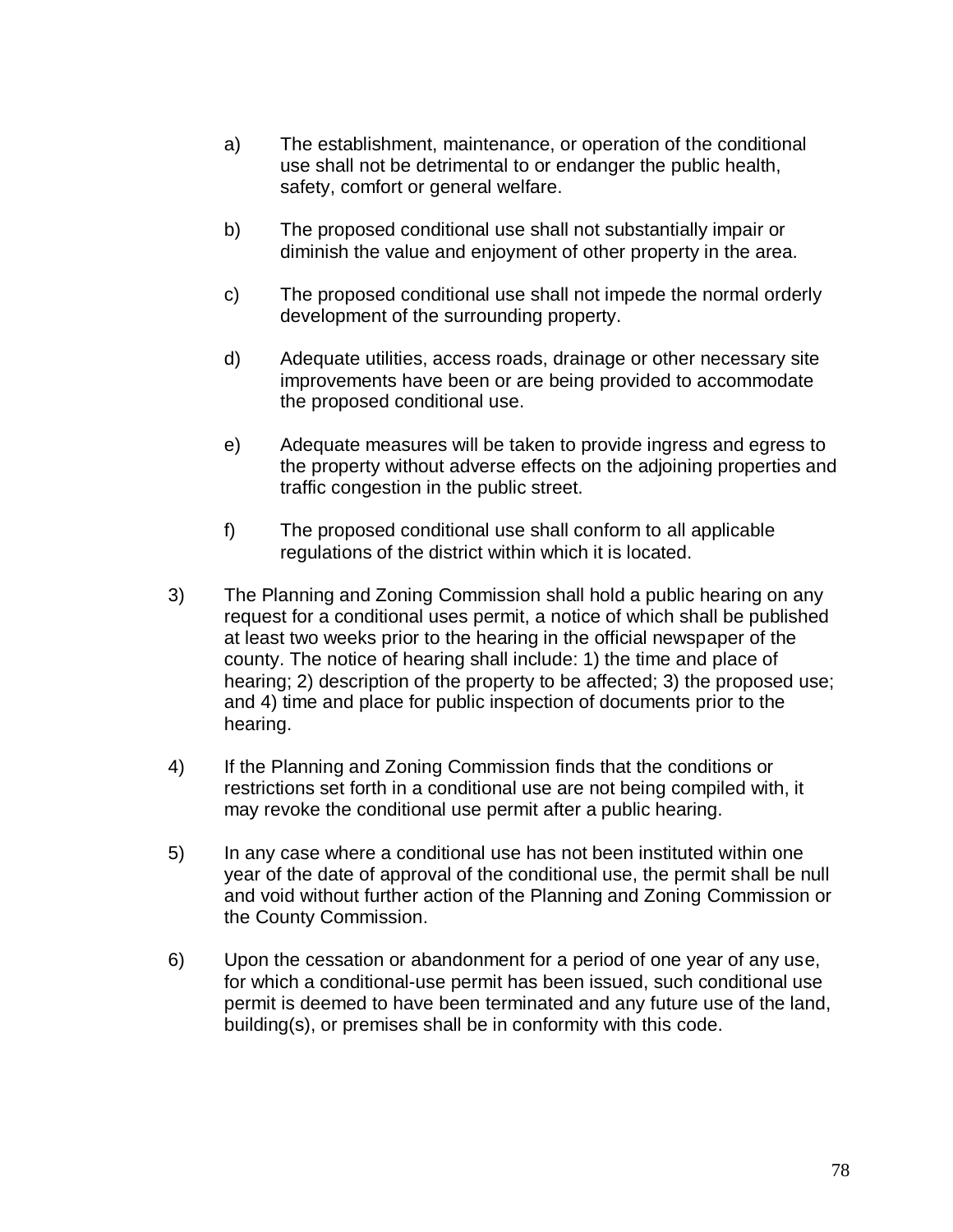#### **8.4 Variance**

- 1) Where a literal enforcement of the provisions of this code would result in great difficulties, unnecessary hardship, or injustice, the County Commission may adjust the application and enforcement of these regulations provided that such action shall not be contrary to the public interest or general purposes thereof. No variance shall be approved unless the applicant shall have met the following conditions:
	- a) The particular physical surroundings, shape or topographic condition of the specific property should result in unnecessary hardship.
	- b) The purpose of the variance is not based on a desire for economic gain.
	- c) The variance shall not be detrimental to the public welfare or injurious to other properties in the area; and
	- d) The unique character of the property upon which the request for variance is made is not the result of actions of the applicant.
- 2) Public Hearing Notice
	- a) The Planning and Zoning Commission shall hold a public hearing, a notice of which shall be published at least two weeks prior to the hearing in the official newspaper of the county. The notice of hearing shall include: 1) the time and place of hearing; 2) description of the property to be affected; 3) the proposed use and requested variance; and 4) time and place for public inspection of the relevant documents before the hearing.
	- b) Data Submission Requirements Applications for variances must include following data:
		- i. Legal description of the property;
		- ii. A map showing the existing land uses and zoning district classification of the area;
		- iii. The reason for the variance request;
		- iv. The type of variance requested and an explanation of whether the hardship is unique to the applicant's property;
		- v. Any other information that the Planning and Zoning Commission deems necessary; and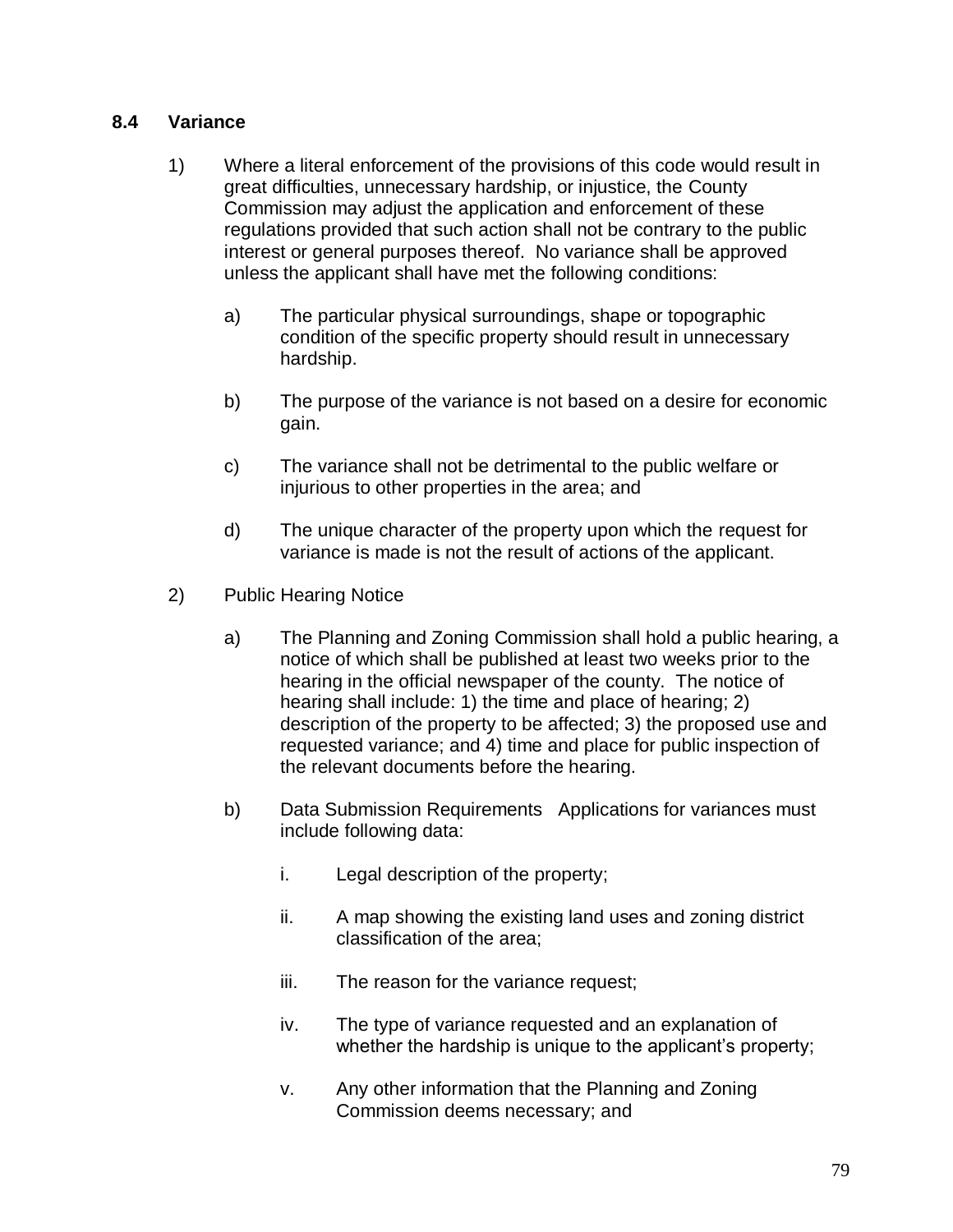- vi. A fee, the amount of which shall be determined by the County Commission, plus any additional costs to be paid in accordance with the schedule established by the County Commission.
- 3) The Planning and Zoning Commission, following a public hearing, shall make recommendation to the County Commission for the approval or denial, modification, and/or imposition of conditions of each application for a variance.

# **8.5 Code Administrator**

#### **8.5.1 Appointment**

1) The County Commission shall appoint the Code Administrator.

#### **8.5.2 Duties**

- 1) Receive and file all applications for amendments to this code, the "Zoning District Map," and development permits.
- 2) Make zoning inspections and maintain records.
- 3) Issue permits.
- 4) Provide written report all zoning violations to the Planning and Zoning Commission and the County Commission for appropriate action.
- 5) Prepare and publish required notices.
- 6) Prepare written notices to property owners of any violation of this code, citing the nature of the violation and demanding compliance.
- 7) Receive, file, and forward to the Planning and Zoning Commission all applications for sketch plans, preliminary and final plats and the supporting documents.
- 8) In the area of special flood hazard:
	- a) Permit Review
		- i. Review all development permit applications to determine that all necessary permits have been obtained from those federal, state or locaI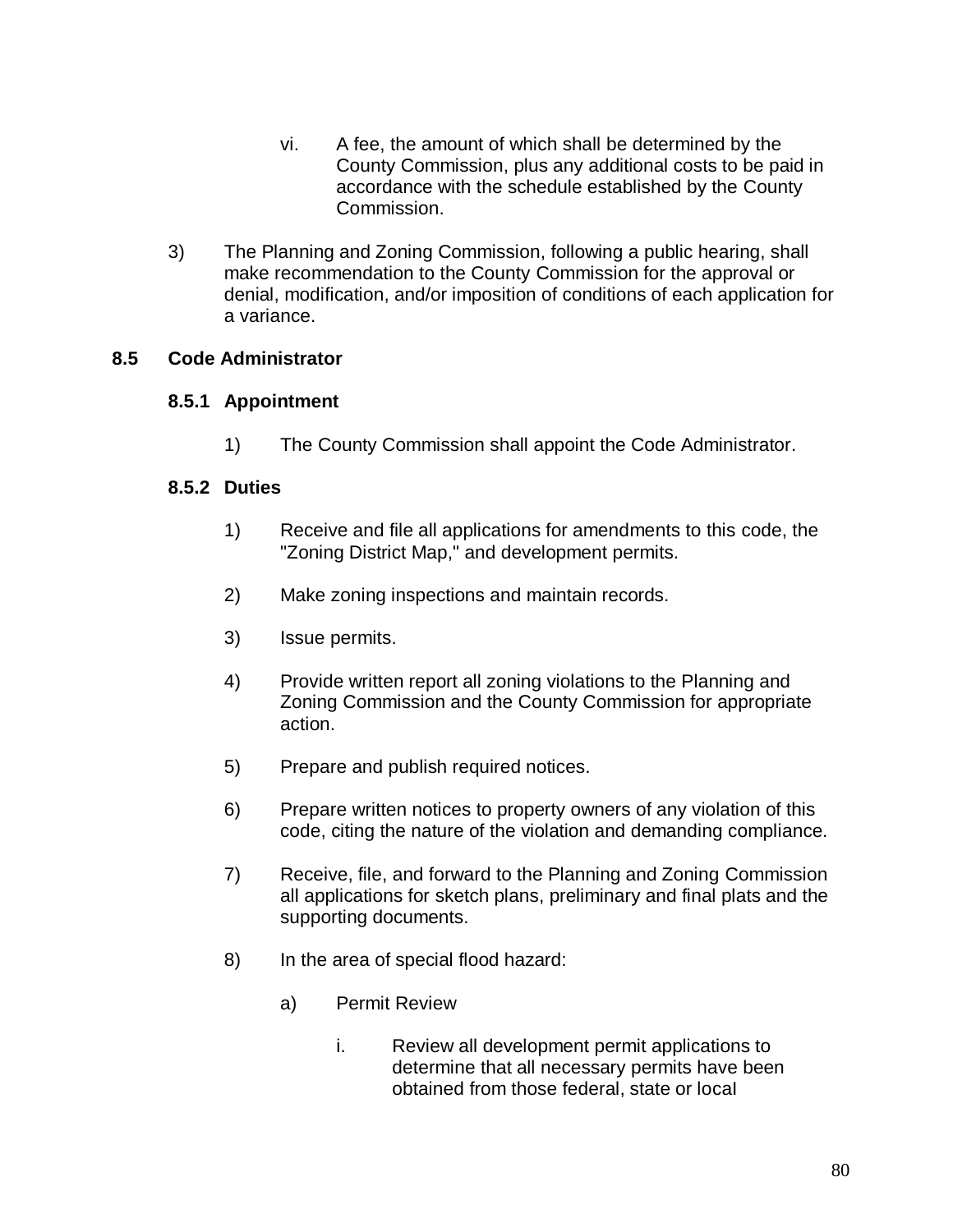government agencies from which prior approval is required.

- ii. Review all development permit applications to determine if the proposed development adversely affects the flood-carrying capacity of the area of special flood hazard. For purposes of this code "adversely affects" means that the cumulative effect of the proposed development when combined with all other existing and anticipated development will not increase the water surface elevation of the base flood more than one (1) foot at any point.
- b) Use of Other Base Flood Data

When base flood elevation data has not been provided in accordance with ordinance, obtain, review and reasonably utilize any base flood elevation data available from a federal, state or other source, in order to administer Section 5.6.7, GENERAL STANDARDS.

- c) Information to be Obtained and Maintained.
	- i. Obtain and record the actual elevation (in relation to the mean sea level) of the lowest floor (including basement) of all new or substantially improved structures.
	- ii. For all new or substantially improved flood-proofed structures:
		- verify and record the actual elevation (in relation to mean sea level), and
		- maintain the flood-proofing certifications required in Section 5.6.
	- iii. Maintain for public inspection all records pertaining to the provisions of this code.
- d) Alteration of Watercourses
	- i. Notify adjacent communities and the North Dakota State Engineer prior to any alteration or relocation of a watercourse, and submit evidence of such notification to the Federal Insurance Administration.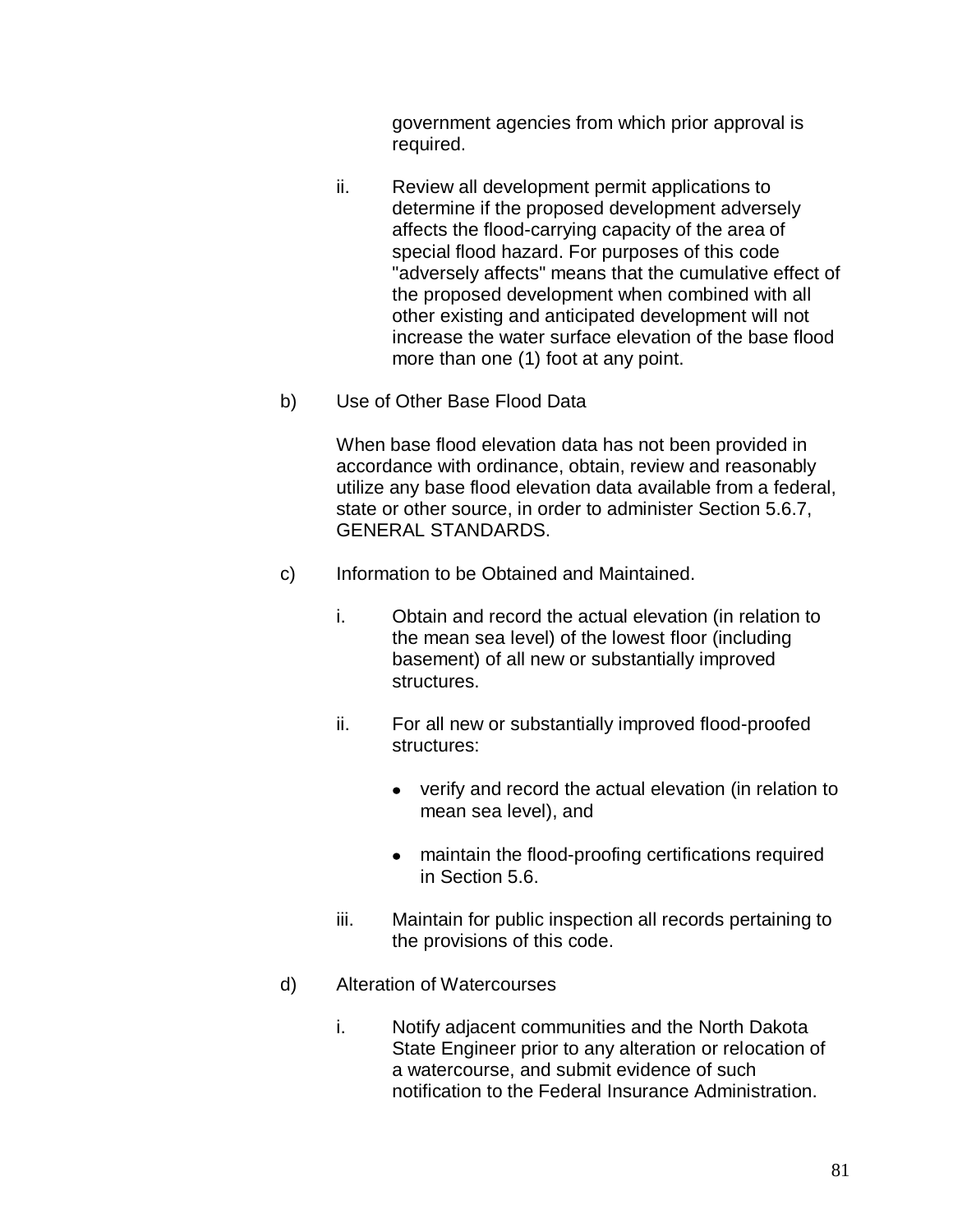- ii. Require that maintenance is provided within the altered or relocated portion of said watercourse so that the flood-carrying capacity is not diminished.
- e) Interpretation of FIRM Boundaries

Make Interpretations where needed, as to the exact location of the boundaries of the areas of special flood hazards (for example, where there appears to be a conflict between a mapped boundary and actual field conditions),

# **8.6 Amendments**

The County Commission may from time to time on its own motion, by petition, or on recommendation of the Planning and Zoning Commission amend, supplement or repeal the provisions of this code following a public hearing.

Any person, firm or corporation which owns land is entitled to submit an application for amendment to the Zoning District Map.

# **8.6.1 Procedure for Amendments:**

- 1) Applications for amendment shall be filed with the Code Administrator.
- 2) Notice of a time, place, and purpose of the public hearing must be published once a week for two consecutive weeks in the official newspaper of the county.
- 3) Upon receipt of the recommendations of the Planning and Zoning Commission, the County Commission shall approve, deny, approve with modification the proposed amendment or remand to the Planning and Zoning Commission for further hearing.

# **8.7 Board of Adjustment**

The County Commission shall act as a Board of Adjustment.

#### **8.7.1 Duties**

1) The Board shall hear appeals from any person, party, firm, or organization aggrieved by the actions or decisions of the Planning and Zoning Commission.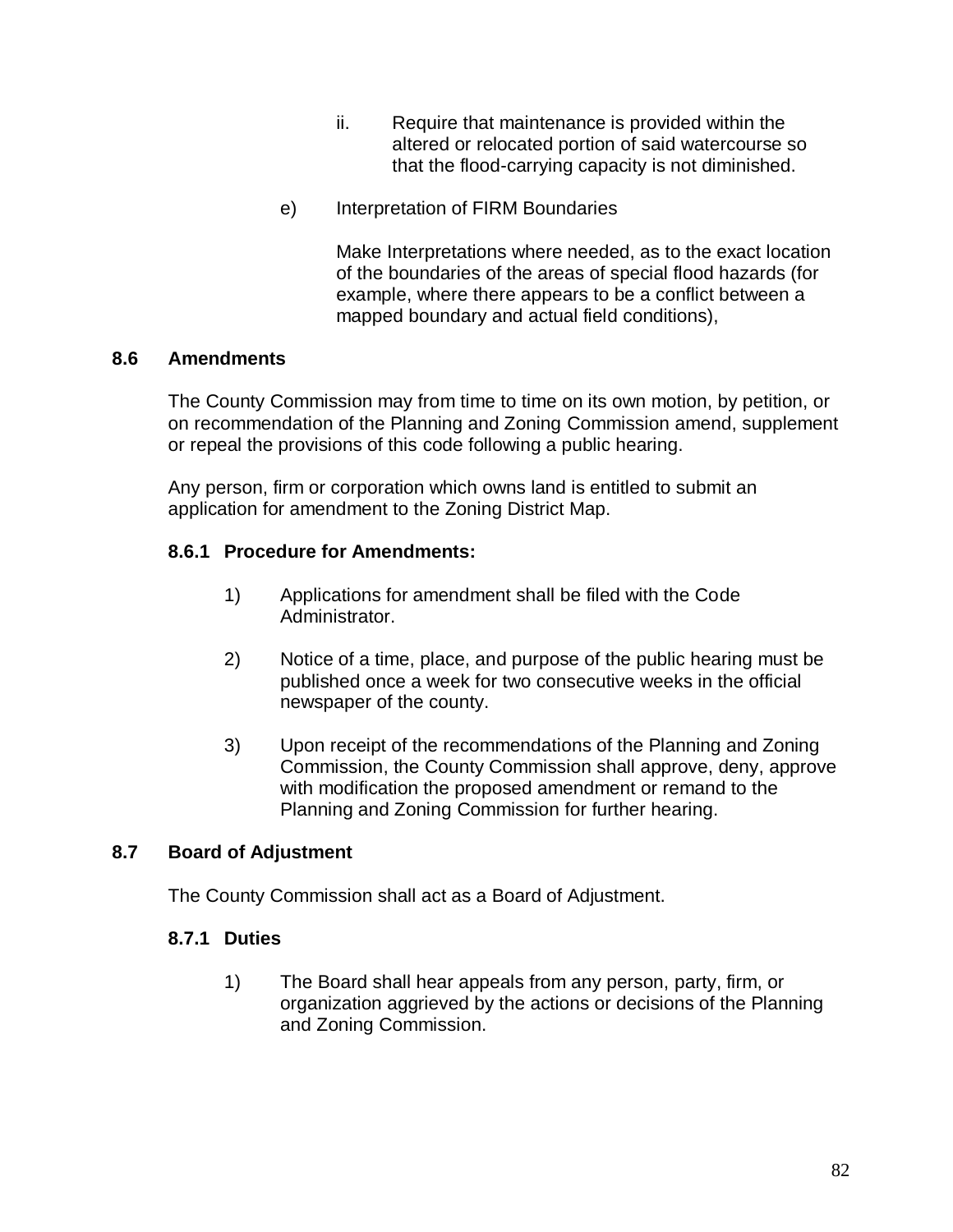# **8.8 Permits and Fees**

#### **8.8.1 Zoning Permit**

- 1) It shall be unlawful for any person to commence construction, alteration, or conversion of any building or structure without first obtaining a building permit from the Code Administrator.
- 2) This section does not apply to those buildings or structures directly used in connection with agricultural operations and constructed by farmers as defined herein.
- 3) A building permit issued pursuant to these provisions shall expire one year from date of issuance.

#### **8.8.2 Fees**

The Code Administrator shall charge and collect a fee as follows;

The Code Administrator shall charge and collect a fee according to the resolution of fees and schedules established by the County Commission. The applicant for a conditional use permit, variance, or building permit, shall be liable for and pay to the Code Administrator sufficient sums of money to pay for and cover costs incurred by the county for the processing of such application, including, but not limited to: publication costs, attorney's fees, mileage, copying expense, etc. No permit shall be issued until such costs have been paid by the applicant, unless the Code Administrator has otherwise provided for good cause shown.

# **8.9 Violations and Penalties**

If any building or structure is erected, constructed, reconstructed, altered, repaired, converted or maintained, or if any building, structure, or land is used in violation of this code, the proper county authorities or any affected citizen or property owner, in addition to other remedies, may institute any appropriate action or proceeding:

- 1) To prevent such unlawful erection, construction, reconstruction, alteration, repair, conversion, maintenance, or use;
- 2) To restrain, correct, or abate such violations;
- 3) To prevent the occupancy of the building, structure, or land; or
- 4) To prevent any illegal act to conduct business or use in or about such premises.